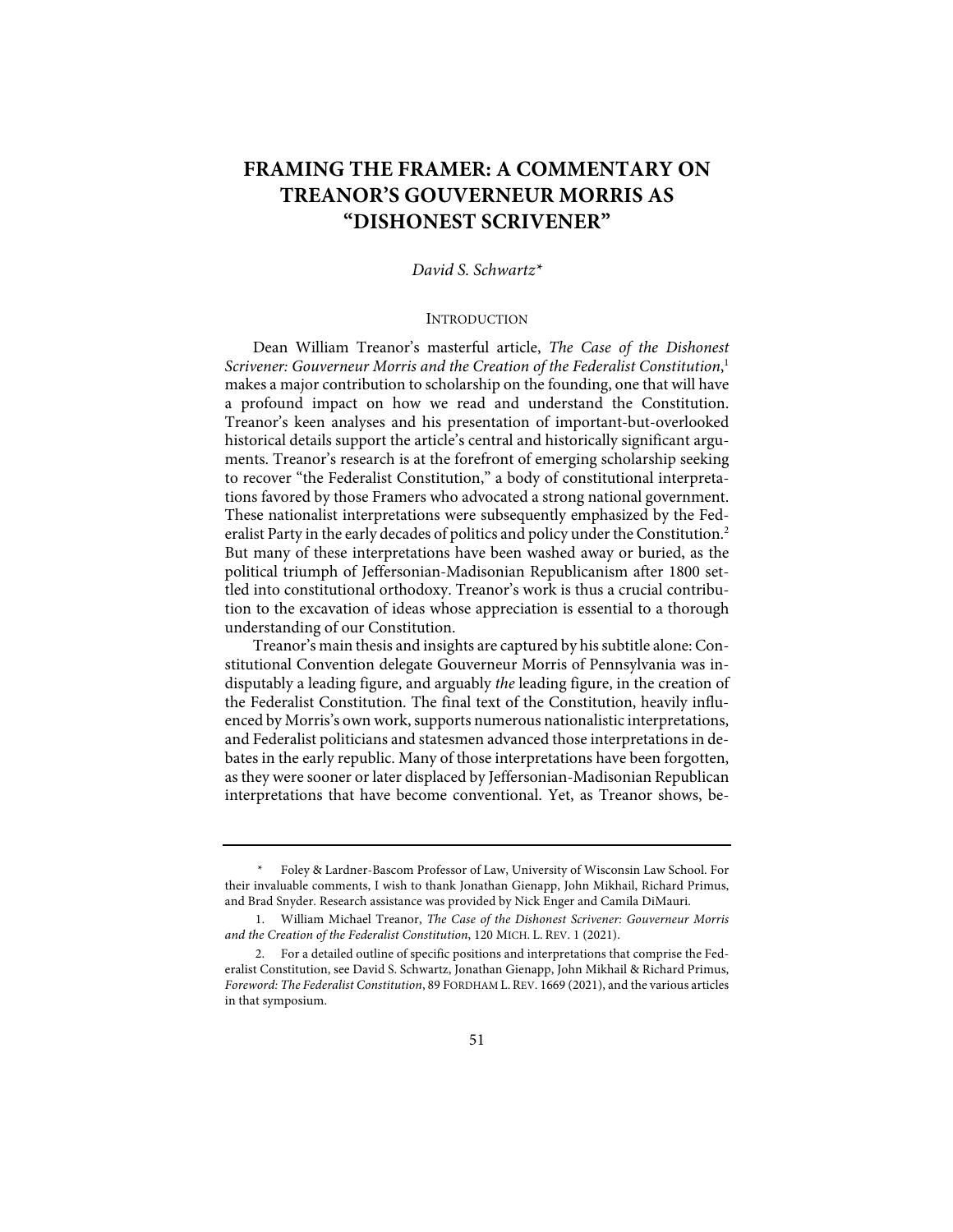cause of the Federalists' success in crafting language amenable to their positions—due in no small measure to the efforts of Morris as principal draftsman on the Committee of Style—those Republican interpretations have had to rely on "loose" or atextual construction.3

But Treanor's arguments would have been better presented without the theme embedded in his before-the-colon title. Treanor claims that delegate Gouverneur Morris was a "dishonest scrivener" who misused his role as lead writer of the penultimate draft of the Constitution, the Committee of Style draft, to covertly "reverse losses he suffered on the Convention floor" and thus "write into the Constitution his vision of what the Constitution should entail."<sup>4</sup> Treanor identifies fifteen revisions that Morris "smuggled"<sup>5</sup> into the Constitution a few days before the Convention closed its business, sneaking them past "[t]he weary delegates" who "quickly went through the document in order to bring the Convention to a close."6

The "framing" of Morris as the "dishonest scrivener"—"framing" both as an organizing device and as an unfair accusation—detracts from Treanor's superbly presented research. There is an understandable writerly appeal to building a historical narrative around the brilliant and roguish character of Gouverneur Morris (who Treanor brings to life in a vivid biographical sketch).<sup>7</sup> But ultimately, as I will try to show, the evidence of dishonest intent on the part of Morris is too thin and speculative to sustain the "dishonest scrivener" narrative.

That narrative is not only tangential to Treanor's most valuable arguments, but also works against them. If Morris had to "smuggle in" substantive changes to the language of the Constitution at the eleventh hour, that would imply that a Federalist constitutional vision was not knowingly approved by the Convention. This in turn creates the misimpression—surely unintended by Treanor—that the Philadelphia Convention leaned more "Republican" than "Federalist."8 Moreover, the dishonest scrivener narrative creates a spurious basis to delegitimize the language introduced by the Committee of Style.

8. In this article, I will follow Treanor's use of the terms "Federalist" and "Republican," as extremely useful, albeit somewhat anachronistic, shorthands. The term "Federalist" and "Antifederalist" emerged shortly *after* the close of the Philadelphia Convention to label the supporters and opponents of ratification. *See* PAULINE MAIER, RATIFICATION, at xiv–xv, 92–95 (2010). "Federalist" morphed into a party label in the 1790s as the name of the party of Washington, Hamilton, and Adams. The opposition, led by Jefferson and Madison, coalesced into a party that named itself "Republican." *See* GORDON S. WOOD, EMPIRE OF LIBERTY 53, 161–63 (2009). The major line of division relevant to the current discussion is that Federalists leaned toward a strong national government, while Republicans favored states' rights and a narrow construction of national powers.

<sup>3.</sup> Treanor, *supra* note 1, at 8

<sup>4.</sup> Treanor, *supra* note 1, at 27.

<sup>5.</sup> *Id.* at 48 n.275.

<sup>6.</sup> *Id.* at 20.

<sup>7.</sup> *Id.* at 10–15.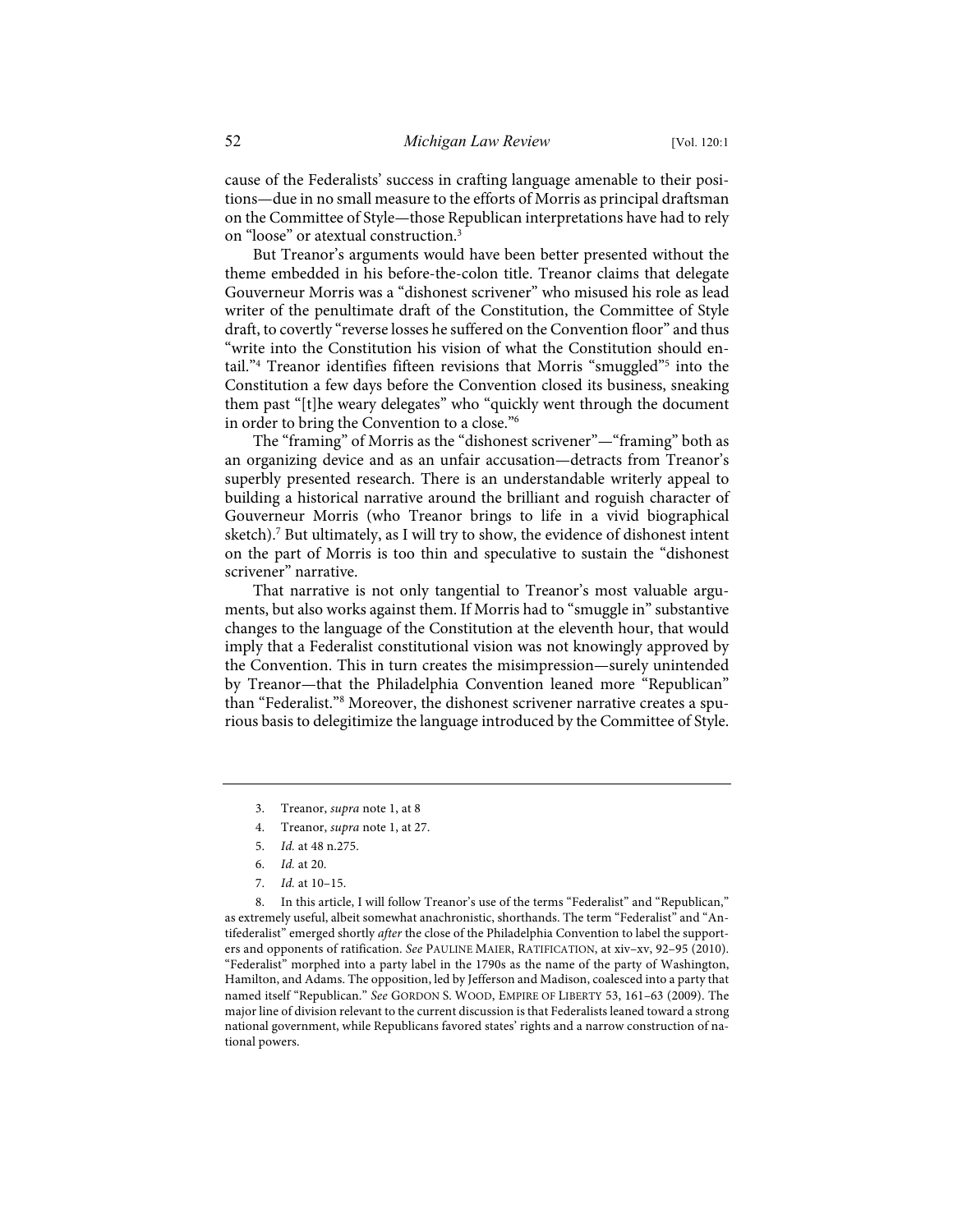It thus supports the very argument that Treanor otherwise persuasively refutes: the strange notion that pre-Committee of Style draft language should be given precedence whenever it appears that the Committee of Style made an arguably substantive change.<sup>9</sup> In short, when we strip away the distracting and debatable imputation of dishonesty to Morris and the Committee of Style, Treanor's arguments become stronger and clearer. Accordingly, notwithstanding its length, the critique that follows should be read as a substantial but friendly amendment.

In Part I of this Essay, I highlight Treanor's historical insights and contributions and locate them at the forefront of emerging scholarship on the Federalist Constitution. In Part II, I identify five implications, or premises, of the "dishonest scrivener" narrative and briefly suggest why they are misleading. And in Part III, I examine each of the fifteen changes that Treanor claims reflect "a larger pattern"10 in which Morris misused "his role as drafter to reverse losses he suffered on the Convention floor and to write into the Constitution his vision of what the Constitution should entail."<sup>11</sup> I argue that none of these changes reflect dishonest scrivening.

### I. TREANOR, MORRIS, AND THE FEDERALIST CONSTITUTION

Treanor's article is a vitally important contribution to an emerging body of scholarship on "the Federalist Constitution."12 The long-standing, received wisdom tells us that the Constitution is a "Madisonian" document, shaped largely by Madison himself and congenial to the views of his later Republican party. Many interpretations of key constitutional provisions, particularly those emphasizing "dual sovereignty" and "limited enumerated powers," were those that were favored by Jeffersonian-Madisonian Republicans.<sup>13</sup> Translated to present-day constitutional politics, these Republican interpretations are congenial to politically conservative originalists, and are assumed to reflect the Constitution's original meaning.14 Yet it was not the original language of the Constitution that dictated these interpretations. Rather, it was the electoral dominance of the Republican Party and its Jacksonian-Democratic heirs, be-

<sup>9.</sup> *See* Treanor, *supra* note 1, at 1.

<sup>10.</sup> *Id.* at 25.

<sup>11.</sup> *Id.* at 27.

<sup>12.</sup> *See* Schwartz et al., *supra* note 2.

<sup>13.</sup> *Id.* at 1670.

<sup>14.</sup> *See, e.g.*, Nat'l Fed'n of Indep. Bus. v. Sebelius, 567 U.S. 519, 561 (2012) (Roberts, C.J., plurality opinion) (adopting Madison's narrow interpretation of implied powers); JOHN O. MCGINNIS & MICHAEL B. RAPPAPORT, ORIGINALISM AND THE GOOD CONSTITUTION 90 (2013) (describing narrow construction of commerce power as "a long-standing originalist interpretation of the Constitution"); Randy E. Barnett & Evan D. Bernick, *The Letter and the Spirit: A Unified Theory of Originalism*, 107 GEO. L.J. 1, 42–43 (2018) (stating New Deal commerce power cases were not "good faith" interpretations).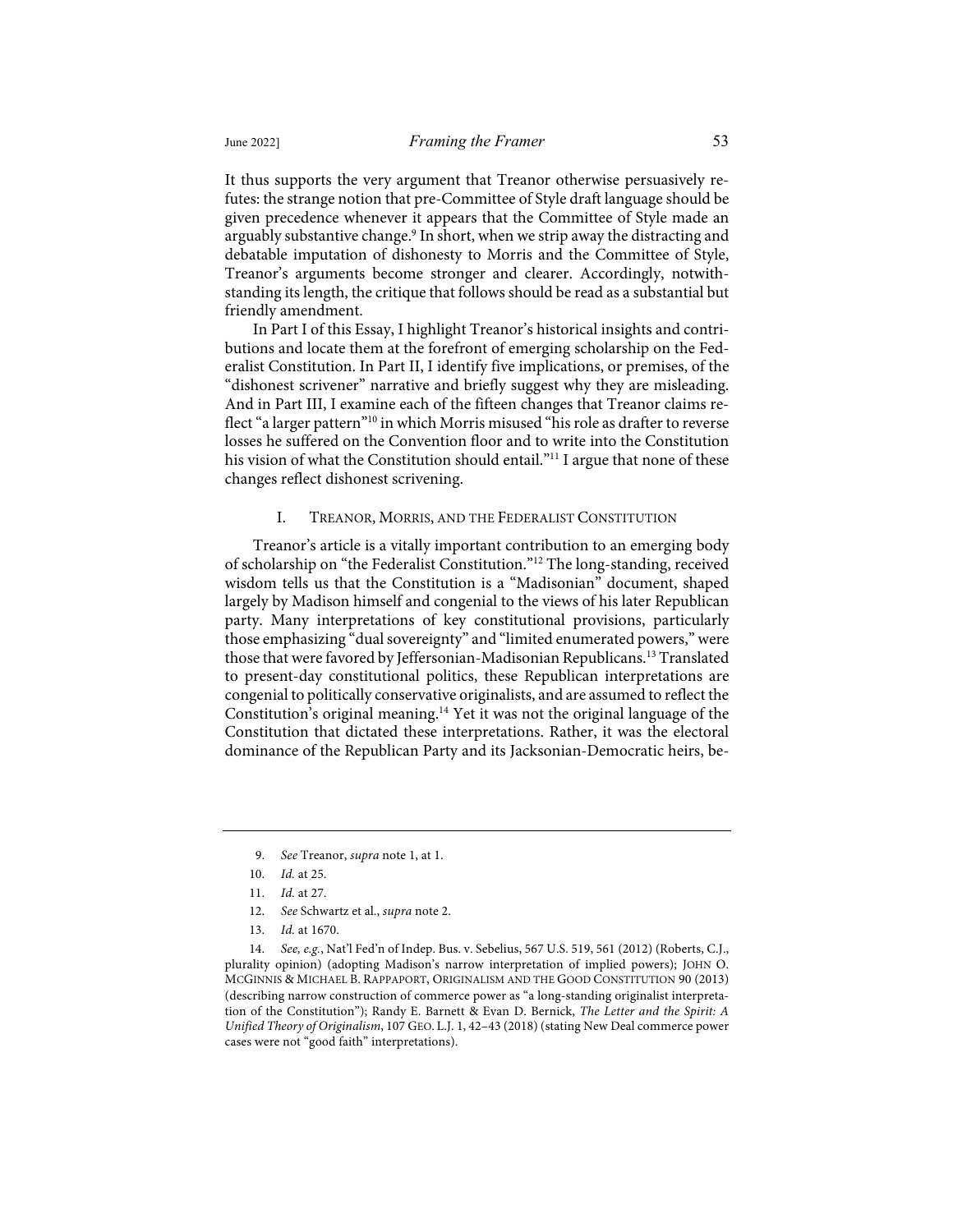ginning in 1800 and continuing up to 1860, that "settled" those interpretations.<sup>15</sup> The Constitution's actual language was infused with the more nationalist constitutional vision of the Federalists, and Federalists often predominated in debates over constitutional interpretation during the first decade following ratification.<sup>16</sup> The Federalist constitutional vision included an operative preamble, broad legislative power to address all national problems (including the regulation of slavery), federal common law, and the subordinate status of state governments, among other elements. <sup>17</sup> These original features of the Constitution have been lost to our understanding of the Constitution's "original meaning" due to the post-1800 political success of the Federalists' opponents. But constitutional scholars are beginning to rediscover their place and importance in founding era history.

Treanor advances this historical understanding of the Constitution's founding in several important ways. First, by establishing the Committee of Style's influence on the nature and language of the Constitution, Treanor helps to clear away the layers of mythology identifying James Madison as the protagonist of the Constitutional Convention and "the father of the Constitution."18 In particular, Treanor's emphasis on Morris's leading role on the Committee of Style breaks down the "Madison (or Jefferson) versus Hamilton" narrative of founding history that conflates the particular views of individual "great men" with those of the movements they represent. Morris was a leading figure—and arguably one of the two leading figures, along with his Pennsylvania co-delegate James Wilson—in a predominant Federalist bloc at the Convention. The ideas of that bloc profoundly shaped the final document.<sup>19</sup> Treanor's emphasis on Morris is an important corrective helping us to right-size the roles of Jefferson, Madison, and Hamilton in the founding; but we should be careful not fall into the same trap by substituting Morris for one of these Founders as a purported "indispensable man."

- 16. *See* Treanor, *supra* note 1 at 5–6.
- 17. *See* sources cited in *supra* note 15.

<sup>15.</sup> Schwartz et al., *supra* note 2, at 1670–71; *see also* Jonathan Gienapp, *In Search of Nationhood at the Founding*, 89 FORDHAM L. REV. 1783, 1788 (2021) (arguing that Federalists harnessed social contract theory to justify expansive governmental authority); James E. Pfander & Elena Joffroy, *Equal Footing and the States "Now Existing": Slavery and State Equality over Time*, 89 FORDHAM L. REV. 1975, 1978 (2021) (arguing that the Constitution empowered Congress to foreclose expansion of slavery); Richard Primus, *Reframing Article I, Section 8*, 89 FORDHAM L. REV. 2003, 2005 (2021) (arguing that the Constitution's enumeration of congressional powers is a "means of empowerment, rather than limitation").

<sup>18.</sup> For a leading account portraying Madison as the founding's protagonist, see JACK N. RAKOVE, ORIGINAL MEANINGS 36 (1996). Citations to additional expositors of that view, and a critique of that view, are found in David S. Schwartz & John Mikhail, *The Other Madison Problem*, 89 FORDHAM L. REV. 2033 (2021).

<sup>19.</sup> *See* Treanor, *supra* note 1, at 7–8. On the importance of James Wilson to the Constitution's framing, see John Mikhail, *The Necessary and Proper Clauses*, 102 GEO. L.J. 1045 (2014), and William Ewald, *James Wilson and the Drafting of the Constitution*, 10 U. PA.J.CONST. L. 901 (2008).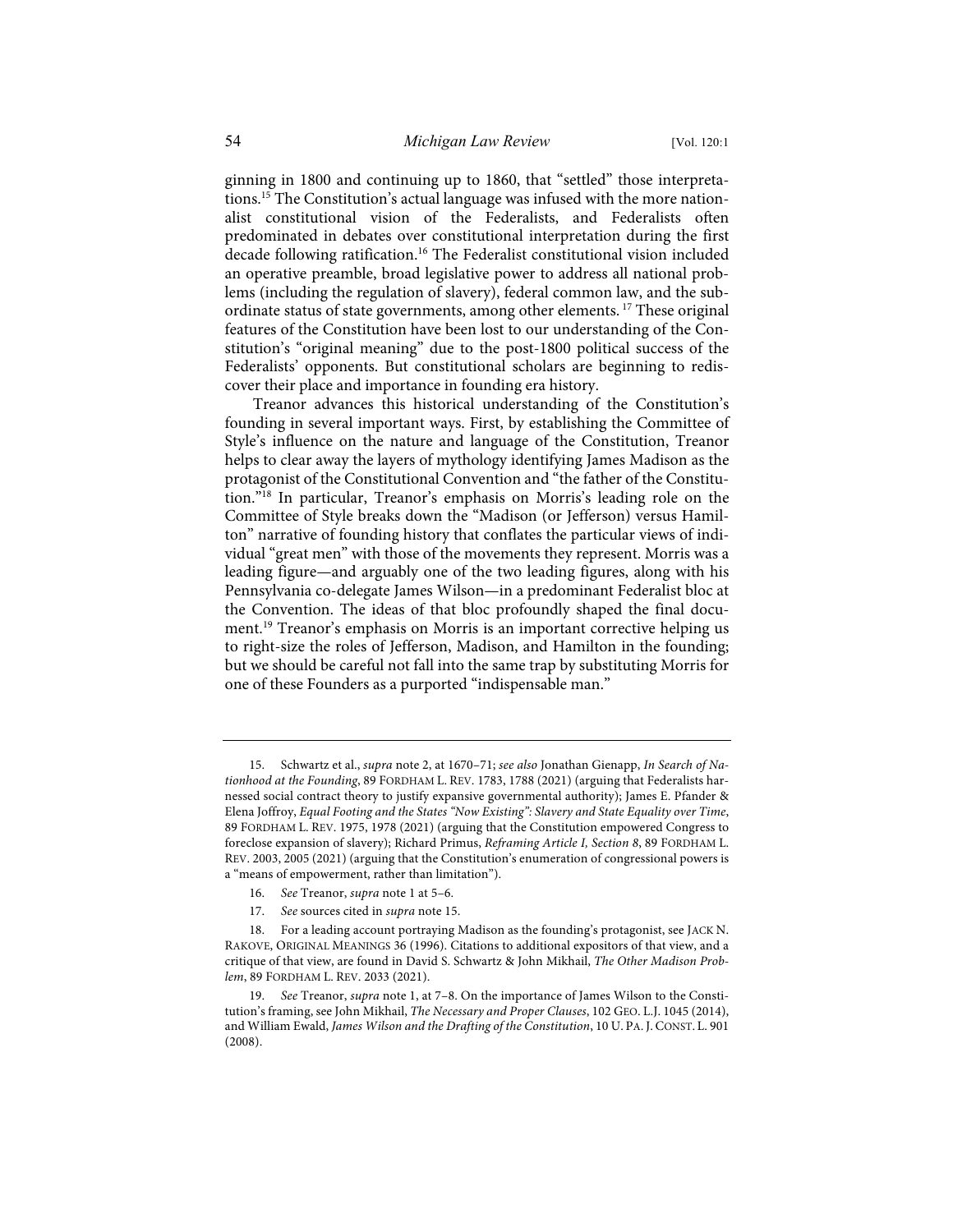Second, Treanor shows how key language produced in the Committee of Style draft figured prominently in important debates in the 1790s, as Federalist politicians and statesmen deployed them in constitutional arguments. In so doing, Treanor establishes that historical accounts which seek to erase the Committee of Style's work are misguided. Both historians and Supreme Court justices have made this error, either by dismissing the Committee's work as merely stylistic finishing touches, or by bypassing the Committee of Style draft language in favor of earlier draft language.<sup>20</sup> The assumption underlying such views is that the Committee of Style limited its work to reducing the twentythree draft articles into a more elegant seven, and replacing prior draft language with purely synonymous words or phrases of greater elegance or concision. But in fact, as Treanor shows, the Committee of Style went beyond that, channeling the Federalist Constitution into final form by clarifying and reinforcing Federalist interpretations.<sup>21</sup> The mistaken disregard of the Committee of Style's work is problematic when an interpreter decides that the Committee of Style substantively changed the meaning of a previous provision and stipulates that the previous provision must control the interpretation—or in some cases, that a later Republican interpretation is the authoritative "original meaning."

This leads directly to Treanor's third important contribution: his compelling demonstration of a conundrum at the heart of present-day "public meaning" originalism. Due in large part to the clarifying work of Morris and the Committee of Style, many key constitutional provisions are most naturally read to support, or at least permit, Federalist interpretations. But in several important areas, original public meaning originalists prefer Madisonian-Republican interpretations.<sup>22</sup> Paradoxically, this requires such originalists—as was the case with their Madisonian forebears—to engage in "loose construction" rather than apply the literal "original public meaning" of constitutional text.  $23$ 

In support of these major themes and arguments, Treanor drills down to analyze numerous constitutional provisions whose former importance has been forgotten. Some such provisions, like the New States Clause, addressed issues that have gone dormant for many decades but may soon return to the forefront.<sup>24</sup> Others, like the Judicial Vesting Clause, have long-settled interpretations.25 By placing these clauses in their historical and political contexts, Treanor reminds us that the Constitution was as much a product of politics as

<sup>20.</sup> Treanor, *supra* note 1, at 104–14; *see, e.g.*, Powell v. McCormack, 395 U.S. 486, 538 (1969).

<sup>21.</sup> Treanor, *supra* note 1, at 7–8; *see infra* Part III.

<sup>22.</sup> *See supra* note 14 and accompanying text; *see also* Treanor, *supra* note 1, at 114–17 (suggesting that Federalist interpretations are at least as plausible as purported originalist ones).

<sup>23.</sup> *See* Treanor*, supra* note 1, at 8, 113, 116.

<sup>24.</sup> *Id.* at 98–101.

<sup>25.</sup> *Id.* at 89–92.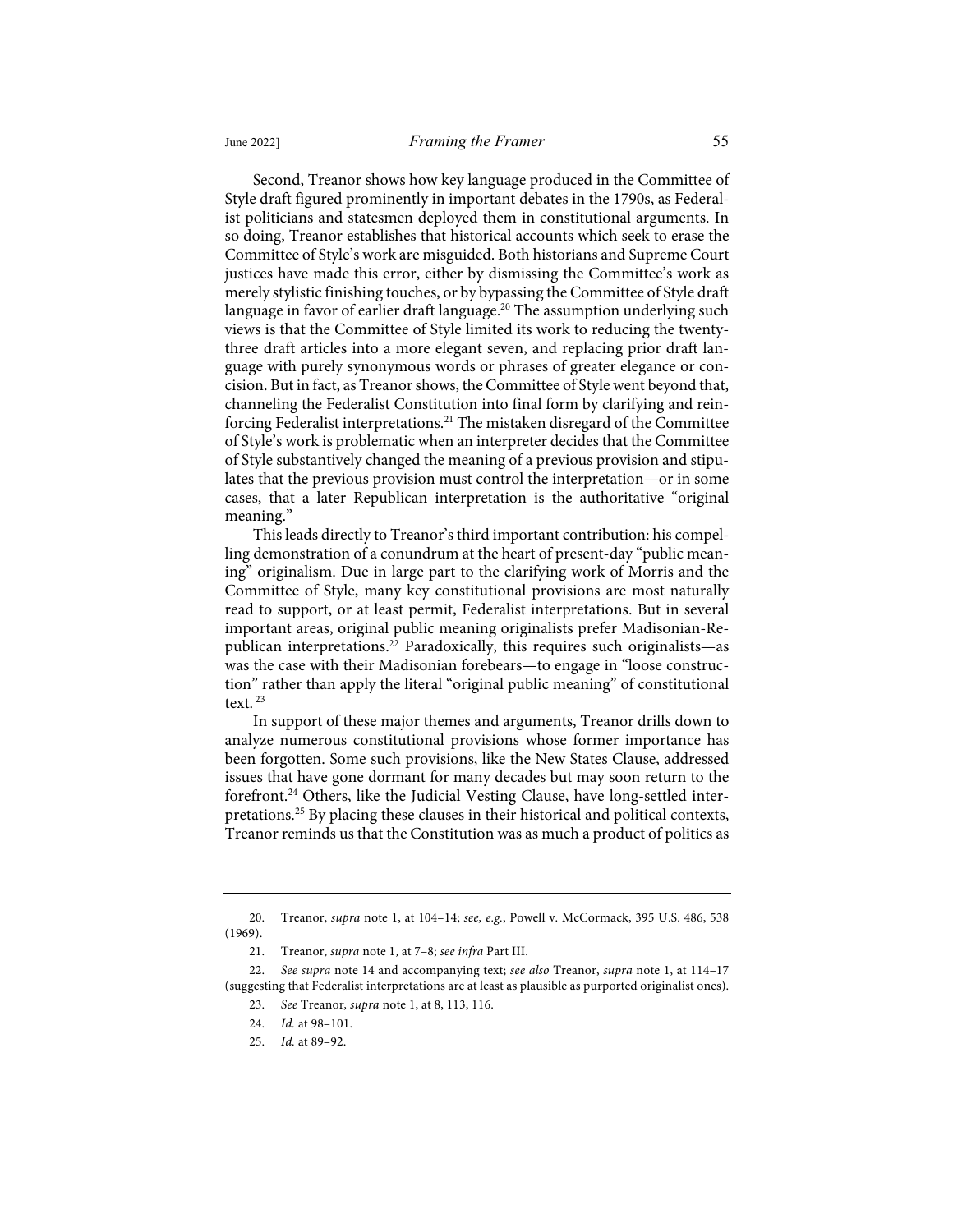political philosophy, and shows that the "original meaning" of several provisions is either at odds with settled interpretations, ambiguous, or misaligned with the preferred interpretations of many contemporary originalists.

In this vein, Treanor highlights the importance of the Constitution's Preamble and lays the groundwork for a long-overdue debate about its status.<sup>26</sup> While conventional and long-settled doctrine holds that the Preamble is mere fluff, like the mission statement of a strategic plan, Treanor shows that Federalists in the early republic viewed the Preamble as legally operative.<sup>27</sup> Some early Federalists read the Preamble as an interpretive guide to more specific constitutional provisions. Still others viewed the "ends" or "objects" of the national government to be, not the enumerated powers in Article I, Section 8, but the objects stated in the Preamble.<sup>28</sup> The powers of the national government under this view included all powers necessary and proper, inter alia, to "promote the general welfare."

Treanor's significant and persuasive presentation of the Federalist constitutional vision and Morris's role in it do not depend at all on the narrative that Morris was a "dishonest scrivener." All of the above arguments hold—indeed, they are strengthened—if we assume that Morris faithfully conveyed the predominant views of the Convention delegates in the Committee of Style draft. In any case, the final language of the 1787 Constitution is what it is, whether it found its way there through good or bad faith. The delegates had three full days to review the approximately 4,500-word Committee of Style draft, and they ultimately approved it after making a handful of specific emendations.<sup>29</sup>

#### II. FRAMING THE FRAMER: THE DUBIOUS CASE AGAINST MORRIS

The "dishonest scrivener" narrative is based on weak circumstantial evidence. Moreover, it implies five factual premises that are either misleading or against the weight of evidence.

# A. *The Weak Circumstantial Evidence against Morris*

The "dishonest scrivener" is an unduly thick narrative of duplicitous individual intentions given the thinness of the circumstantial evidence it relies on. The Committee of Style made several changes, and most of those comport with a Federalist constitutional vision. Those Federalist views were not unique to Morris, and they would have been shared by at least two of the four other Committee of Style members—Alexander Hamilton and Rufus King—even if not in all particulars by the two other members, James Madison and William

29. *See infra* Section II.B.5.

<sup>26.</sup> *Id.* at 48–59.

<sup>27.</sup> *Id.*

<sup>28.</sup> *Id.* at 49–55; *see infra* Section III.A.1.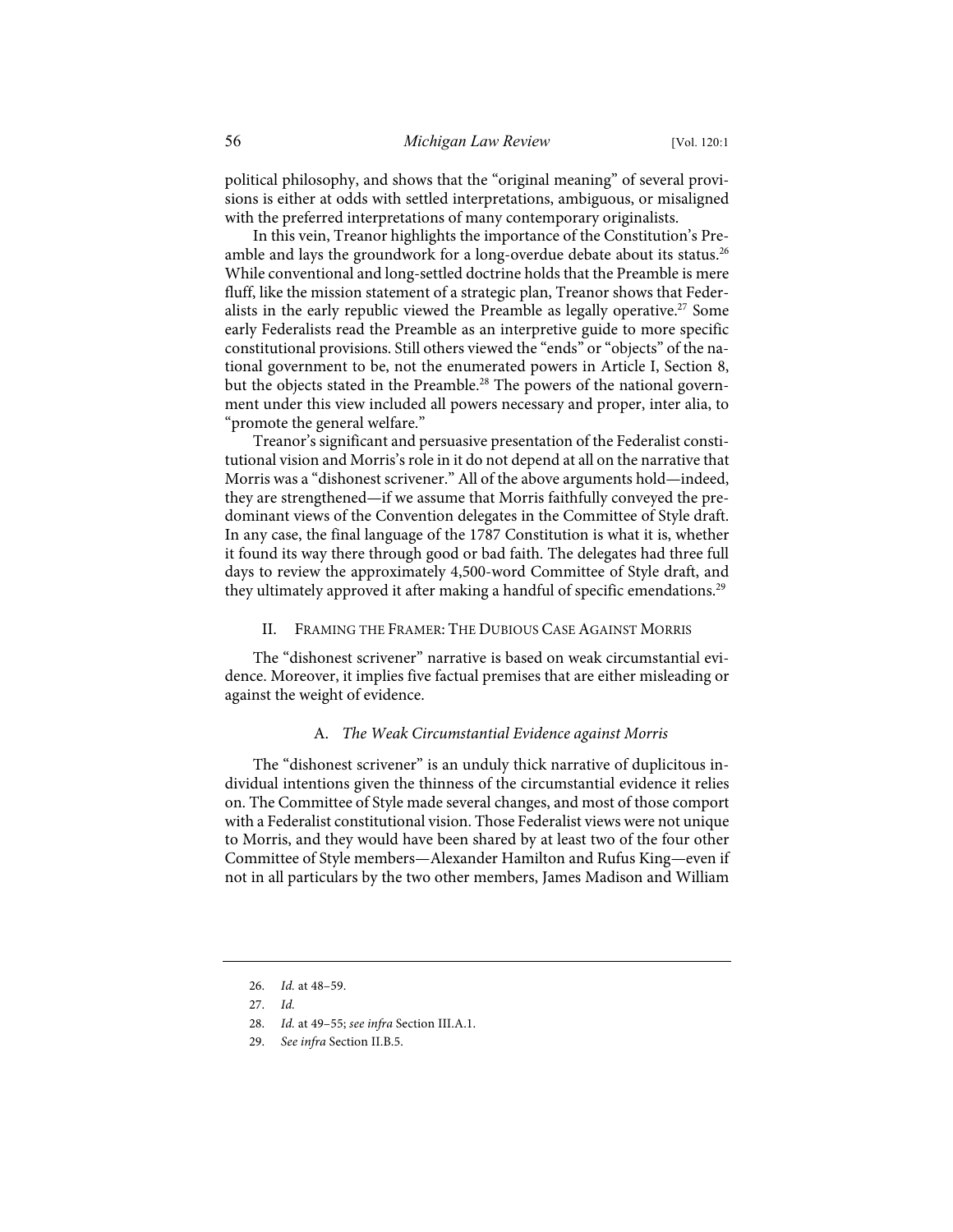Johnson.<sup>30</sup> These facts alone are as consistent with good faith as with dishonest scrivening. What is the evidence of any "dishonesty" on Morris's part?

Treanor relies heavily on three pieces of thin circumstantial evidence. First, Treanor cites an accusation that Morris substituted a semicolon for a comma in Article I, Section 8, Clause 1, to change the meaning of the General Welfare Clause from a harmless explanation of the Taxing and Spending Power into a full-blown enumerated power to legislate "for . . . the general welfare." As I explain in Part III, this story is most likely bunk, though Treanor makes it Exhibit A in his case. $31$ 

Second, Treanor relies on an 1803 letter in which, he says, Morris "boasted that he had crafted the Territories Clause in such a way that it barred newly acquired territories from becoming states."<sup>32</sup> As explained below, this change was made by floor motion before the Committee of Style was appointed, so it cannot constitute an example of dishonest scrivening. Presumably, Treanor offers it as a specific instance of Morris's supposed general penchant for subtle manipulation, albeit in a different context from the one charged. Although historians are not barred from considering what would be inadmissible character evidence under the Federal Rules of Evidence,<sup>33</sup> neither this instance nor Morris's roguish reputation more generally advances the case very much.

Third, Treanor sees something approaching a direct confession in Morris's 1814 letter boasting that the Constitution "was written by the fingers, which write this letter."<sup>34</sup> Morris went on to say that, as to "a part of what relates to the judiciary" in the Constitution, "conflicting opinions had been maintained with so much professional astuteness, that it became necessary to select phrases, which expressing my own notions would not alarm others, nor shock their selflove."35 The quote makes Morris sound like a dishonest scrivener, and by his own admission. But as Treanor carefully acknowledges, the admission relates only to a single revision about the judiciary and is not a full confession.36 What's more, the provision in question—most likely the Judicial Vesting Clause, discussed below—was barely, if at all, a substantive change.

<sup>30.</sup> *See* 2 THE RECORDS OF THE FEDERAL CONVENTION OF 1787, at 547 (Max Farrand ed., 1911) [hereinafter FARRAND'S RECORDS] (listing members of Committee of Style).

<sup>31.</sup> *See* Treanor, *supra* note 1, at 5, 20–24, 117–18. *But see infra* Section III.B.1 (debunking story).

<sup>32.</sup> Treanor, *supra* note 1, at 14–15 (citing Letter from Gouverneur Morris to Henry W. Livingston (Dec. 4, 1803), *in* 3 FARRAND'S RECORDS, *supra* note 30, at 404).

<sup>33.</sup> *See* FED. R. EVID. 404(b)(1) ("Evidence of any other crime, wrong, or act is not admissible to prove a person's character in order to show that on a particular occasion the person acted in accordance with the character.").

<sup>34.</sup> Letter from Gouverneur Morris to Timothy Pickering (Dec. 22, 1814), *in* 3 FARRAND'S RECORDS, *supra* note 30, at 419, 420. Given the fussiness about punctuation underlying the semicolon controversy, I can't help but note that Morris's quotation violates today's grammar rule against setting off a restrictive clause with a comma.

<sup>35.</sup> *Id.*

<sup>36.</sup> *See* Treanor, *supra* note 1, at 7, 16.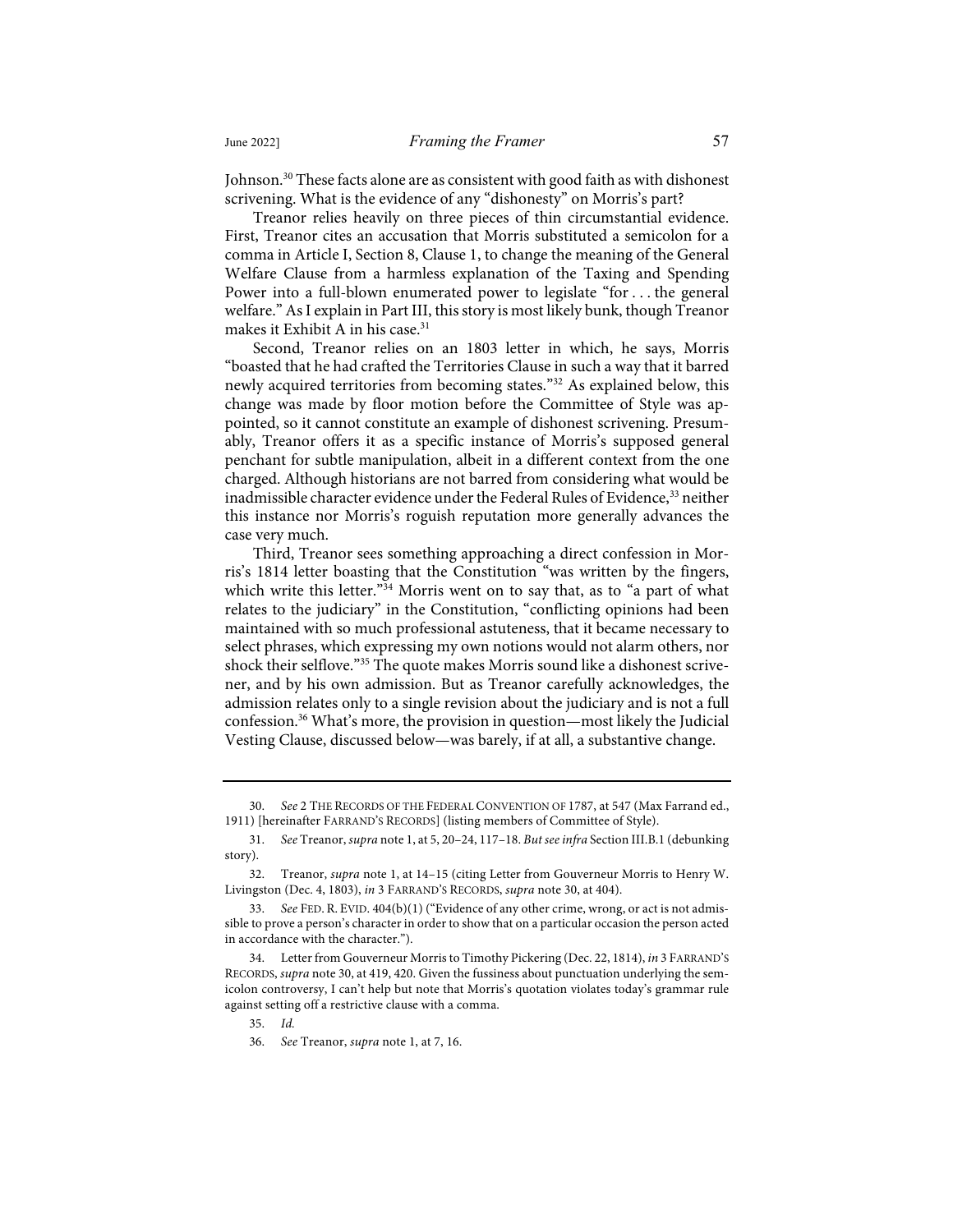This evidence, which is thin in itself and touches on only two Committee of Style changes, hardly seems sufficient to sustain Treanor's fifteen-count indictment. Moreover, the "bad character" inference dissipates when we see how the specific changes made by the Committee of Style fail to support the dishonest scrivener charge.

# B. *The Implausibility of the Dishonest Scrivener Narrative*

The dishonest scrivener narrative misleads more than it reveals. By logical implication or Treanor's suggestion, the narrative has five premises, all of which are misleading or doubtful:

- 1) that a draft Constitution in the form of a single authoritative document was turned over to the Committee of Style;
- 2) that the Committee of Style draft was the product of Morris alone;
- 3) that the changes made by Morris diverged from majority views of the Convention delegates, which leaned Republican rather than Federalist;
- 4) that any substantive changes proposed by the Committee of Style were ultra vires and therefore illegitimate; and
- 5) that Morris could reasonably anticipate that no one would carefully read the Committee of Style draft, enabling him to "smuggle in" numerous changes consistent with his peculiar constitutional vision.

Although Treanor does not fully embrace all of these assertions, and offers careful qualifications to some of them, readers persuaded by the dishonest scrivener narrative would likely infer and accept these premises in broadbrush fashion. A thorough examination of these five premises requires more detail than possible in a response essay, and I undertake that task elsewhere.<sup>37</sup> Here, I summarize them briefly.

# 1. There Was No Single Authoritative Draft

It is common for judges and constitutional scholars to refer to a pre-Committee of Style "draft" of the Constitution.<sup>38</sup> While there is no surviving record of what exactly was given to the Committee of Style, we do know that there

<sup>37.</sup> *See, e.g.*, David S. Schwartz, *The Committee of Style and the Federalist Constitution* 70 BUFF. L. REV. 781 (2022).

<sup>38.</sup> *See, e.g.*, Utah v. Evans, 536 U.S. 452, 474 (2002) ("[T]he Committee of Detail sent the draft to the Committee of Style."); Vasan Kesavan & Michael Stokes Paulsen, *The Interpretive Force of the Constitution's Secret Drafting History*, 91 GEO. L.J. 1113, 1204 (2003) (referring to "the draft of the Framers submitted to the Committee of Style and Arrangement"); Treanor, *supra* note 1, at 46 (citing "the text referred to the Committee of Style"); *see also* RICHARD BEEMAN, PLAIN, HONEST MEN 345 (2009) ("[The Committee of Style] was working to provide the 'last polish' to the document.").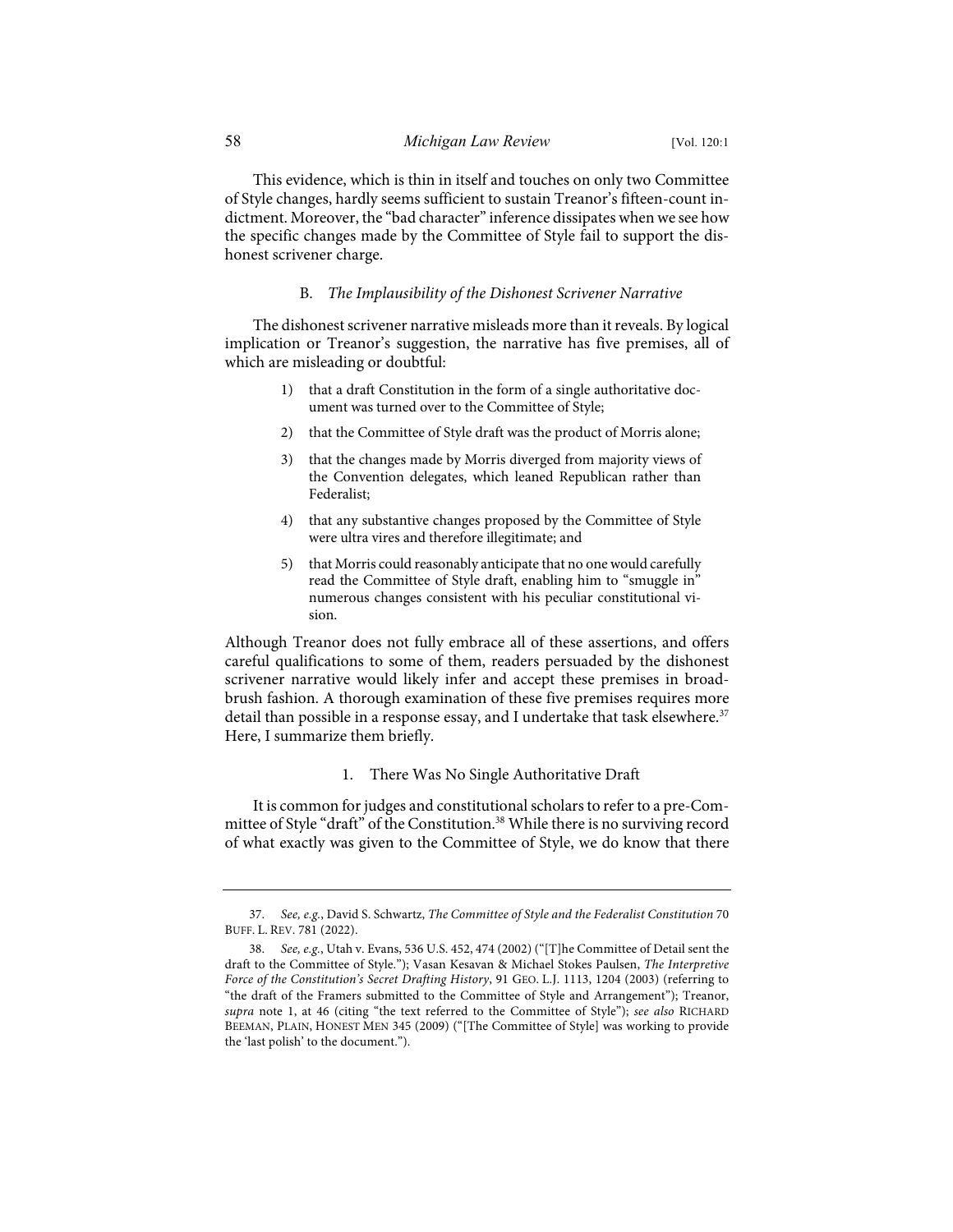was no complete and authoritative pre-Committee of Style "draft" of the Constitution. Convention Secretary William Jackson tried to keep such a draft by making handwritten markups to his printed Committee of Detail broadside as amendments to that early draft were adopted between August 6 and September 8; apparently, Jackson turned this copy over to the Committee of Style.39 But Jackson's "official" copy of the proceedings was incomplete: among other errors and omissions, it failed to incorporate the infamous General Welfare Clause into Article I, Section 8, Clause 1.40

Max Farrand's *Records of the Federal Convention of 1787*, the go-to source for documentation of the Convention, produces a tidy, apparently unified draft which he labels "Proceedings of Convention Referred to the Committee of Style and Arrangement."<sup>41</sup> This "document" extends over the next fifteen pages, under the running header "Committee of Style," implying that this was a document given to the Committee of Style to revise. But in a tiny and easilyoverlooked footnote, Farrand admits that his so-called draft is an editorial convenience compiled by himself.<sup>42</sup> Farrand thus misleadingly implies the existence of a single, complete, and authoritative draft. Yet Farrand had to refer to other documents to produce his version—for example, to add the General Welfare Clause to the first enumerated power, which Jackson had omitted.

The Committee of Detail report was a printed broadside compiling the first draft of the Constitution and distributed to the delegates on August 6. Undoubtedly, this was the template for the delegates, as they debated it clause by clause and made dozens upon dozens of changes to it between August 6 and September 8. I have not counted these changes, but they were all among the 269 motions that were voted on by the Convention in that five-week period.43 In contrast to the printed Committee of Detail report itself, these motions were all handwritten and not distributed to the delegates, but rather read aloud to them.<sup>44</sup> Delegates, if they took notes at all, probably interlineated their

- 41. 2 FARRAND'S RECORDS, *supra* note 30, at 565.
- 42. *Id.* at 565 n.1.

<sup>39.</sup> *See* Schwartz, *supra* note 37. A copy with interlineations in Jackson's handwriting was found among the papers of the Committee of Style chairman, William Johnson. J.H. POWELL, THE BOOKS OF A NEW NATION 64 (1957); *see William Samuel Johnson Papers, 1745–1936*, LIBR. OF CONG., https://catalog.loc.gov/vwebv/search?searchArg=William+Samuel+Johnson+Papers% 2C+1745%E2%80%931936&searchCode=GKEY%5E\*&searchType=0&recCount=25 [perma.cc/ 3RSX-XNUL]. On Jackson as convention secretary, see Mary Sarah Bilder, *How Bad Were the Official Records of the Federal Convention?*, 80 GEO. WASH. L. REV. 1620, 1625, 1640–48 (2012).

<sup>40.</sup> *See William Samuel Johnson Papers, 1745–1936*, *supra* note 39.

<sup>43.</sup> Farrand sequentially numbered all the floor motions recorded in the Convention Journal. On August 7, the first day of debate on the Committee of Detail report, the first numbered motion was number 233. *Id.* at 195. On September 8, the day the Committee of Style was appointed, the last numbered motion was number 501. *Id.* at 546.

<sup>44.</sup> Some motions proposed constitutional language directly. Other motions voted to adopt, amend, language proposed by committees in so-called "committee reports." Convention motions could be written or oral, and committee reports were typically written. These writings were probably presented in handwritten form to the Convention secretary, Major William Jackson. *See, e.g.*, *id.* at 493 (stating that the committee report was "delivered in at the Secretary's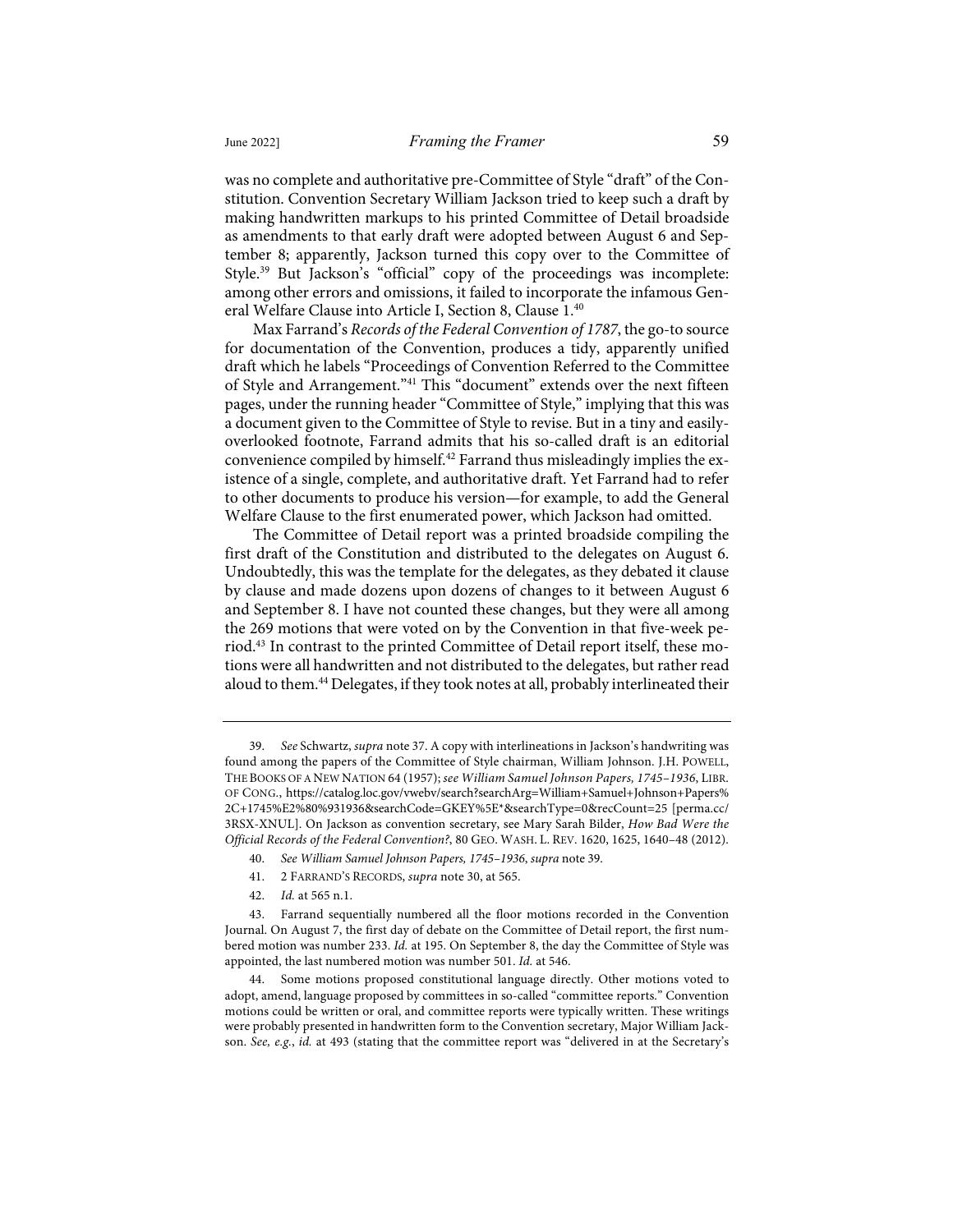personal copies of the Committee of Detail report during these five weeks to keep track of the evolving constitutional draft, as Secretary Jackson tried to do. And, as with Jackson, it is probable that most or all of the delegates failed to keep up completely and accurately with all the approved changes. Most likely, the Committee of Style members would have had their personal interlineated Committee of Detail drafts, plus several dozen handwritten motions and committee reports, and perhaps also the Convention journals handwritten by Jackson.<sup>45</sup> The challenge of making a verbatim concordance of these papers in the three and a half days between the appointment of the Committee of Style and its September 12 report would likely have been complicated by variations in the delegates' notes and recollections of the precise wording (let alone punctuation!) that had been agreed upon.

Treanor understandably relies on this useful compilation by Farrand to compare prior draft language with the Committee of Style draft.<sup>46</sup> But most readers of Treanor's article will not realize that the Convention delegates had no such single text cumulating all the changes. Subtle variations would be inevitable even by a scrivener acting in scrupulous good faith. Nor can we be sure that Farrand's compilation is accurate. Because Secretary Jackson burned all the motions and committee reports along with all the other "loose scraps of paper which belong to the Convention," $47$  Farrand would necessarily have relied on Jackson's handwritten Convention journals for the text of at least some of the amendments to the Committee of Detail report. Any errors by Jackson in transcribing those (now lost) original motions and reports into the Convention journals would be difficult to detect.

A motion made and seconded, shall be repeated and, if written, as it shall be when any member shall so require, read aloud, by the Secretary, before it shall be debated . . . .

1 FARRAND'S RECORDS, *supra* note 30, at 8–9.

. . . .

table"). Committee reports were read aloud, either by Jackson or by the committee chair "in his place" (i.e., at his seat or desk on the Convention floor) and "afterwards delivered in at the Secretary's table" and "again read" by Jackson. *Id.* This reading procedure conformed to the rules adopted on May 28:

A Writing, which contains any matter brought on to be considered, shall be read once throughout, for information, then by paragraphs, to be debated, and again, with the amendments, if any, made on the second reading . . . .

<sup>45.</sup> *See* Bilder, *supra* note 39, at 1625, 1640–48.

<sup>46.</sup> *See* Treanor, *supra* note 1, at 4 n.5. Treanor carefully acknowledges that Farrand's presentation is a compilation, but he doesn't consider how this might have obscured our awareness of the drafting challenges for even an honest scrivener.

<sup>47.</sup> Letter from William Jackson to General Washington (Sept. 17, 1787), *in* 3 FARRAND'S RECORDS, *supra* note 30, at 82.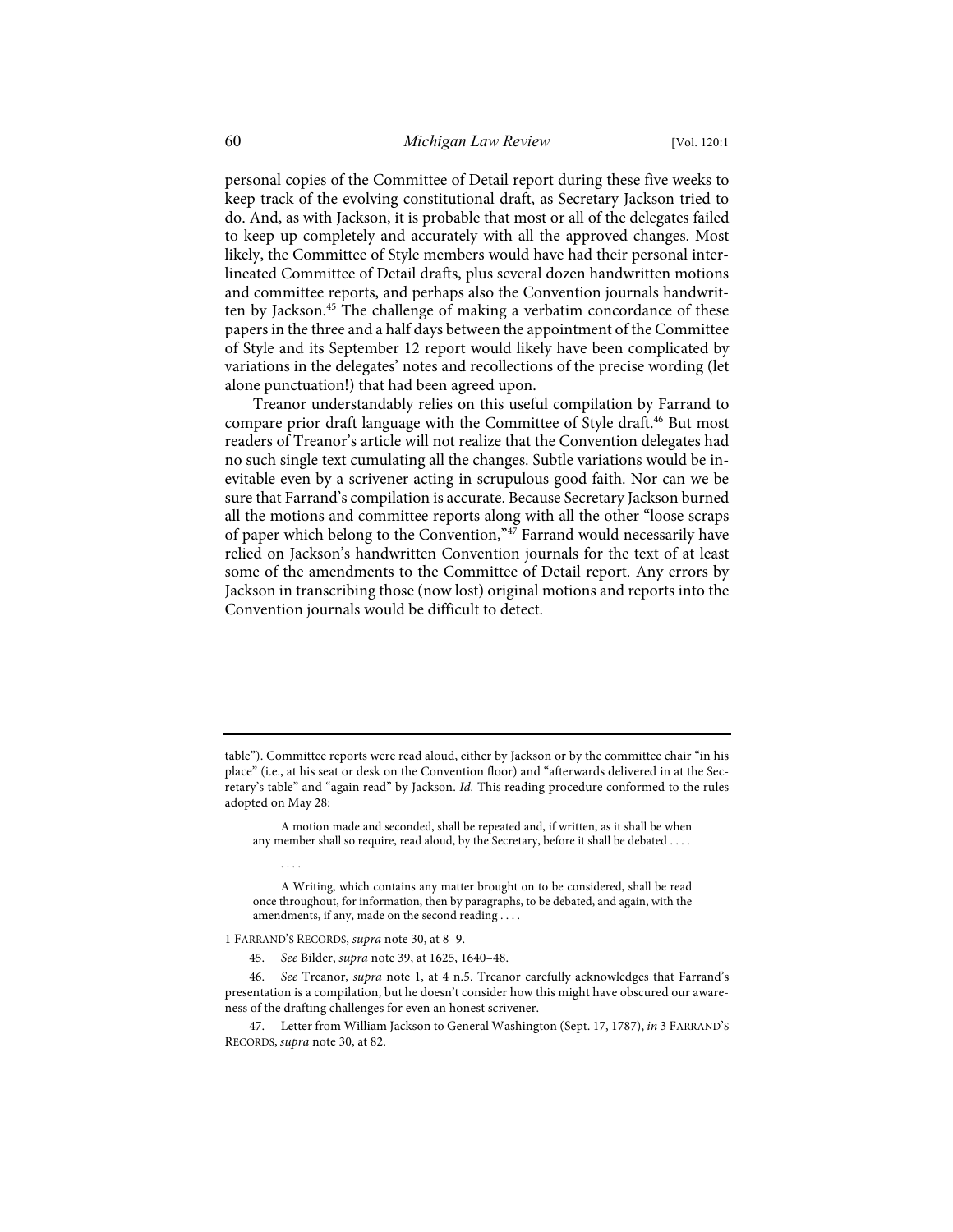# 2. Morris Was Not a Lone Penman

Emphasizing Morris as "*the* dishonest scrivener" encourages readers to believe that the Committee of Style's apparent departures from a purely stylistic role were all the work of Morris. That assertion is highly conjectural and assumes that because Morris *wrote out* the Committee draft,<sup>48</sup> he must have personally conceived all the changes wrought by the Committee. That inference does not follow, and the evidence suggests otherwise.

According to the diary of Committee of Style chairman William Johnson, the full Committee met on September 8, 10, and 11.<sup>49</sup> On September 11, the Convention, which convened every day (except Sundays) at 10:00 AM, immediately adjourned to await the Committee of Style report. This would have given the Committee members the entire day to meet. The Committee thus had ample opportunity to supervise and revise Morris's work before its report was presented to the full Convention the next morning, September 12.<sup>50</sup> Given the stature and strong-mindedness of the other members, including Hamilton, Madison, and King, it is simply not plausible that Morris was given a free hand to "smuggle in" changes on his own.

# 3. The Committee of Style's Federalist Leanings Conformed to the Convention as a Whole

Treanor's suggestion that Morris's Federalist constitutional vision had to be smuggled past a hostile majority of Convention delegates creates a potentially misleading impression—surely not intended by Treanor—that "the Federalist Constitution" was a distinctly minority viewpoint and that the Convention on the whole leaned Republican. Constitutional scholars and historians broadly—and correctly, in my view—agree that the Convention leaned nationalist compared to the overall political views of the state legislatures and

<sup>48.</sup> This is the general consensus of historians. The transmittal letter to Congress, also drafted by the Committee of Style, is in Morris's handwriting. *See* Treanor, *supra* note 1, at 29. However, the handwritten draft of the Committee of Style report was apparently not found by Farrand, or anyone else. *See* 2 FARRAND'S RECORDS, *supra* note 30, at 582 n.1 (stating that handwritten Committee of Style report handed in to Secretary Jackson was not found among Jackson's papers). Presumably, it was burned along with the other "loose scraps of paper" destroyed by Jackson. *See supra* note 47 and accompanying text.

<sup>49.</sup> Diary of William Samuel Johnson, 1787, *in* 3 FARRAND'S RECORDS, *supra* note 30, at 552, 554. The Convention rules specified that "Committees do not sit whilst the House shall be or ought to be, sitting." 1 FARRAND'S RECORDS, *supra* note 30, at 17. Committees typically met "both before & after the hours of the House." MARY SARAH BILDER, MADISON'S HAND 142 (2015) (quoting Letter from James Madison to Thomas Jefferson (Sept. 6, 1787), *in* 10 THE PAPERS OF JAMES MADISON 163 (Robert A. Rutland et al. eds., 1977)). The full House met from Monday through Saturday each week. Between May 29 and August 18, they usually met from 10:00 AM–3:00 PM, and thereafter, from 10:00 AM–4:00 PM. *See* 2 FARRAND'S RECORDS, *supra* note 30, at 328; BEEMAN, *supra* note 38, at 290.

<sup>50.</sup> *See* Schwartz, *supra* note 37, at 39–42.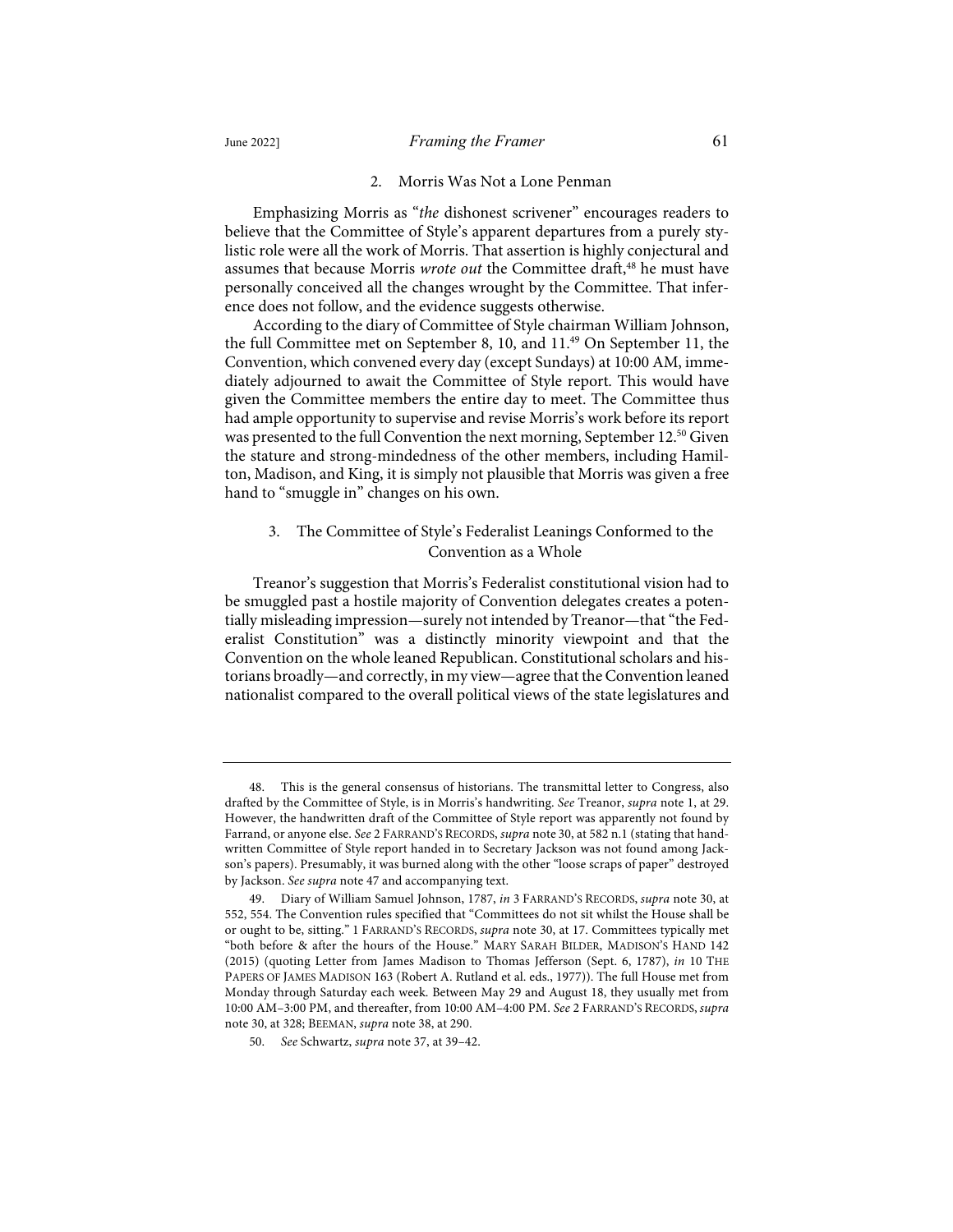the nation at large.<sup>51</sup> Despite the views of a vocal minority who preferred merely tweaking the Articles of Confederation, the great majority of delegates endorsed or agreed with the overhaul-from-scratch approach adopted by the Virginia-Pennsylvania Plan.<sup>52</sup> Inattentive readers or those unfamiliar with the constitutional politics of the Convention could easily misconstrue the "dishonest scrivener" narrative to suggest that the Convention delegates generally leaned toward "Republican" views. That would seriously mischaracterize the prevailing politics of the Convention.

# 4. The Committee Was Not Formally Restricted to Style

Historians and the Supreme Court have accepted the view that the Committee of Style lacked formal authority to propose substantive changes. Treanor also accepts this view, which comports with the dishonest scrivener narrative: dishonest changes are unauthorized ones.<sup>53</sup> Unfortunately, this view also forms the basis for the idea that Committee of Style changes should be discounted or disregarded as ultra vires.<sup>54</sup> But the claim that the Committee of Style lacked authority to engage with substance is speculative and probably mistaken. It stems from the bald assertion by historian Charles Warren in a footnote in his 1928 history of the Convention,<sup>55</sup> and was repeated by the Supreme Court in *Powell v. McCormack*. <sup>56</sup> It has never been seriously examined by any constitutional scholar.

Warren claimed that "the Committee of Style had no authority from the convention to make alterations of substance in the Constitution as voted by the Convention, nor did it purport to do so."<sup>57</sup> This statement is doubly misleading. It lacks supporting evidence beyond the mere wording of the motion, which appointed the Committee "to revise the style of and arrange the articles

<sup>51.</sup> *See, e.g.*, BEEMAN, *supra* note 38, at 20–21; MICHAEL J. KLARMAN, THE FRAMERS' COUP 8 (2016); MAIER, *supra* note 8, at 466; FORREST MCDONALD, NOVUS ORDO SECLORUM 186–88, 199–202 (1985). Based on my analysis of the biographical data found primarily at *Meet the Framers of the Constitution*, NAT'L ARCHIVE, https://www.archives.gov/foundingdocs/founding-fathers [perma.cc/4TD3-SUDQ], I estimate that only about one-third of the delegates would go on to join the Jeffersonian-Madisonian opposition or the Republican Party before 1800.

<sup>52.</sup> *See, e.g.*, KLARMAN, *supra* note 51, at 144. In a prior draft posted to SSRN, Dean Treanor suggested that these proposals, popularly known as the Virginia Plan, would "more accurately be labelled the Virginia-Pennsylvania Plan" in light of the Pennsylvania delegation's probable substantial contribution. *See* William Michael Treanor, The Case of the Dishonest Scrivener: Gouverneur Morris and the Creation of the Federalist Constitution 9 (Dec. 1, 2020) (unpublished manuscript) (on file with author). I follow this excellent suggestion, though Treanor has omitted it from his final published version.

<sup>53.</sup> *See* Treanor, *supra* note 1, at 112–13; Schwartz, *supra* note 37, at 19–26.

<sup>54.</sup> *See* Treanor, *supra* note 1, at 10 ("[T]he various names used to describe [the Committee of Style] reflect an understanding that its mandate was simply stylistic.").

<sup>55.</sup> CHARLES WARREN, THE MAKING OF THE CONSTITUTION 422 n.1 (1928).

<sup>56.</sup> 395 U.S. 486, 538–39 (1969).

<sup>57.</sup> WARREN, *supra* note 55.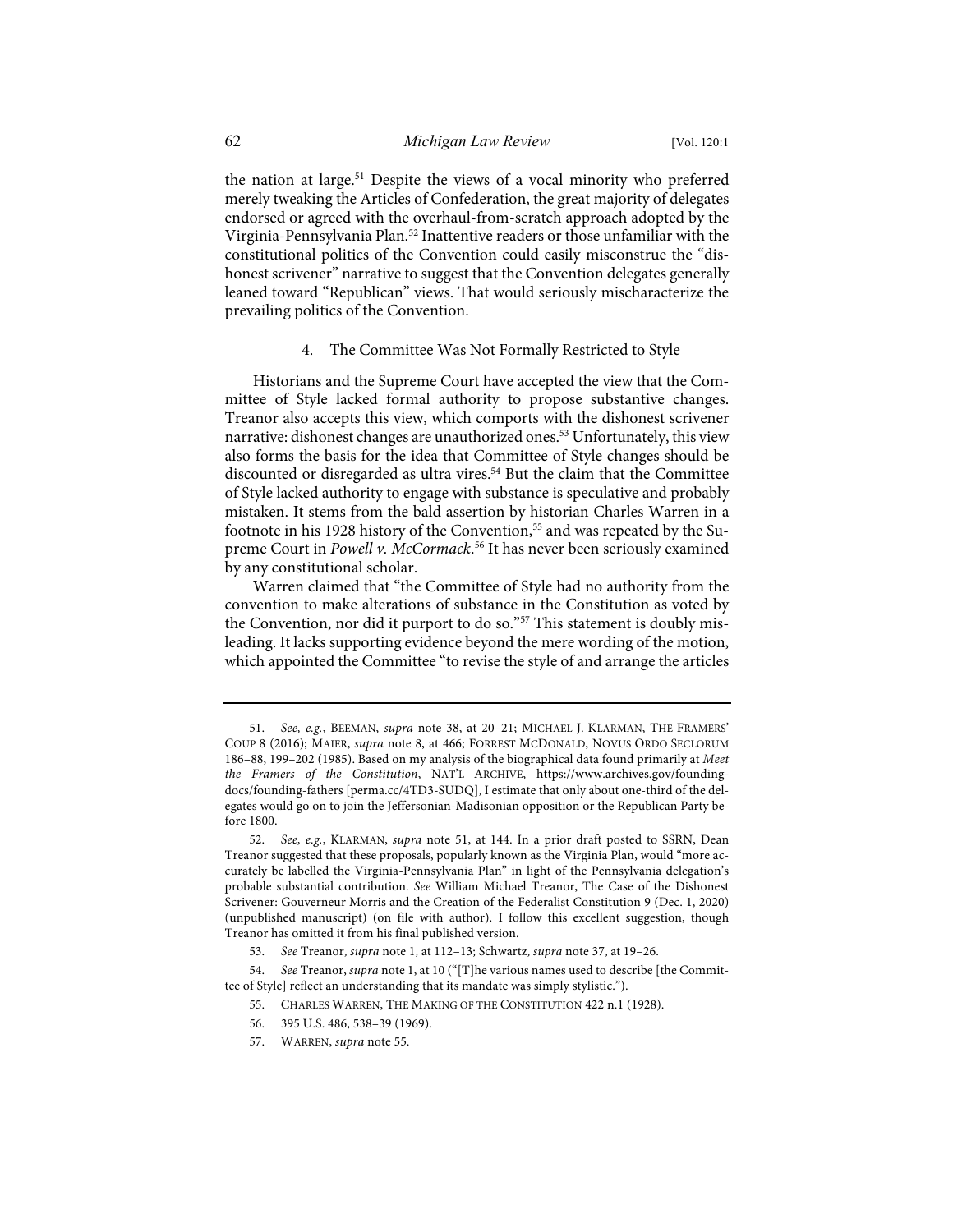agreed to by the House."<sup>58</sup> And it begs the question of whether the Committee of Style had authority to *propose*—not *make*—substantive alterations. *No* committee at the Convention had authority to "make" substantive changes or additions. Instead, committees uniformly made *proposals* to be approved, modified, or rejected by vote of the full Convention. Committee reports had the same status as floor motions. Other than the rules committee at the start of the Convention, all committees made substantive proposals. The question thus becomes whether the Committee of Style was uniquely *prohibited* from doing so.

As I argue elsewhere, there are several reasons to doubt that.<sup>59</sup> It is not clear that the Convention delegates were sticklers about formal committee jurisdiction at any time during the Convention, and there is evidence that they were manifestly not such sticklers by late August. All prior committees were asked to propose substantive language for consideration. Significantly, the Committee of Detail, like the Committee of Style, was nominally conceived as a non-substantive compiling committee, yet it made numerous substantive additions and a few changes, without provoking "jurisdictional" objections either from the Convention delegates or later historians.<sup>60</sup> The absence of a single authoritative pre-Committee of Style draft suggests that the Committee of Style had discretion to sort through substantive ambiguities, if any were to be found among the different handwritten versions of approved motions. At least one substantive issue—the Contracts Clause—had been left unresolved and no one objected to the fact that the Committee of Style proposed to resolve it.<sup>61</sup> Finally, the very premise of a sharp distinction between style and substance, with the Committee formally restricted to a narrow understanding of "style" editing, does not withstand close scrutiny. <sup>62</sup>

#### 5. The Convention Delegates Were Not Dupes

Even if the four foregoing "dishonest scrivener" premises were true, the "dishonest scrivener" narrative would still fail if the Convention knowingly approved the Committee of Style changes. Here, Treanor's account relies heavily on a bit of plausible narrative color: by September 13, the morning that they received the printed Committee of Style report, the delegates were "weary" and "quickly went through the document in order to bring the Convention to a close."<sup>63</sup> But this is not an argument in itself. It relies on reading "quickly" to mean "carelessly," and to infer first, that the delegates failed to read and understand the Committee of Style changes; and second, that the Committee of Style *anticipated* that the delegates would fail to do so. This pair

- 61. *See infra* text accompanying notes 84–93.
- 62. *See* Schwartz, *supra* note 37, at 26–27.
- 63. *See* Treanor, *supra* note 1, at 20.

<sup>58.</sup> 2 FARRAND'S RECORDS, *supra* note 30, at 547.

<sup>59.</sup> *See* Schwartz, *supra* note 37, at 19–26.

<sup>60.</sup> *See id.* at 20–24.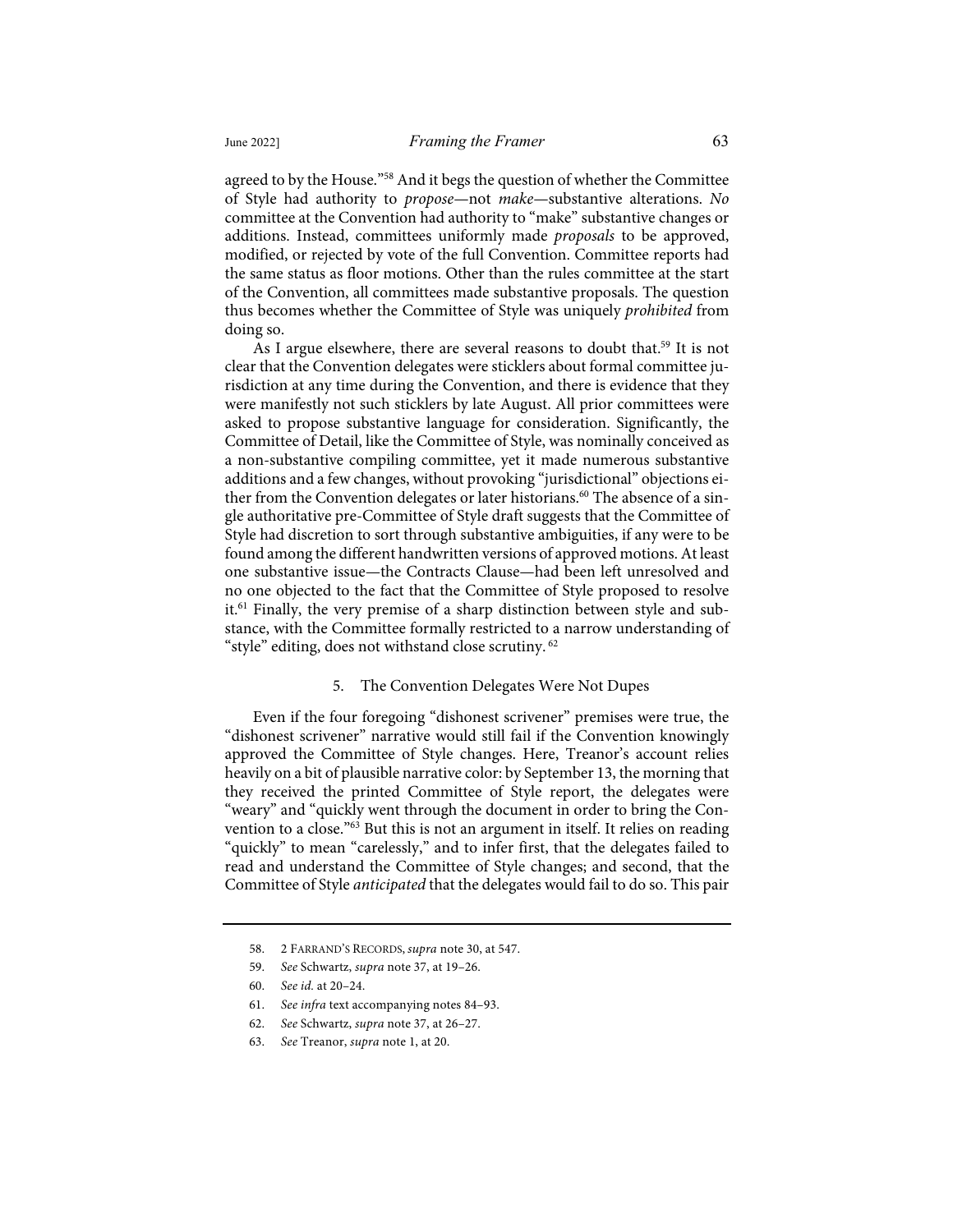of inferences seems much less plausible than the alternative: that, weary and homesick as they may have been, the delegates read the Committee of Style draft carefully. The delegates probably could have found the time between the morning of September 13 and the afternoon of September 15 to read the 4,500-word typeset broadside draft carefully and with reasonably acute comprehension. After all, given the numerous changes that had been made to the Committee of Detail report, the Committee of Style broadside was the first opportunity for the delegates to see a printed copy of their work as a whole.<sup>64</sup> It is at least as plausible to surmise that the delegates would have read this report eagerly and attentively, to get a holistic sense of what they had created.

The idea that Morris or anyone else on the Committee of Style believed that they could have their way with a tired and lazy group of delegates who would sign without reading—as if the draft Constitution were a verbose End User License Agreement—is conjectural, and implausible. The delegates knew the wording would be changed by the Committee: that was its job, after all. The delegates were sophisticated lawyers, merchants, and legislators familiar with drafting and reading legal instruments of one kind or another. They must have known that even purportedly "stylistic" changes could, by accident or design, change meaning—assuming that this "style only" limitation was even meant to be in place.

# III. RECONSIDERING THE FIFTEEN "DISHONEST" REVISIONS

Treanor's careful comparison of the compilation of provisions referred to the Committee of Style on September 8 and the Committee's draft reported out on September 12–13 is an illuminating analysis that, as he observes, has never previously been undertaken.<sup>65</sup> Treanor examines fifteen provisions in which the Committee of Style revised prior draft language in a noteworthy way.<sup>66</sup> We can learn a great deal from that valuable analysis without accepting the overlay of the "dishonest scrivener" narrative. As Treanor shows, the general tenor of the Committee's revisions was to promote Federalist readings of the Constitution, either by ambiguating language that leaned Republican, or by clarifying points that favored Federalist interpretations. That analysis alone makes Treanor's article a vital contribution to the literature on the framing of the Constitution.

But do these fifteen revisions by the Committee of Style support a charge that Morris "systematically altered constitutional meaning to advance his own constitutional vision"?<sup>67</sup> To answer this question, we need to unpack the elements underlying this accusation. They are that the Committee of Style's revisions (1) changed the substantive meaning of a prior draft provision, (2)

<sup>64.</sup> *See* BILDER,*supra* note 49, at 3 (observing that "the politics and process of drafting the document deferred comprehension of the Constitution as a unified text"); Schwartz, *supra* note 37, at 46.

<sup>65.</sup> Treanor, *supra* note 1, at 1–2.

<sup>66.</sup> *Id.* at 2, 46–104.

<sup>67.</sup> *Id.* at 114.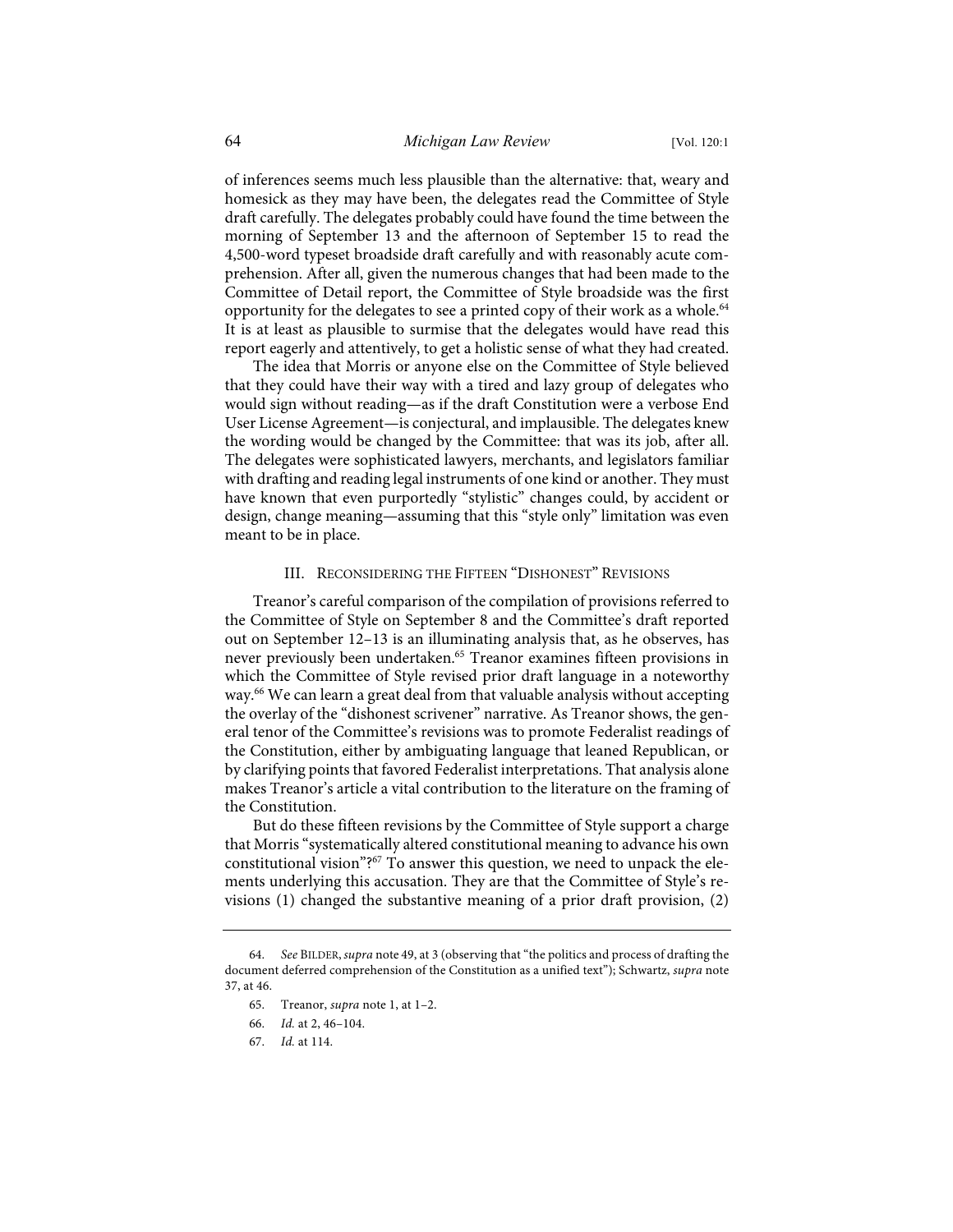plicit in a charge of dishonest scrivening; the absence of any one of them refutes the charge. This Section reviews each of the fifteen Committee of Style revisions and concludes that none of the revisions bear all four of these elements of the dishonest scrivener charge. Most fail at least two of these essential elements.

# A. *Revisions That the Convention Noticed*

Dishonest scrivening necessarily implies that the revisions were "smuggled in." In three instances, that contention is refuted by the evidence. The Preamble is, quite simply, a glaring change: it cannot be plausibly maintained that this dramatic change escaped notice. The revisions to the Fugitive Slave Clause and the Contracts Clause were actually noticed and debated. These revisions fail to meet other aspects of the dishonesty charge as well.

# 1. The Preamble

The Preamble was dramatically rewritten by the Committee of Style, or Morris himself with the Committee's approval. The language was famously changed from "We the people of the States," followed by a list of the thirteen states, to "We, the People of the United States," followed by a broad list of national purposes of the government, which were entirely absent from the Committee of Detail draft. <sup>69</sup> This nationalistic turn comports with statements made by Morris—but also Committee of Style members Hamilton and King that the United States was a sovereign nation rather than a league of states.<sup>70</sup>

The revised Preamble, which leaps off the page at the very beginning of the document, could not possibly have gone unnoticed. The Convention approved the Preamble without a single objection recorded in Madison's notes.<sup>71</sup>

<sup>68.</sup> *Id.* at 27.

<sup>69.</sup> *Compare* 2 FARRAND'S RECORDS, *supra* note 30, at 590 (Committee of Style Preamble), *with id.* at 177 (Committee of Detail Preamble).

<sup>70.</sup> *See* Treanor, *supra* note 1, at 29–30 (describing Morris's nationalism). For King's nationalistic views, see, for example, 1 FARRAND'S RECORDS,*supra* note 30, at 323 ("The states were not 'sovereigns' . . . . A Union of the States is a union of the men composing them, from whence a *national* character results to the whole. Cong[ress] can act alone without the States."), and *id.* at 492 ("King was for preserving the States in a subordinate degree . . . ."). For Hamilton's views, see, for example, *id.* at 291 (stating the national legislature should have "power to pass all laws whatsoever").

<sup>71.</sup> *See* 2 FARRAND'S RECORDS, *supra* note 30, at 633 (recounting the final approval of Committee of Style Draft). On September 12, when the draft was read aloud, the first thing the delegates would have heard was the Preamble. Madison records no discussion of it that day. *See id.* at 582, 585. Nor is there any record of any discussion of the Preamble after the Committee of Style broadside was distributed on September 13. *See id.* at 606–40.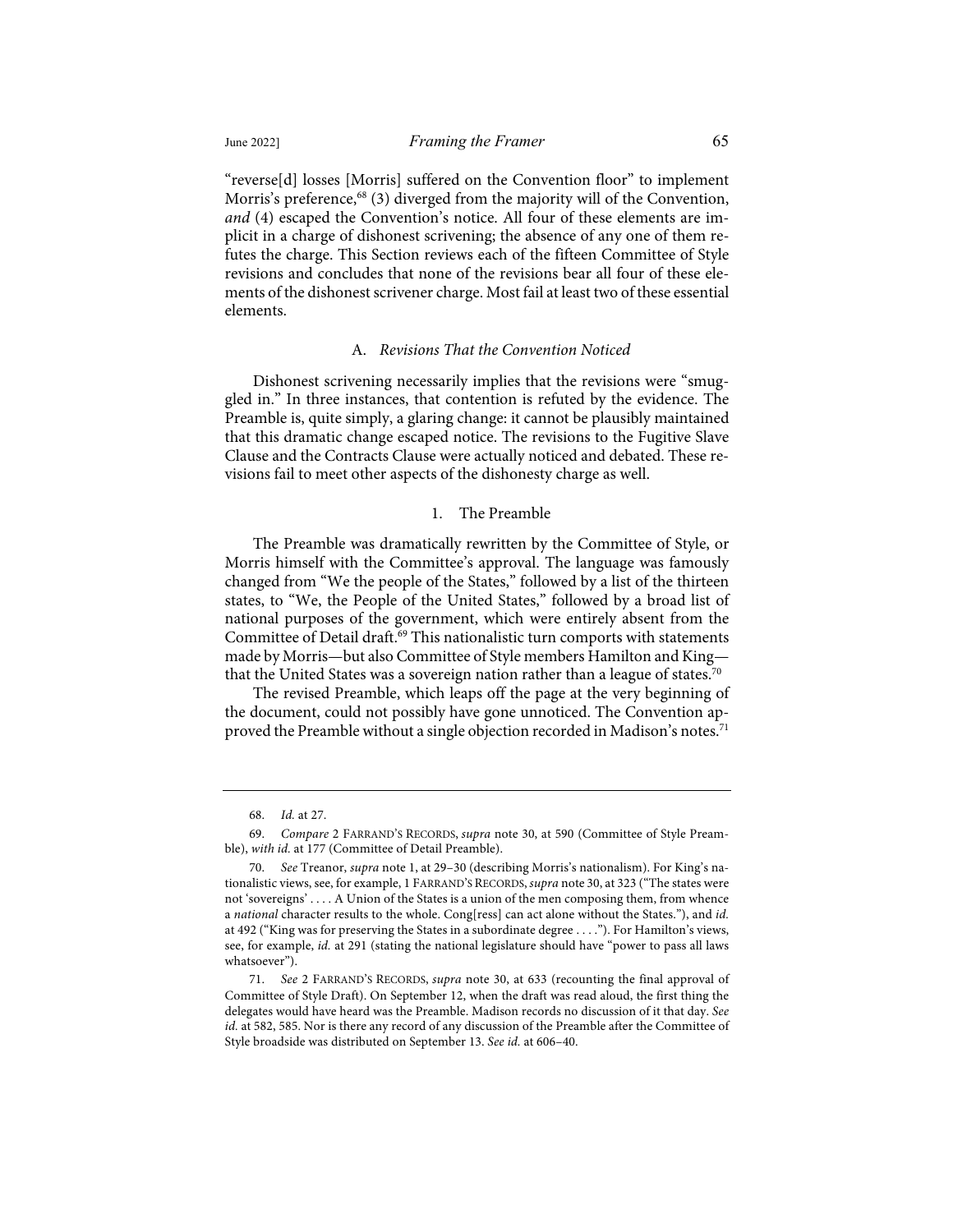The Convention's approval of this, the most striking and potentially far-reaching change by the Committee of Style, was not a rogue departure by a dishonest scrivener. Indeed, the Convention's approval of the Preamble is more plausibly understood as capturing the Convention's overall sense of what the Constitution was, and it suggests an approving orientation toward pro-Federalist revisions in general.<sup>72</sup> This at once supports Treanor's broader thesis about the nature and original prominence of the Federalist Constitution and undercuts the "dishonest scrivener" narrative.

Today we say the Preamble is meaningless fluff, but that view is based on trying to harmonize it with limited enumerated powers, not on an analysis of eighteenth-century preambles.<sup>73</sup> According to William Blackstone, "[i]f words happen to be still dubious, we may establish their meaning from the context" and "[t]hus the proeme, or preamble, is often called in to help the construction."<sup>74</sup> Blackstone was arguably viewed as the leading authority on Anglo-American law in the founding era, and would have been known to most or all of the lawyer-delegates at the Convention.<sup>75</sup> Given the various ambiguities built into the Constitution's text and the interpretive disputes that the delegates could assume would arise, it is unlikely that the delegates would have dismissed the Preamble as fluff. And indeed, as Treanor demonstrates, Federalists built interpretive arguments relying on the Preamble in the constitutional debates of the 1790s.<sup>76</sup>

If the Preamble had substantive interpretive consequence, was it a substantive *change*? Perhaps. It certainly reinforced one side of an argument about the Constitution's ambiguous spirit. It can be understood as reinforcing language in the General Welfare Clause that Congress could legislate for all national purposes—to promote the general welfare, as stated in the Preamble.

<sup>72.</sup> *See* Jonathan Gienapp, *The Myth of the Constitutional Given: Enumeration and National Power at the Founding*, 69 AM. U. L. REV. F. 183, 194–209 (2020); *see also* 1 WILLIAM WINSLOW CROSSKEY, POLITICS AND THE CONSTITUTION IN THE HISTORY OF THE UNITED STATES 497–508 (1953).

<sup>73.</sup> Examination of the question of the substantive import of the Preamble is shockingly scant. *See, e.g.*, Jacobson v. Massachusetts, 197 U.S. 11, 22 (1905) (concluding that the Preamble "has never been regarded as the source of any substantive power"); Milton Handler, Brian Leiter & Carole E. Handler, *A Reconsideration of the Relevance and Materiality of the Preamble in Constitutional Interpretation*, 12 CARDOZO L. REV. 117, 123–31 (1990) (arguing that conventional disregard of the Preamble relies on brief reference to two mid-nineteenth century treatises). *See generally* David S. Schwartz, *Reconsidering the Constitution's Preamble: The Words that Made Us U.S.*, 37 CONST. COMMENT. (forthcoming 2022) (manuscript at 3 nn.7–8) (on file with author) (discussing the broad scope of the Preamble).

<sup>1</sup> BLACKSTONE'S COMMENTARIES: WITH NOTES OF REFERENCE, TO THE CONSTITUTION AND LAWS, OF THE FEDERAL GOVERNMENT OF THE UNITED STATES; AND OF THE COMMONWEALTH OF VIRGINIA 60 (St. George Tucker ed., Philadelphia, Birch & Small 1803).

<sup>75.</sup> *See* 2 FARRAND'S RECORDS, *supra* note 30, at 448 (stating that Dickinson "examin[ed] Blackstone's Commentaries" to determine the meaning of "ex post facto" laws); John O. McGinnis & Michael B. Rappaport, *Original Methods Originalism: A New Theory of Interpretation and the Case Against Construction*, 103 NW. U. L. REV. 751, 776 (2009).

<sup>76.</sup> *See* Treanor, *supra* note 1, at 54–55.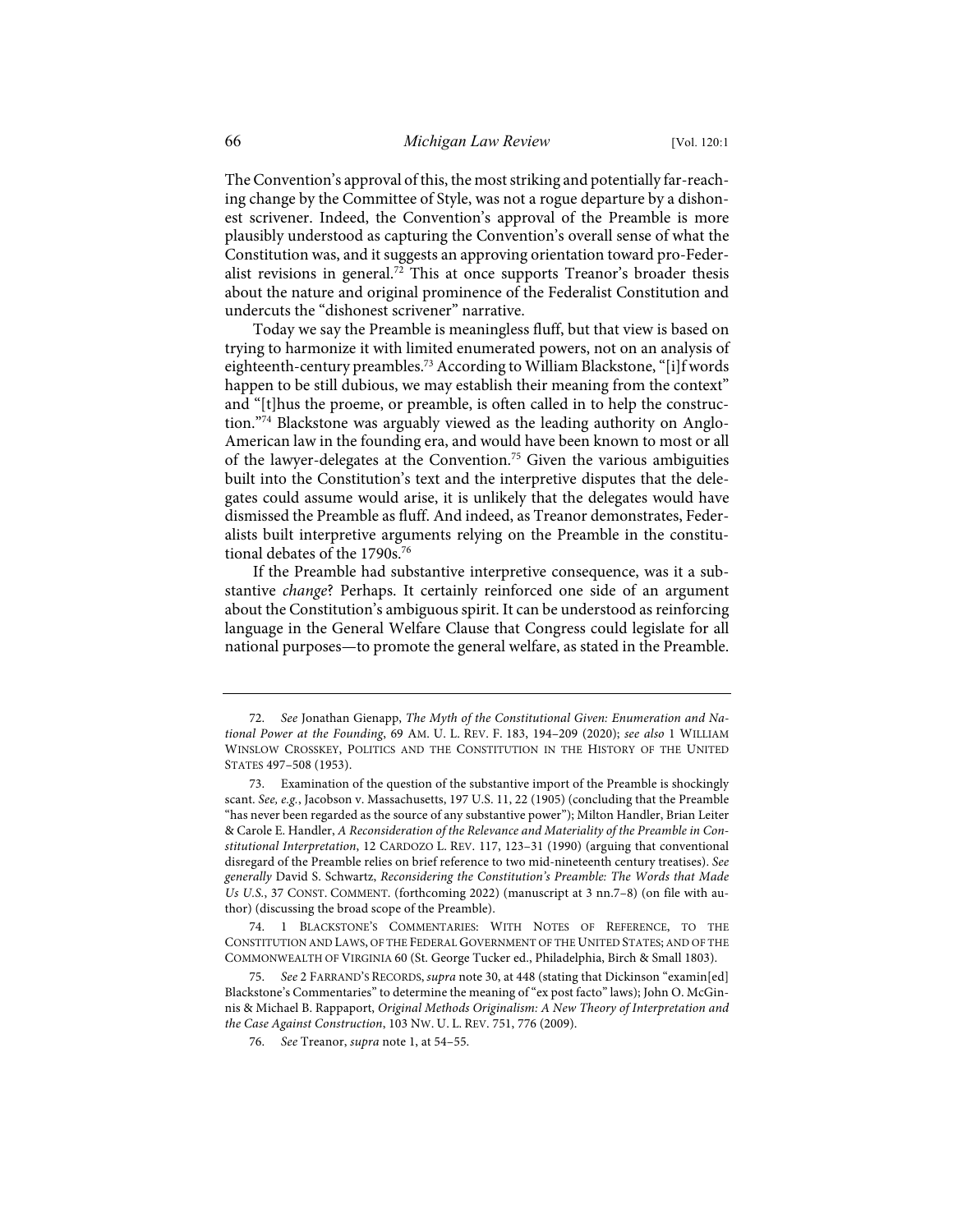But the Preamble did not reverse a Federalist loss: rather, it reinforced an ambiguous Federalist win.

For both its salience (its very lack of subtlety) and its consistency with prior adopted provisions, the Preamble cannot sustain a charge of dishonestly on the part of Morris or the committee.

#### 2. The Fugitive Slave Clause

The South Carolina and Georgia delegations were so intent on the inclusion of the Fugitive Slave Clause that any change to its language could not plausibly have gone unnoticed—by them, at least. Any of six members of these two delegations who ultimately signed the Constitution would have caught even a subtle substantive change. John Rutledge, Charles Pinckney, and Pierce Butler of South Carolina in particular were active delegates throughout the Convention, were attentive to wording, and maintained a laser-like focus on provisions touching on slavery. <sup>77</sup>

But we need not rely on inference: there is affirmative evidence that the Convention focused on the Committee of Style's revision of the Fugitive Slave Clause. The pre-Committee of Style version read:

If any Person bound to service or labor in any of the United States shall escape into another State, He or She shall not be discharged from such service or labor in consequence of any regulations subsisting in the State to which they escape; but shall be delivered up to the person *justly* claiming their service or labor.<sup>78</sup>

The Committee of Style's only arguably substantive change was to drop the word "justly."79 Yet here again, as Treanor acknowledges, the change reflected a consensus among the delegates, not a "smuggled-in" minority viewpoint. With the exception of a handful of pro-slavery firebrands in the deep south, the Convention delegates were not proud of slavery. As Madison noted, they avoided using the words "slave" or "slavery" so as not to "admit in the Constitution the idea that there could be property in men."80 Dropping "justly" was consistent with this view. Not only was that change not "smuggled in," but it was also extended by the full Convention. As Treanor also explains, the Committee of Style version began, "[n]o person *legally* held to service or labour in

<sup>77.</sup> For example, Charles Pinckney of South Carolina proclaimed on August 21 that "[i]n every proposed extension of the powers of Congress, [South Carolina] has expressly & watchfully excepted that of meddling with the importation of negroes." 2 FARRAND'S RECORDS, *supra* note 30, at 364; *see also* 1 *id.* at 605 (recounting Butler's insistence on "security" for slavery); 2 *id.* at 95 (describing similar insistence by C.C. Pinckney); *id.* at 416 (recounting Baldwin's motion "to restrain & more explicitly define" taxes on slaves). Rutledge offered numerous subtle word changes in the Committee of Detail Drafts. *See id.* at 137–50, 163–75.

<sup>78.</sup> 2 FARRAND'S RECORDS, *supra* note 30, at 577 (emphasis added).

<sup>79.</sup> Treanor, *supra* note 1, at 97.

<sup>80.</sup> 2 FARRAND'S RECORDS, *supra* note 30, at 417.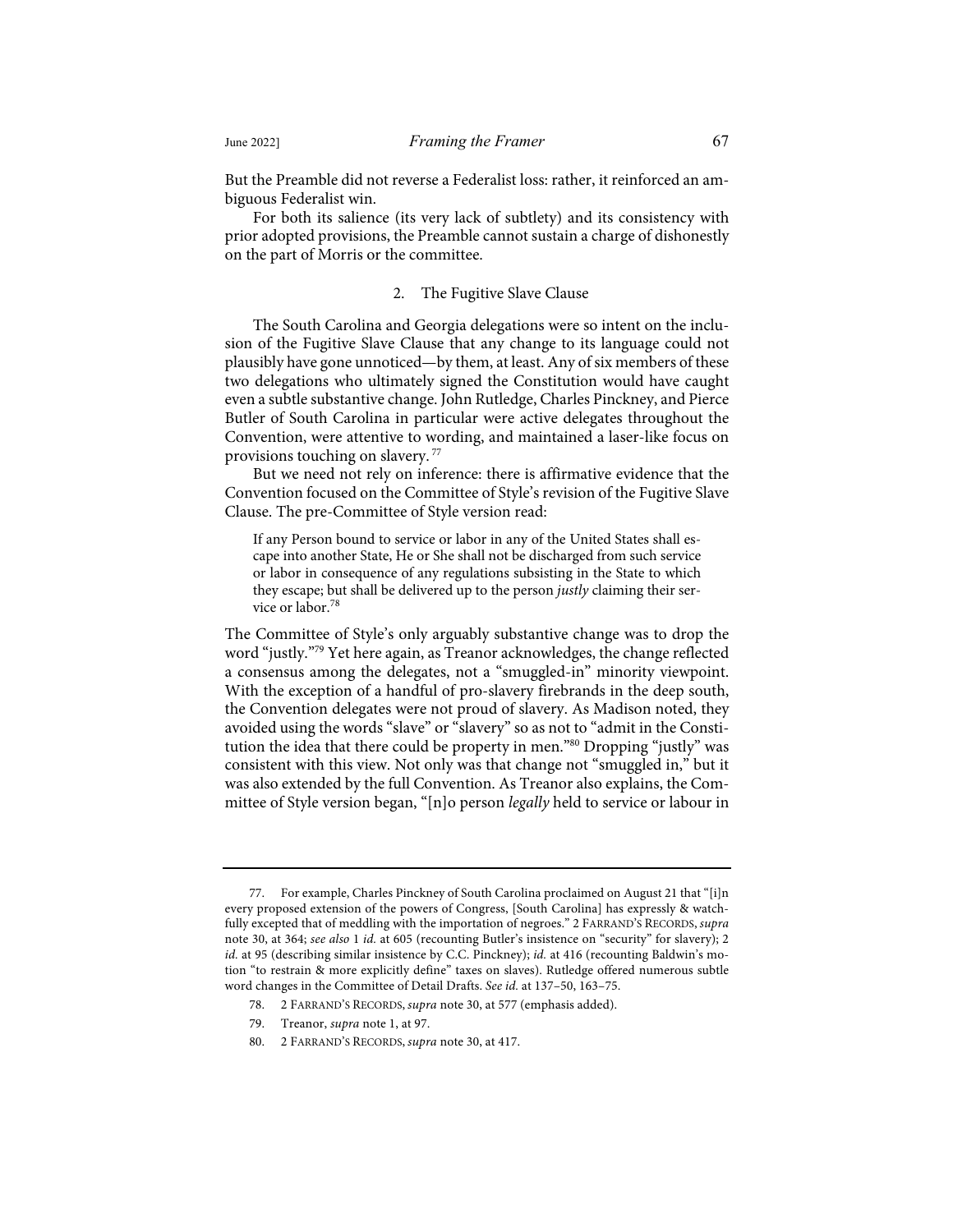one state."81 On September 15, the Convention voted to change this to "[n]o person held to service or labor in one state, *under the laws thereof*."82 This was done, according to Madison, "in compliance with the wish of some who thought the term [legal] equivocal, and favoring the idea that slavery was legal in a moral view."83

# 3. The Contracts Clause

The Committee of Style added a prohibition against states "altering or impairing the obligation of contracts."84 For modern readers, the addition of this "Contracts Clause" might seem subtle, since it appears to be buried in the middle of a list of prohibitions on states that we now either take for granted or dismiss as unimportant (because we don't understand them).<sup>85</sup> But this presentist eye-glazing should not be imputed to the Framers, for whom limits on state exercises of sovereignty were extremely important. Most likely, this addition of a wholly new item to this list of state prohibitions would not have been subtle at all.

In any case, the addition of this new provision—not a revision to an existing one—was not overlooked by the Convention, because it was expressly debated. Treanor argues that a prior version of the Contracts Clause was "rejected" and "somehow reemerged" in changed form in the Committee of Style draft.86 Rufus King had proposed "a prohibition on the States to interfere in private contracts" on August 28.<sup>87</sup> The motion was not rejected: discussion of it was derailed by a substitute motion regarding ex post facto laws, and as Treanor points out, the delegates assumed they would have to revisit the issue after at least some of them became convinced that the prohibition of ex post facto laws would apply only to criminal cases.<sup>88</sup> This issue was probably deemed one of the "parts of the Constitution as have been postponed" that were referred to the Committee on Postponed Parts. <sup>89</sup> King, Madison, and

- 87. 2 FARRAND'S RECORDS, *supra* note 30, at 439.
- 88. *Id.* at 439–40; *see* Treanor, *supra* note 1, at 75.
- 89. 2 Farrand supra note 30, at 473.

<sup>81.</sup> Treanor, *supra* note 1, at 97 (emphasis added) (quoting 2 FARRAND'S RECORDS, *supra* note 30, at 601–02).

<sup>82.</sup> 2 FARRAND'S RECORDS, *supra* note 30, at 628 (emphasis added); *see* Treanor, *supra* note 1, at 97.

<sup>83.</sup> 2 FARRAND'S RECORDS,*supra* note 30, at 628. Worth noting, though outside the scope of Treanor's argument, are two other features of the pre-Style version of the Fugitive Slave Clause. The phrase "He or She" is the only place in any draft of any proposed or adopted text at the Convention using a feminine pronoun. One could argue, therefore, that by referring to the president with the masculine "he," the Framers intended to preclude female presidents—another conundrum for originalism. Perhaps even more intriguing is the Framers' use of the plural pronoun "their" to refer to individuals of non-specified gender.

<sup>84.</sup> *Id.* at 597.

<sup>85.</sup> *See* U.S. CONST. art. I, § 10.

<sup>86.</sup> *See* Treanor, *supra* note 1, at 40.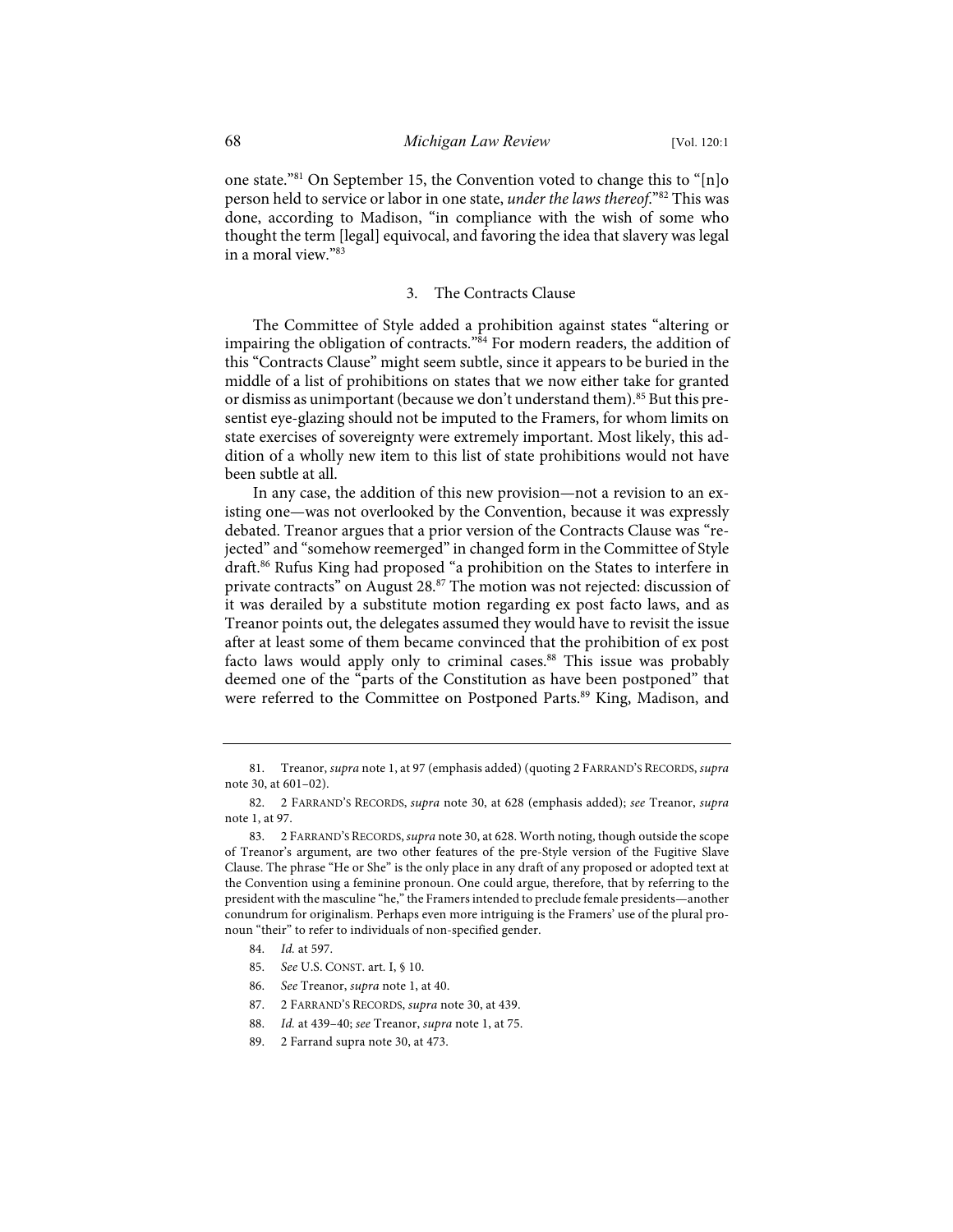Morris were members of that Committee, as well as the later Committee of Style, and would have been well aware that the Contracts Clause issue remained unresolved. In any event, the earlier tabling of the Contracts Clause was not exactly a loss on the Convention floor. Moreover, there is no particular reason to assume that it was created from whole cloth by the Committee of Style; indeed, Treanor concedes that the matter was probably discussed off the Convention floor.<sup>90</sup>

The provision hardly snuck by the Convention unnoticed. As Treanor further acknowledges, on September 14, Elbridge Gerry made a speech on the "importance" and "propriety" of the Contracts Clause and moved that the same "restraint" be extended to the national government.<sup>91</sup> The Convention apparently preferred to leave this aspect of the provision as is, for Gerry's motion was not seconded.<sup>92</sup> The fact that the words "altering or" were deleted from the final version of the Contracts Clause supplies further evidence that the Convention paid close attention to that Clause.<sup>93</sup> The explicit adoption of this provision means that the Contracts Clause fails to meet the second through fourth elements of the dishonest scrivener charge.

# B. *Revisions Clarifying or Reinforcing Federalist Successes*

Rather than sneakily reversing prior losses, several of the Committee of Style revisions cited by Treanor reinforced or clarified prior successes by Federalists at the Convention. Some of those successes may have been partial or may have taken the form of strategically ambiguous language reflecting a compromise. While the revisions were subtle, most of them do not reflect substantive meaning changes at all. Even if the meaning was subtly changed, the revisions do not conflict with broadly-supported views of the delegates reflected in prior floor votes. Therefore, these revisions are not persuasive examples of dishonest scrivening, even if their subtlety was such as to make the revision hard to notice.

# 1. The General Welfare Clause

Treanor gives altogether too much credence to the story that Morris surreptitiously attempted to alter the meaning of the General Welfare Clause in Article I, Section 8, Clause 1, by switching the comma after "excises" to a semicolon. That clause now provides: "To lay and collect Taxes, Duties, Imposts and Excises, [comma] to pay the Debts and provide for the common Defence and general Welfare of the United States."<sup>94</sup> The purported pre-September 8

<sup>90.</sup> *See* Treanor, *supra* note 1, at 75.

<sup>91.</sup> 2 FARRAND'S RECORDS, *supra* note 30, at 619.

<sup>92.</sup> *Id.*

<sup>93.</sup> *Compare* 2 FARRAND'S RECORDS, *supra* note 30, at 597, *with* U.S. CONST. art. I, § 10, cl. 1.

<sup>94.</sup> U.S. CONST. art. I, § 8, cl. 1.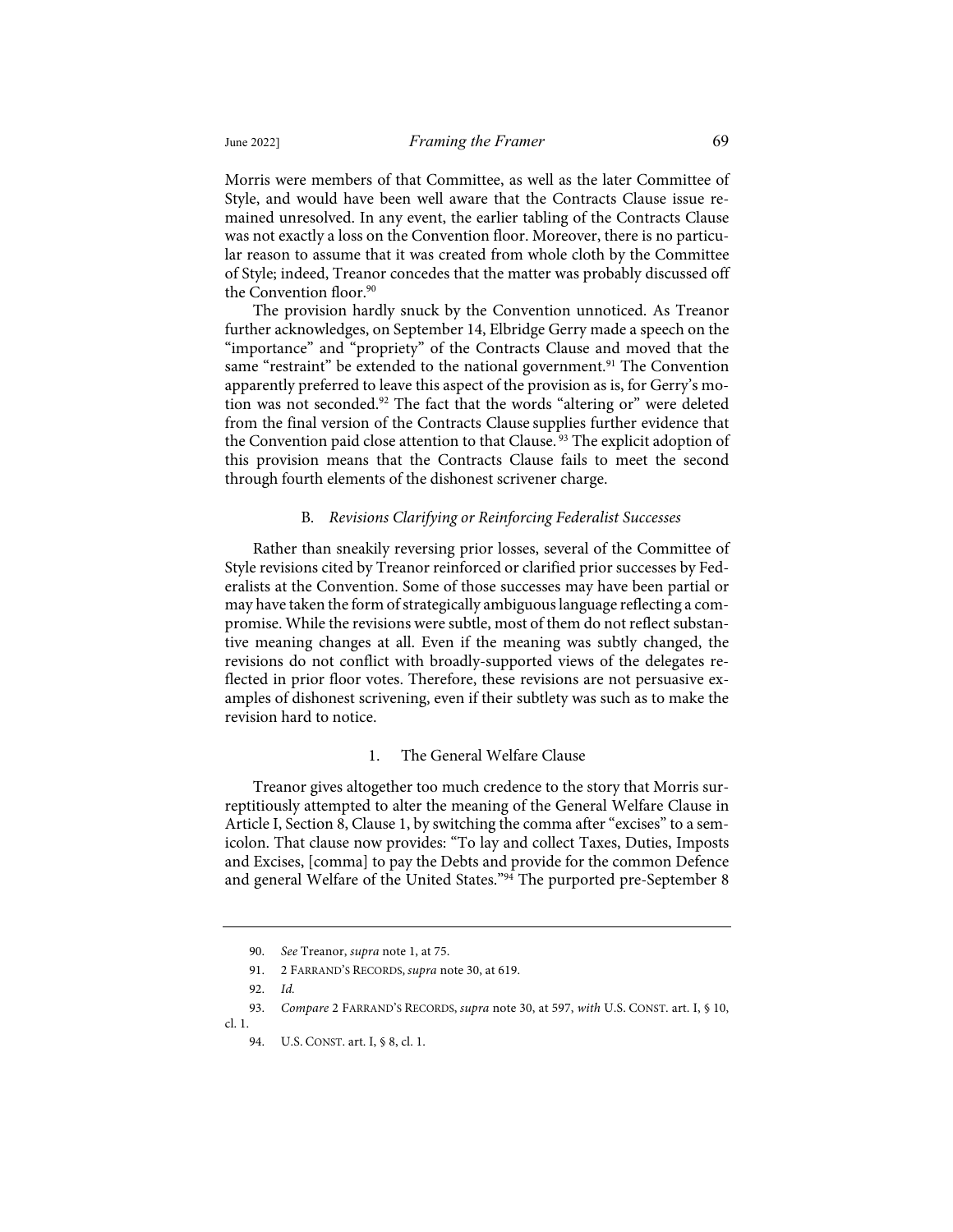draft of the enumeration of powers provided: "The Legislature shall have power to lay and collect taxes, duties, imposts and excises, [comma] to pay the debts and provide for the common defence and general welfare of the United States."<sup>95</sup> This language was not part of the Committee of Detail draft, but a proposal from the so-called "Committee on Postponed Parts," adopted on September 4.<sup>96</sup> The Committee of Style report "changed" this to: "The Congress . . . shall have power . . . To lay and collect taxes, duties, imposts and excises; [semicolon] to pay the debts and provide for the common defence and general welfare of the United States.<sup>97</sup>

Treanor recounts the following story. Fast-forward to the 1798 House debate over the proposed Alien and Sedition Acts, in which Republican Congressman Albert Gallatin argued that those unwise laws fell outside the limited enumerated powers of Congress. To refute the Federalist argument that they were authorized by Congress's power to legislate "for the common defence and general welfare," pursuant to Article I, Section 8, Clause 1,98 Gallatin claimed

[T]hose words had originally been inserted in the Constitution as a limitation to the power of laying taxes. After the limitation had been agreed to, and the Constitution was completed, a member of the Convention, (he was one of the members who represented the State of Pennsylvania) being one of a committee of revisal and arrangement, attempted to throw these words into a distinct paragraph, so as to create not a limitation, but a distinct power. The trick, however, was discovered by a member from Connecticut, now deceased, and the words restored as they now stand.<sup>99</sup>

According to Max Farrand a century later, the Pennsylvania delegate was Morris, the Connecticut delegate was Roger Sherman, and the "distinct paragraph" was the switch from a comma to a semicolon.<sup>100</sup>

97. *Id.* at 594 (footnote omitted). Farrand reproduces Madison's copy of the Committee of Style broadside, which contains an erroneous period following "shall have power" that does not appear on the other existing copies of the broadside. *See, e.g.*, *Creating the United States: Report on the Committee of Style*, LIBR. OF CONG., https://www.loc.gov/exhibits/creating-theunited-states/convention-and-ratification.html [perma.cc/J97D-J684] (containing an image of Charles Pinckney's interlineated copy of Committee of Style broadside). The Madison copy also contains various interlineations by Madison, including lettering the enumerated powers as "(a), (b)," et cetera, which were not in the original broadside. *See* 2 FARRAND'S RECORDS, *supra* note 30, at 594–95.

98. *See, e.g.*, 8 ANNALS OF CONG. 1959 (1798) (statement of Harrison Gray Otis) ("If Congress have not the power of restraining seditious persons, it is extremely clear they have not the power which the Constitution says they have, of providing for the common defence and general welfare of the Union.").

99. 3 FARRAND'S RECORDS, *supra* note 30, at 379.

<sup>95.</sup> 2 FARRAND'S RECORDS, *supra* note 30, at 569.

<sup>96.</sup> *Id.* at 493; *see id.* at 473 (showing appointment of Committee on Postponed Parts).

<sup>100.</sup> MAX FARRAND, THE FRAMING OF THE CONSTITUTION OF THE UNITED STATES 181– 83 (1913).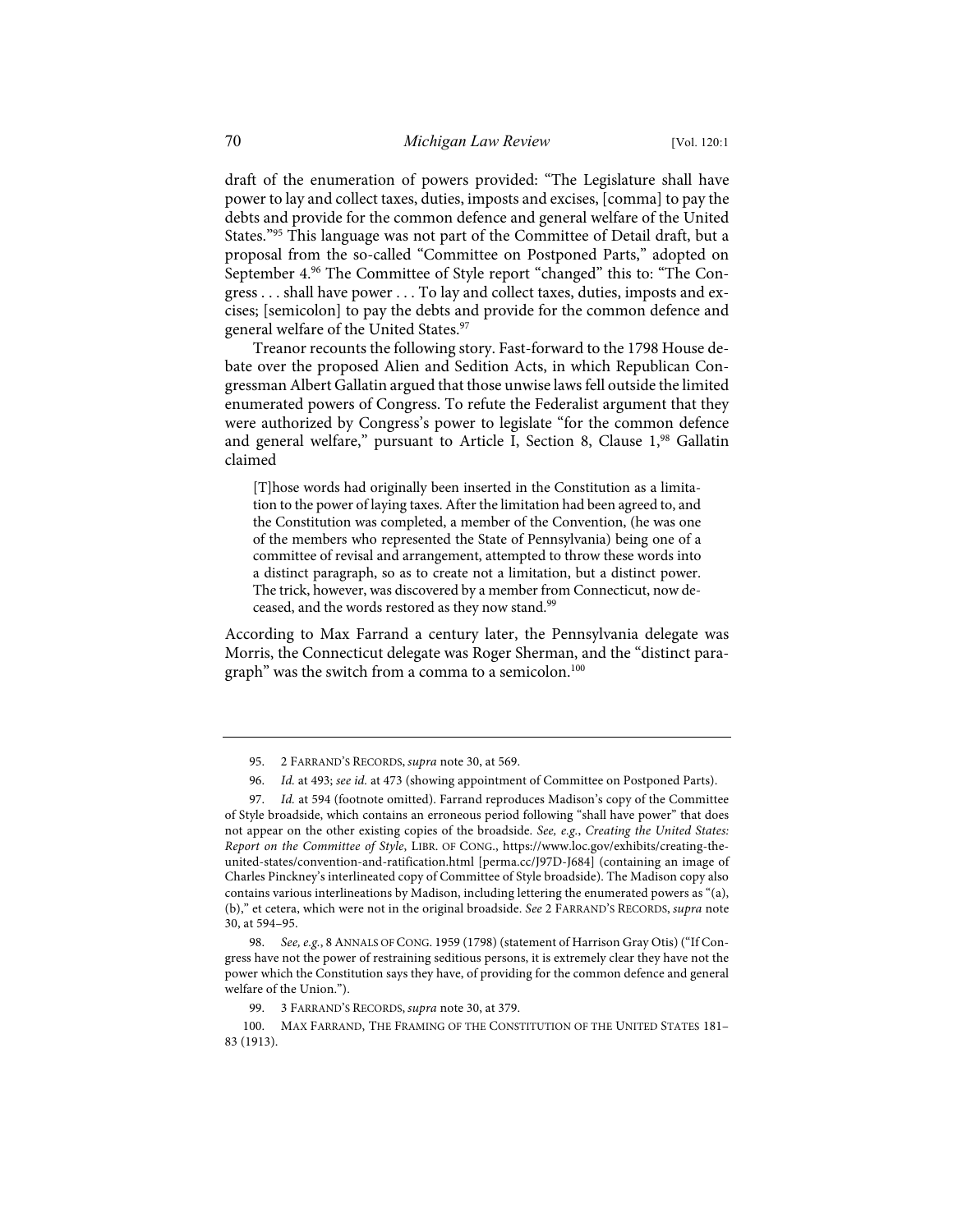This story has all of the elements of dishonest scrivening: a last-minute change so subtle that it would likely escape notice. And the Federalist interpretive implications seem stunning: by placing a mere dot on top of a comma, Morris would have converted the Constitution from a moderate government of limited enumerated powers desired by the delegates into a consolidated national government with unlimited powers. Treanor's temptation to embrace and foreground this Gallatin-Farrand story is understandable, and one wonders how much impetus it gave the "dishonest scrivener" framing.

The problem, however, is that the story was so misinterpreted by Farrand as to make the imputation against Morris totally false. We can hold to one side the possibility that the story is a complete fabrication. The entirety of the evidence for it is the hearsay statement of Gallatin, a politically motivated congressmen who was not present at the Constitutional Convention, based on an unnamed source who might also have lacked personal knowledge. The only other evidence in addition to this anonymous hearsay informant was the mere fact of the punctuation change itself.

More importantly, Farrand (and Treanor) misinterpret Gallatin's story by treating it as "the case of the Sinister Semicolon." Gallatin claimed an effort "to throw" the General Welfare Clause "into a distinct paragraph." That implies a line break, not the change from a comma to a semicolon within a single unbroken block of text. But the Committee of Style broadside did not put the General Welfare Clause in a separate line or paragraph. Moreover, Gallatin did not name Morris, and the delegate from Pennsylvania could have been James Wilson, who some historians believe was kibbitzing the Committee of Style. Finally, the timing is all wrong: Gallatin claims that "the trick" occurred "[a]fter . . . the Constitution *was completed*."101 But Morris's alleged duplicity occurred at the Committee of Style report stage—three days *before* the Convention gave final approval to the Constitution, and five days before signing it. Farrand simply assumed that the accusation referred to Morris and the semicolon, and the story has gained legs from uncritical repetition.<sup>102</sup> But Farrand's haste to explain the comma-semicolon change by blaming Morris's "fingers" led him to ignore how poorly the evidence fit his conclusion.

Farrand's sinister semicolon story assumes that the delegates approved the purportedly original comma. In fact, the delegates probably never approved the comma version as such: The September 4 committee report containing the comma was read aloud to the delegates.<sup>103</sup> It seems unlikely that those who read it aloud would verbalize distracting punctation marks. The

<sup>101.</sup> 3 FARRAND'S RECORDS, *supra* note 30, at 379.

<sup>102.</sup> *See, e.g.*, MCDONALD, *supra* note 51, at 265; Vasan Kesavan & Michael Stokes Paulsen, *Is West Virginia Unconstitutional?,* 90 CALIF. L. REV. 291, 338–39, 339 n.151 (2002) (accepting the story but questioning its interpretive relevance).

<sup>103.</sup> *See supra* note 44 and accompanying text (explaining the procedure for reading committee reports aloud). The Committee of Postponed Parts report containing the purportedly original comma in the proposed General Welfare Clause was read aloud by Committee Chair David Brearley and then re-read by Secretary Jackson. 2 FARRAND'S RECORDS, *supra* note 30, at 493.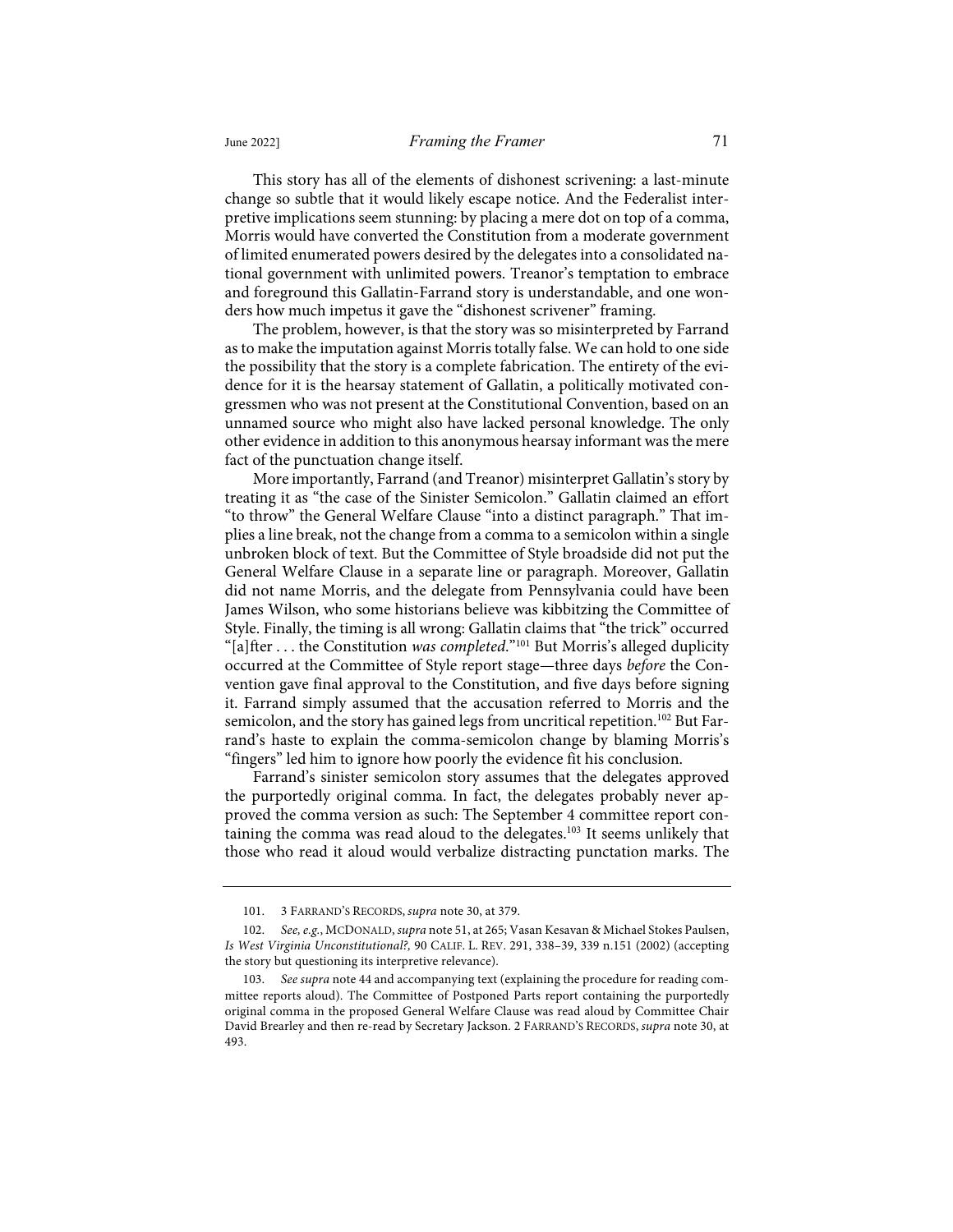first version the delegates would have *seen* and approved—with punctuation—was the Committee of Style version *with the semicolon*. Whoever changed it *to a comma* did so after the amended Committee of Style draft was approved on September 15 and did so apparently without the knowledge of the delegates. The delegates would not have seen the engrossed parchment Constitution with the supposedly "restored" comma until they queued up on September 17 to sign the document. It is inconceivable that anyone would have stood there and proofread the punctuation of the entire Constitution while the other delegates waited in line behind them to sign. So the semicolon was approved by Convention vote. The comma was not.

Perhaps the biggest reason to question the credibility of Gallatin's story is the disingenuous half-truth at its heart. It is false, or at least very misleading, to say that the General Welfare Clause was "inserted in the Constitution as a limitation to the power of laying taxes."<sup>104</sup> That was Sherman's own highly tendentious interpretation of the language.<sup>105</sup> Two weeks before the semicolon version was approved by the Convention, Sherman had proposed language expressly limiting the taxing power to federal purposes; his motion was overwhelmingly rejected, ten states to one.<sup>106</sup> So if anything was snuck in, it was the comma, which purportedly served the interpretation favored by Sherman.<sup>107</sup> And if anyone attempted to reverse a loss on the Convention floor by changing a punctuation mark, it was Sherman—not Morris. Since Morris's reputation has been placed in issue, let us consider Sherman's: "cunning as the Devil," "not easily managed,"<sup>108</sup> and "extremely artful in accomplishing any particular object . . . . [H]e seldom fails."<sup>109</sup> So a more likely culprit (if there was a culprit) was Roger Sherman in changing the semicolon to a comma.

Having said that, the semicolon versus the comma simply doesn't bear the interpretive weight assigned to it—determining the difference between limited enumerated powers and a broad power to legislate for the general welfare. Madison, who hated the General Welfare Clause, nevertheless admitted years later that "taken literally," the Clause "convey[s] the comprehensive power" claimed by Federalists; whereas the punctuation argument did not deserve

<sup>104.</sup> *See* Treanor, *supra* note 1, at 22 (quoting 3 FARRAND'S RECORDS, *supra* note 30, at 379).

<sup>105.</sup> *See* David S. Schwartz, *Recovering the Lost General Welfare Clause*, 63 WM. & MARY L. REV. 857, 917–27 (2022). It is unfortunate that Treanor, who so acutely analyzes the pro-Federalist ambiguity of other Committee of Style revisions, *e.g.*, Treanor, *supra* note 1, at 116, simply accepts Sherman's interpretation as "the standard understanding," *id.* at 21. The interpretation of the General Welfare Clause as a limitation on the taxing power was never "standard," was contested from the beginning, and was ultimately rejected. *See* Schwartz, *supra*, at 873–80.

<sup>106.</sup> 2 FARRAND'S RECORDS, *supra* note 30, at 414.

<sup>107.</sup> *See* Treanor, *supra* note 1, at 21.

<sup>108.</sup> Letter from Jeremiah Wadsworth to Rufus King (June 3, 1787), *in* 3 FARRAND'S RECORDS, *supra* note 30, at 33, 33–34.

William Pierce: Character Sketches of Delegates to the Federal Convention, *in* 3 FARRAND'S RECORDS, *supra* note 30, at 87, 88–89.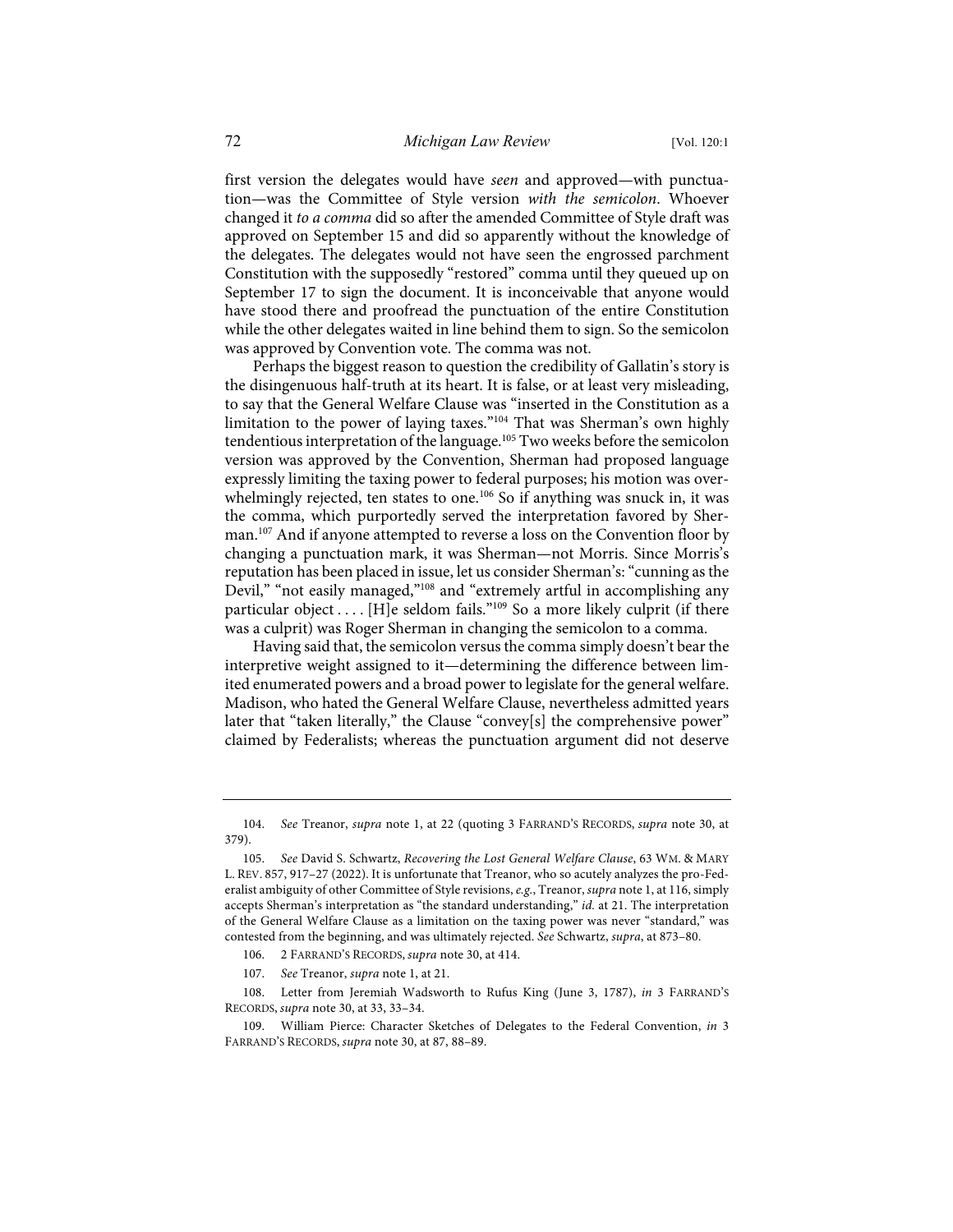"the weight of a feather" in interpreting the General Welfare Clause.110 As Professor William Crosskey observed, "As the repunctuated clause is still undeniably open to [the general welfare] interpretation as a mere matter of English," the reinsertion of the comma "as the method chosen by the skilled lawyers of the Federal Convention" to negate that interpretation would have been "singularly inept and ineffective."<sup>111</sup> But even that assumes that the Framers followed the same syntax rules regarding commas and semicolons that we do today. In fact, not only did they not follow our comma/semicolon distinctions, but they also delegated at least some discretion to printers and engrossers to insert or change punctuation marks.<sup>112</sup> It's thus not even clear that the Committee of Style meant to put the semicolon there.

I do not believe the punctuation mark carries interpretive significance, one way or the other. But if it did, the semicolon did not reverse a Federalist loss on the Convention floor. Most delegates probably believed, like Madison, that the General Welfare Clause was more naturally read as authorizing a power to legislate for the general welfare.<sup>113</sup> The semicolon either had no consequence or, at most, very slightly reinforced the Federalist reading, albeit without eliminating the ambiguity surrounding the Clause's meaning.

#### 2. "Herein Granted"

Article I, Section 1 provides, "[a]ll legislative Powers *herein granted* shall be vested in a Congress of the United States."114 The prior version of this clause, as drafted by the Committee of Detail, provided, "[t]he legislative power shall be vested in a Congress."115 The conventional understanding of this language insists that the phrase "herein granted" is meant to confirm that

<sup>110.</sup> Letter from James Madison to Andrew Stevenson (Nov. 27, 1830), *in* 9 THE WRITINGS OF JAMES MADISON 411, 417 (Gaillard Hunt ed., 1910) [hereinafter Madison to Stevenson]; Memorandum Not Used in Letter to Mr. Stevenson, *in* 9 THE WRITINGS OF JAMES MADISON, *supra*, at 412–14 n.2.

<sup>111.</sup> 1 CROSSKEY, *supra* note 72, at 394; *see also* Kesavan & Paulsen, *supra* note 102, at 339 n.151 (questioning the semicolon's interpretive relevance); Akhil Reed Amar, *Our Forgotten Constitution: A Bicentennial Comment*, 97 YALE L.J. 281, 286 n.25 (1987) (same).

<sup>112.</sup> *See* DANIELLE ALLEN, OUR DECLARATION 77 (2014).

<sup>113.</sup> *See* Schwartz, *supra* note 105, at 925–26.

<sup>114.</sup> U.S. CONST. art. I, § 1, cl. 1 (emphasis added).

<sup>115.</sup> 2 FARRAND'S RECORDS, *supra* note 30, at 177.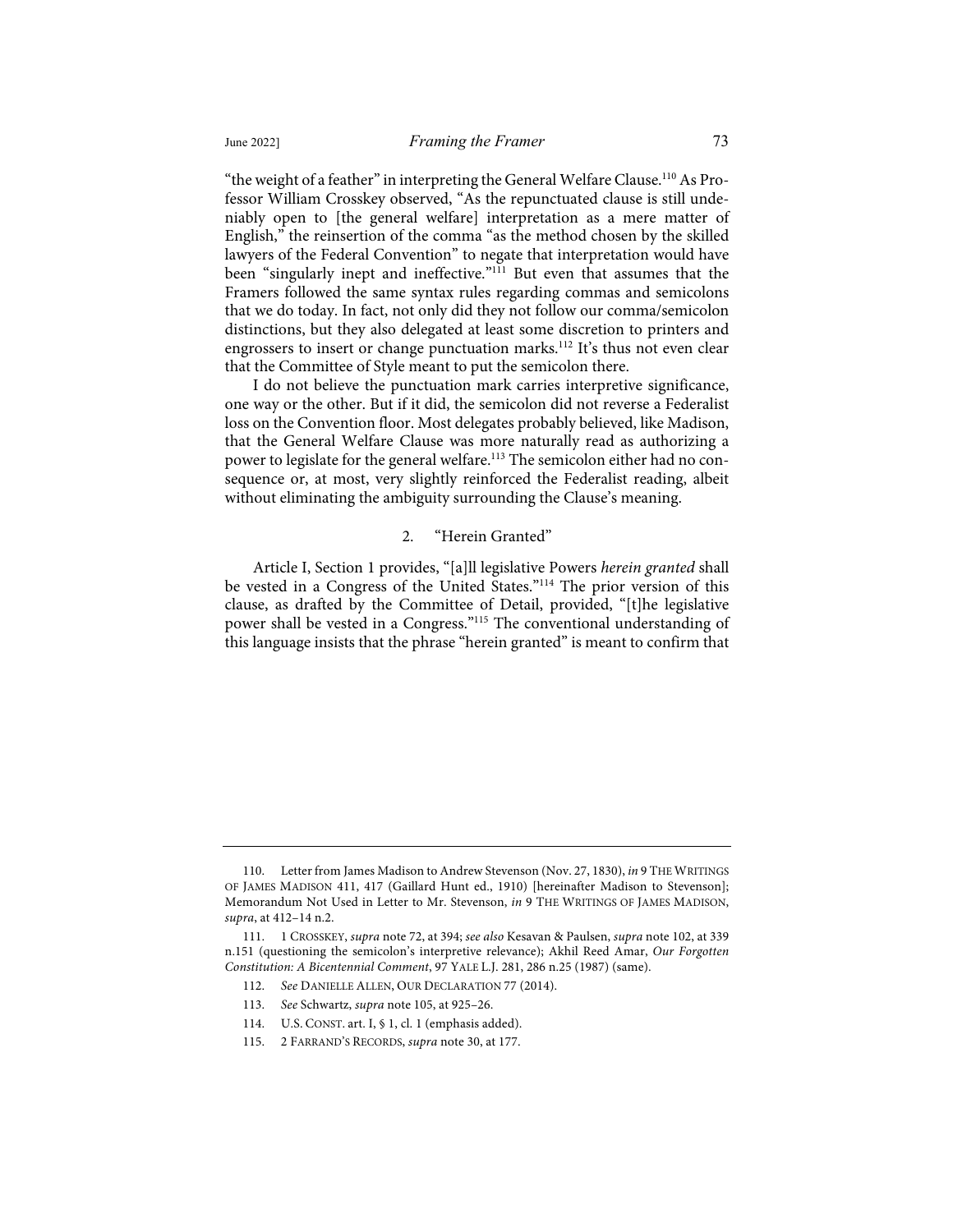Congress is limited to its enumerated powers,<sup>116</sup> and Treanor does not challenge this view.<sup>117</sup>

Why would a nationalistic "dishonest scrivener" such as Morris, or a Committee which largely shared Morris's views, change the legislative vesting clause to limit Congress to its enumerated powers when it had just added a new Preamble to imply the opposite—that Congress could legislate on all national matters? How did this change advance the Federalist agenda, either honestly or dishonestly?

The Executive Vesting Clause (Article II, Section 1) provides, "[t]he executive power shall be vested in a President." In his 1792 op-ed debate with Madison, Alexander Hamilton argued that the contrast between the legislative and executive vesting clauses—the absence of "herein granted" in the latter meant that the President was vested with vast unenumerated powers.<sup>118</sup> Hamilton thus made the seminal argument that "herein granted" established or affirmed the principle of limited enumerated powers.<sup>119</sup> According to historian Jonathan Gienapp, Hamilton was thereby willing to concede Federalist ground on congressional powers in order to win a point about broad executive power.120 While Gienapp is assuredly right about that, Treanor is on shakier ground in assuming that the Committee of Style had that tradeoff in mind five years earlier in revising the Legislative Vesting Clause.

Despite its acceptance by the conventional wisdom, Hamilton's argument was post hoc and flimsy. Several scholars have begun to question the long-

<sup>116.</sup> *See, e.g.*, United States v. Lopez, 514 U.S. 549, 592 (1995) (Thomas, J., concurring) ("Even before the passage of the Tenth Amendment, it was apparent that Congress would possess only those powers 'herein granted' by the rest of the Constitution." (quoting U.S. CONST. art. 1, § 1)); D.A. Jeremy Telman, *A Truism That Isn't True? The Tenth Amendment and Executive War Power*, 51 CATH. U. L. REV. 135, 150 (2001) (arguing the "herein granted" language, "read together with the explicit enumeration in Section Eight of Article I, indicates the Framers' intention to limit the Legislature to those powers"); *see also* John Mikhail, *The Constitution and the Philosophy of Language: Entailment, Implicature, and Implied Powers*, 101 VA. L. REV. 1063, 1080–81 (2015) (critically discussing examples in which "many commentators" understand "herein granted" to say that Congress is textually limited to its enumerated powers). For a powerful critique of the "herein granted" argument for enumerationism, see Richard Primus, *Herein of "Herein Granted": Why Article I's Vesting Clause Does Not Support the Doctrine of Enumerated Powers*, 35 CONST. COMMENT. 301 (2020).

<sup>117.</sup> *See* Treanor, *supra* note 1, at 62–67.

<sup>118.</sup> Jonathan Gienapp, *National Power and the Presidency: Rival Forms of Federalist Constitutionalism at the Founding*, *in* POLITICAL THOUGHT AND THE ORIGINS OF THE AMERICAN PRESIDENCY 127, 130–31 (Ben Lowe ed., 2021).

<sup>119.</sup> Thus, proponents of broad, unenumerated executive powers assume "herein granted" is a foil, necessarily meaning limited enumerated powers. *See, e.g.*, Zivotofsky v. Kerry, 576 U.S. 1, 34–35 (2015) (Thomas, J., concurring in part) ("By omitting the words 'herein granted' in Article II, the Constitution indicates that the 'executive Power' vested in the President is not confined to those powers expressly identified in the document."); Saikrishna B. Prakash & Michael D. Ramsey, *The Executive Power over Foreign Affairs*, 111 YALE L.J. 231, 256–57 (2001) (arguing that Article II's vesting clause "must" be a grant of power because Article I refers only to those powers "herein granted").

<sup>120.</sup> Gienapp, *supra* note 118.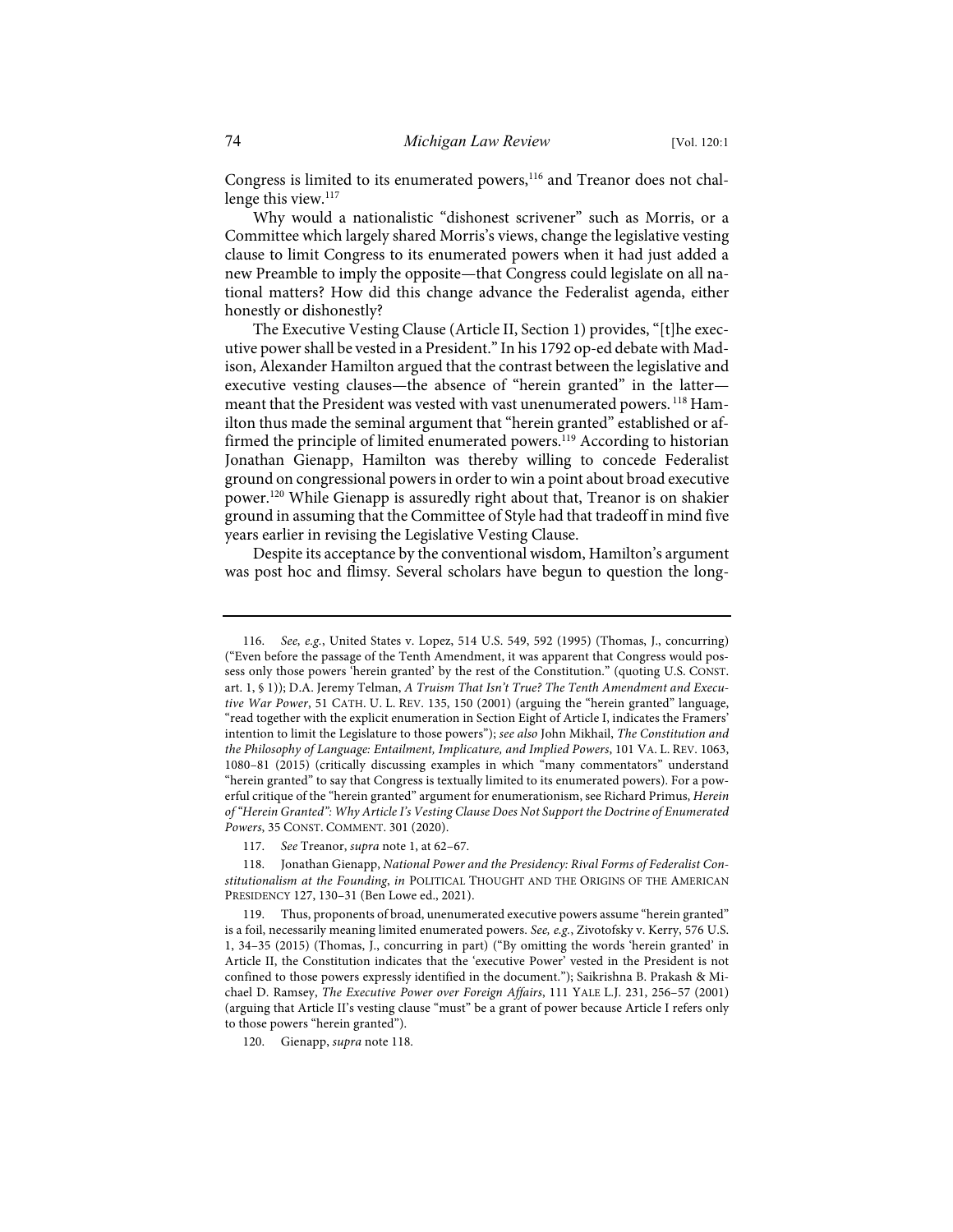standing assumption that the text of the Constitution clearly limits Congress to its enumerated powers.<sup>121</sup> Like any list or enumeration in a legal instrument, Congress' enumerated powers in the Constitution create an inherent ambiguity: are the listed items meant to be exclusive (precluding items not listed) or illustrative (suggesting other unlisted items of a similar nature or scope)? Normally, this ambiguity is resolved by contextual provisions in the legal instrument. The Constitution contains three provisions indicating an intention to negate the inference of an exclusive enumeration of powers. The Preamble and the General Welfare Clause demonstrate that Congress has the power to legislate for the "general Welfare," that is, on all matters of national rather than purely local concern. The Necessary and Proper Clause functions as a "sweeping clause"—a kind of "et cetera" at the end of the Article I, Section 8 enumeration—and refers open-endedly to "all other Powers vested by this Constitution in the Government of the United States, or in any Department or Officer thereof."122 Extended arguments for these points have been aptly made elsewhere.<sup>123</sup>

Admittedly, the Constitution could have been drafted to make the nonexclusive nature of the enumeration crystal clear, even to the most obdurate advocate of limited enumerated powers. Yet as a textual matter, the exclusivity-negating meanings of the Preamble, the General Welfare Clause, and the Necessary and Proper Clause are clear enough that enumerationists must resort to what Treanor aptly calls "looser construction."<sup>124</sup> They insist that the Preamble is surplusage, that the General Welfare Clause means something other than what its words say when "taken literally" (as Madison put it), and that the Necessary and Proper Clause ends with "the foregoing powers," ignoring the part that says "and all other Powers."125 Here, Treanor's insight about modern constitutional interpretation has particular force: interpreters,

<sup>121.</sup> *See* Schwartz, *supra* note 105, at 886–92; Primus, *supra* note 15; John Mikhail, *Fixing Implied Constitutional Powers in the Founding Era*, 34 CONST. COMMENT. 507, 510–13 (2020); Gienapp, *supra* note 72; David S. Schwartz, *A Question Perpetually Arising: Implied Powers, Capable Federalism, and the Limits of Enumerationism*, 59 ARIZ. L. REV. 573, 575, 581–82 (2017) (originating and defining the term "enumerationism"); Calvin H. Johnson, *The Dubious Enumerated Powers Doctrine*, 22 CONST. COMMENT. 25, 27 (2005); *see also* Robert J. Reinstein, *The Aggregate and Implied Powers of the United States*, 69 AM. U. L. REV. 3 (2019) (questioning limited enumerated powers); Jack M. Balkin, *Commerce*, 109 MICH. L. REV. 1 (2010) (arguing that the original meaning of the Commerce Clause was to function as a broad, national legislative authorization).

<sup>122.</sup> U.S. CONST. art. I, § 8, cl. 18.

<sup>123.</sup> *See* Schwartz, *supra* note 105 (General Welfare Clause); Mikhail, *supra* note 19, at 1048 ("Sweeping Clause"); Primus, *supra* note 15 (ambiguous structure of the enumerated powers).

<sup>124.</sup> *See* Treanor, *supra* note 1, at 83, 116–17.

<sup>125.</sup> Madison to Stevenson, *supra* note 110, at 417; Mikhail, *supra* note 19, at 1058–71 (quoting U.S. CONST. art I, § 8, cl. 18) (describing the Court's tendency to ignore "all other Powers" provision).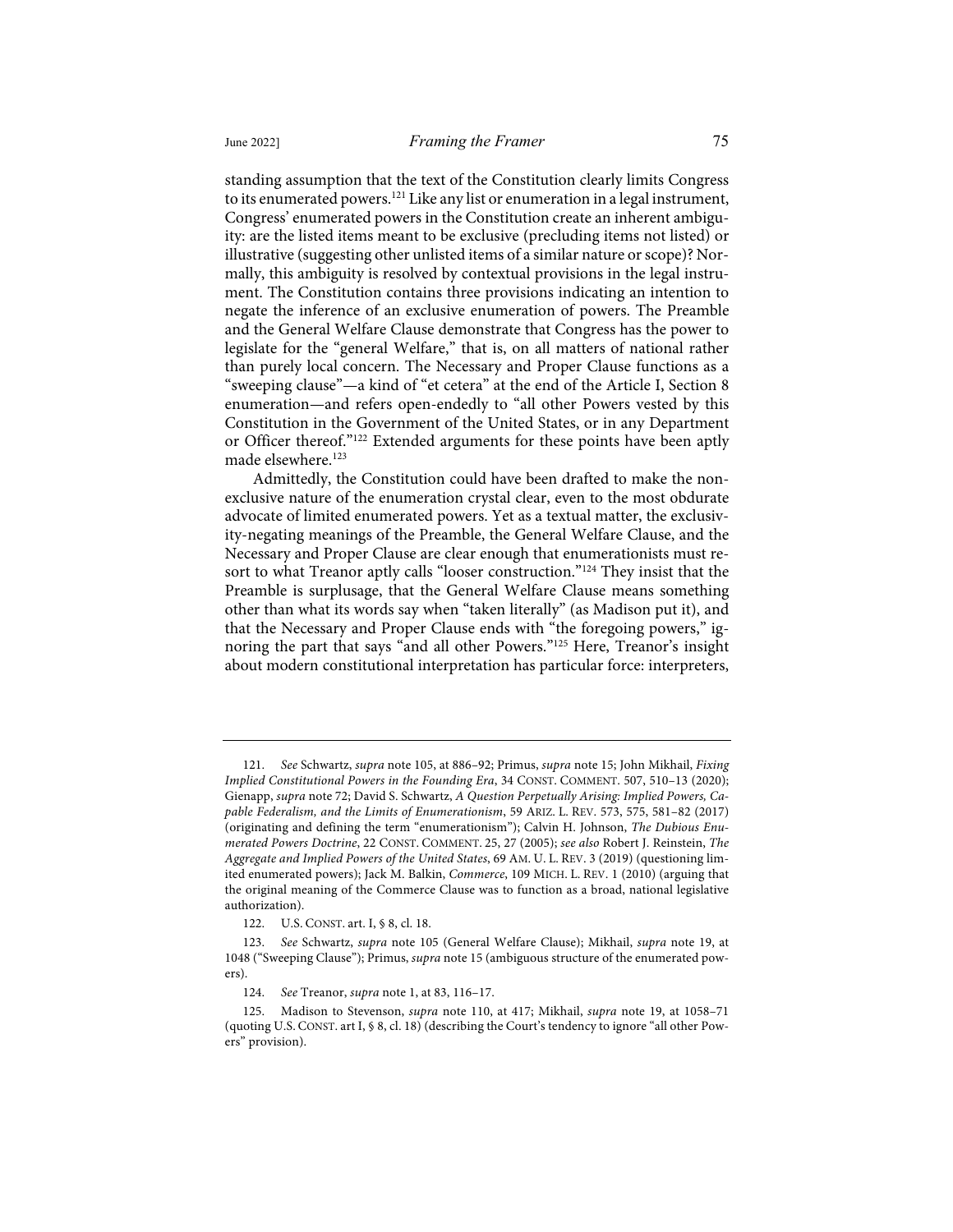past and present, who wish the Constitution to conform to Jeffersonian-Madisonian Republican constitutional politics must ignore or explain away constitutional text rather than hew closely to it.<sup>126</sup>

The argument that "herein granted" is intended to establish the exclusivity of the enumeration is fatally circular. If the legislative powers granted by the Constitution are a general authorization to address all national problems, as suggested by the Preamble and the General Welfare Clause, then the phrase "herein granted" refers to that general authorization, and not to a purportedly limiting enumeration. "Herein granted" limits Congress to its enumerated powers only if one assumes that the enumeration is inherently limiting—the very point in controversy.

So why use a different phrase in the legislative vesting clause in contrast to the executive vesting clause? The answer, indeed, is that the Constitution does not grant "all legislative power" to the United States. But this does not inexorably mean limited enumerated powers. Here we collide with the longest-running logical fallacy in U.S. constitutional history. From the first ratification debates to the present-day Supreme Court, it has been asserted that the federal government has either limited enumerated powers or an unlimited police power.<sup>127</sup> Consistently overlooked is a third, middle option: the federal government has a limited *general* (not enumerated) power to legislate on all *national* problems (for the general welfare).<sup>128</sup> This is not the same as a "general police power" to legislate on absolutely everything. To be sure, the distinction between national and local regulatory issues is gray and shifting. But that doesn't eliminate the concept of limited general powers any more than the fuzziness or subjectivity of "mild" temperatures requires us to recognize only "hot" and "cold."

A better explanation for the Committee of Style's insertion of "herein granted" than Hamilton's post-hoc argument is that the Committee was trying to reassure moderate delegates that the Constitution made an express albeit general—grant of legislative powers on all national matters (for the "general Welfare") that would not by implication absorb all local matters. To be sure, many Federalists would change their tune temporarily in the ratification debates and pay lip service to limited enumerated powers. But at the Convention, this change—like the Preamble—was consistent with the General Welfare Clause, which had already been approved.

<sup>126.</sup> *See* Treanor, *supra* note 1, at 116–17.

<sup>127.</sup> *See, e.g.*, THE FEDERALIST NO. 41 (James Madison); United States v. Lopez, 514 U.S. 549, 567–68 (1995); Nat'l Fed'n of Indep. Bus. v. Sebelius, 567 U.S. 519, 534 (2012); *see also* THE FEDERALIST NO. 45, at 292 (James Madison) (Clinton Rossiter ed., 1961) (contrasting federal powers that are "few and defined" with "numerous and indefinite" state police powers). For a critique of this false dichotomy, see Schwartz, *supra* note 105, at 868–69.

<sup>128.</sup> *See* Schwartz, *supra* note 105, 868–69.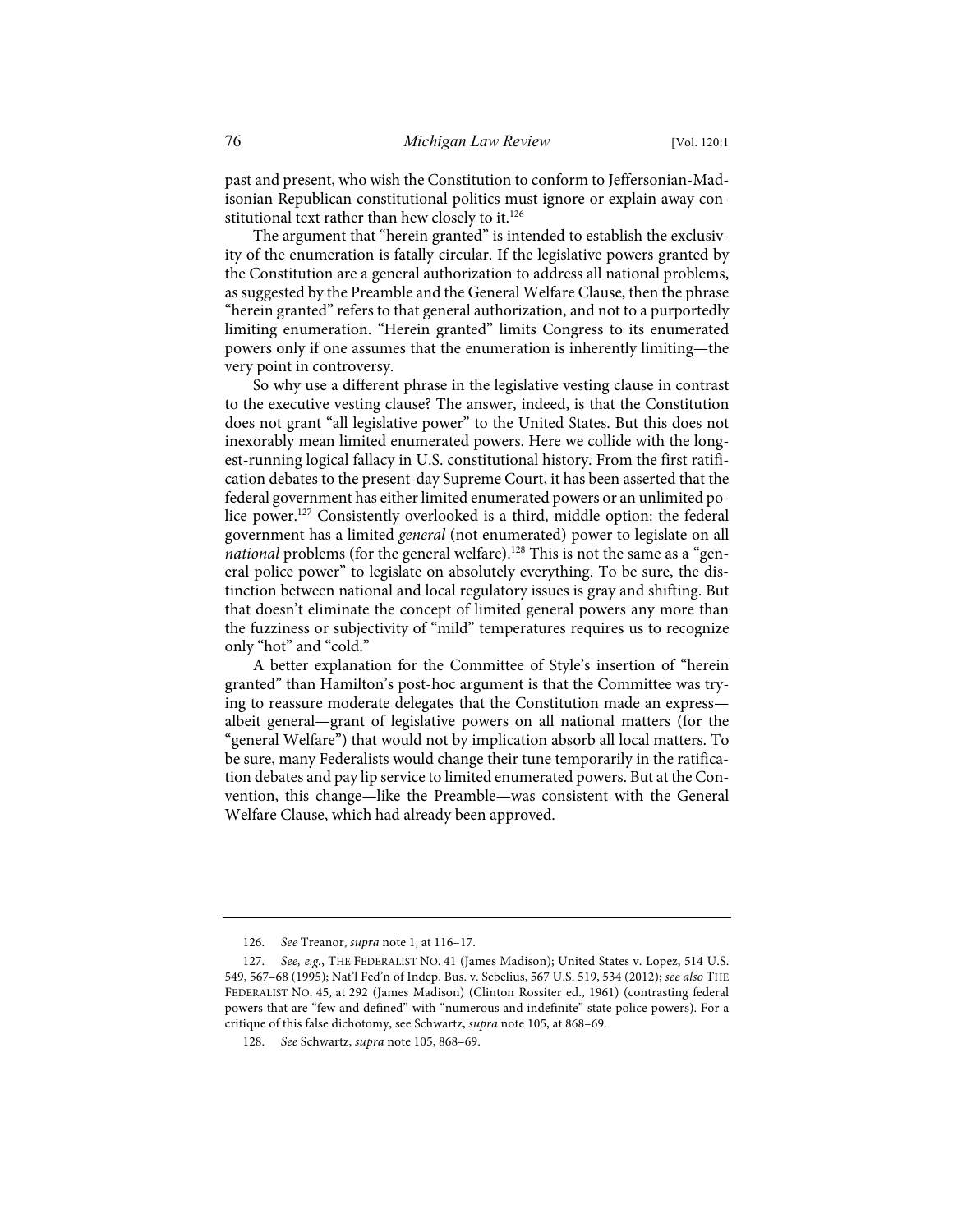#### 3. The Engagements Clause

On August 25, the Convention adopted a motion by Edmund Randolph to provide that "all debts contracted and engagements entered into, by or under the authority of Congress shall be as valid against the United States under this constitution as under the confederation."<sup>129</sup> The Committee of Style replaced the words "by or under the authority of Congress" with "before the adoption of this Constitution."<sup>130</sup> The final text is now the Engagements Clause of Article VI. Treanor argues that the subtle linguistic change created space for the federal assumption of state Revolutionary War debts, a controversial policy favored by Federalists that would be adopted in 1791 as part of Hamilton's national economic plan. But the state war debts had not been assumed by the Confederation Congress, and thus did not fall within the terms of the Engagements Clause: even though they were "debts contracted . . . before the adoption of this Constitution," they remained debts of the states in 1787.131

Treanor is undoubtedly right that the Constitution left room for federal assumption of state Revolutionary War debts, a policy favored by the Federalists. But this did not result from a change to the Engagements Clause by the Committee of Style. Instead, as I have argued elsewhere, this was accomplished in the Article I, Section 8 authorization of Congress "to pay the debts."132 The Engagements Clause was intended, not to authorize debt assumption, but rather to split off the uncontroversial obligation of the government to honor its pre-existing Confederation debts from the controversial issue of assumption. To be sure, one can read the Engagements Clause as extending to debts by whomever assumed prior to ratification, but that is true of either version. Indeed, Randolph's August 25 version is ambiguous about when Congress should have contracted the debt, even though it was undoubtedly intended to address debts contracted by the Confederation Congress. The Committee of Style version clarified that the Engagements Clause referred to pre-existing Confederation debts, thereby *excluding*—not including—federally assumed state debts, which lay in the post-ratification future.<sup>133</sup>

In any event, this change is not subject to a charge of dishonesty even under Treanor's interpretation, because federal assumption of state Revolutionary War debts was not a minority viewpoint. The Convention had already determined to eliminate any constitutional argument against assumption. On August 21, an all-states Committee proposed adding a provision that "[t]he Legislature of the United-States shall have power to fulfil the engagements which have been entered into by Congress, and to discharge as well the debts of the United States, as the debts incurred by the several States during the late

<sup>129.</sup> 2 FARRAND'S RECORDS, *supra* note 30, at 408.

<sup>130.</sup> *Id.* at 603.

<sup>131.</sup> *See* STANLEY ELKINS & ERIC MCKITRICK, THE AGE OF FEDERALISM 136–61 (1993).

<sup>132.</sup> Schwartz, *supra* note 105, at 908–11, 923 & n.341.

<sup>133.</sup> *Id.* at 909–10.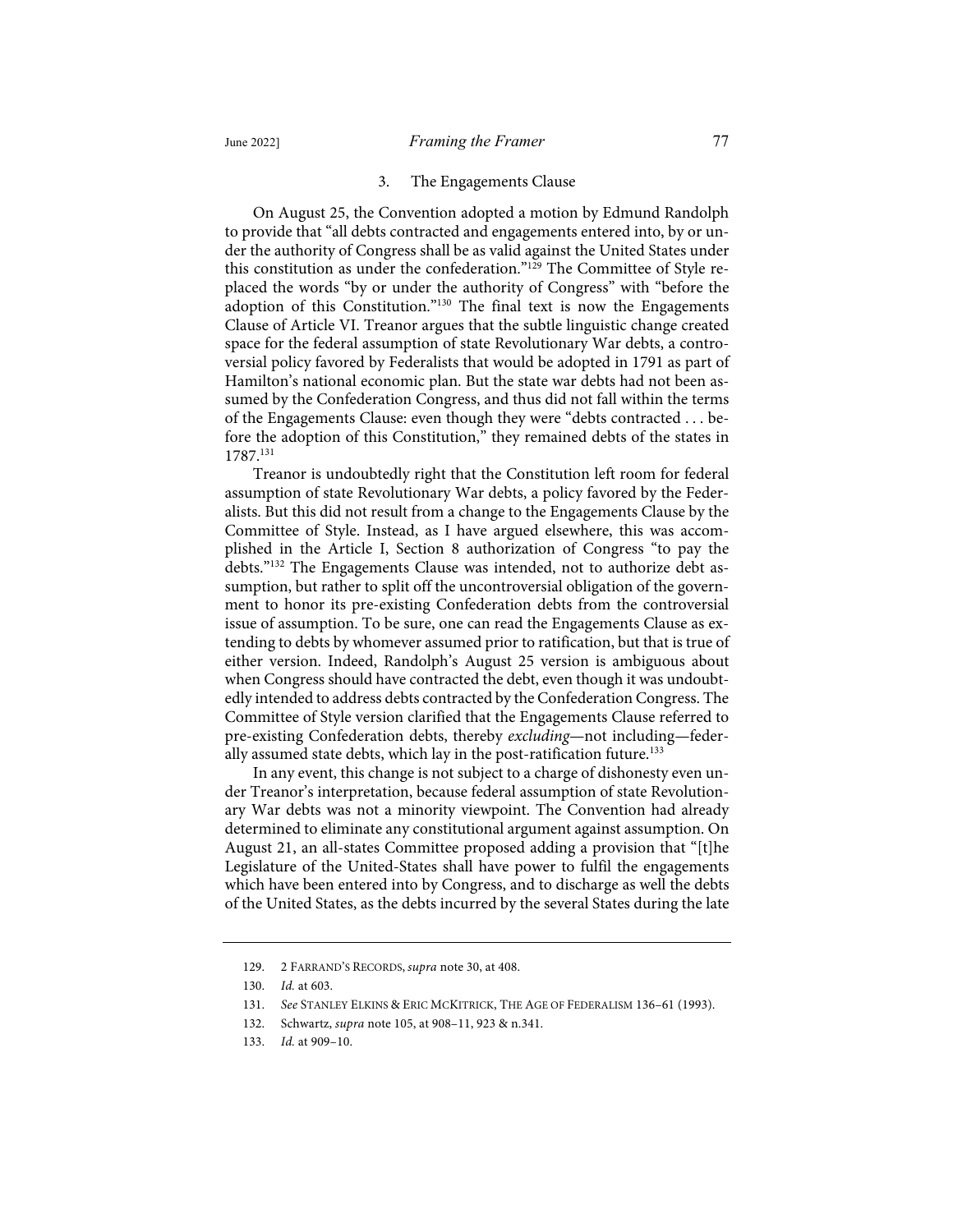war, for the common defence and general welfare."<sup>134</sup> The delegates debated assumption at length, focusing on whether assumption should be obligatory or discretionary, and on August 23, the Convention unanimously approved Morris's motion that "[t]he Legislature *shall* fulfil the engagements and discharge the debts of the United-States."135 After Pierce Butler of South Carolina moved to reconsider this provision on August 25 and stirred up opposition to assumption, the Convention ultimately settled on the watered-down and ambiguous "to pay the debts."136 As both Hamilton and Madison explained in later years, it was clear to all that "to pay the debts" referred to the assumption of Revolutionary War debts.<sup>137</sup> Thus, however one reads the Engagements Clause in Article VI, it did not covertly establish a point at odds with a Convention decision.

#### 4. The Judicial Vesting Clause

Resolution 9 of the Virginia-Pennsylvania Plan<sup>138</sup> had provided "that a National Judiciary be established to consist of one or more supreme tribunals, and of inferior tribunals to be chosen by the National Legislature."<sup>139</sup> John Rutledge of South Carolina argued that state courts ought to be the courts of first resort in all federal cases, and moved to strike the clause regarding inferior tribunals.140 He carried his controversial point by a slim plurality margin, 5-4 with two states divided.<sup>141</sup> Wilson and Madison then moved to replace the stricken language with a provision "that the National Legislature be empowered to institute inferior tribunals," which passed  $8-2$ .<sup>142</sup> The shift from mandatory to discretionary creation of lower federal courts has come to be known as the "Madisonian Compromise."<sup>143</sup>

Treanor accuses Gouverneur Morris of trying to reverse the Madisonian Compromise through the Committee of Style draft.<sup>144</sup> Though not certain, this is probably the provision that Morris was referring to when he wrote that he

<sup>134.</sup> 2 FARRAND'S RECORDS, *supra* note 30, at 352.

<sup>135.</sup> *Id.* at 382 (emphasis added).

<sup>136.</sup> *Id.* at 392, 413, 499; *see* Schwartz, *supra* note 105, at 922–23.

<sup>137.</sup> Madison to Stevenson, *supra* note 110, at 418 (stating that the General Welfare Clause was a "provision for the debts of the Revolution"); *see also* Letter from Alexander Hamilton to Edward Carrington (May 26, 1792), *in* 3 FARRAND'S RECORDS, *supra* note 30, at 467–68 (describing Madison and Hamilton's agreement that the assumption power was best left vague).

<sup>138.</sup> *See supra* note 52.

<sup>139.</sup> 1 FARRAND'S RECORDS, *supra* note 30, at 21.

<sup>140.</sup> *Id.* at 124 (quoting Rutledge as saying that "the State Tribunals might and ought to be left in all cases to decide in the first instance").

<sup>141.</sup> *Id.* at 124–25.

<sup>142.</sup> *Id.* at 125.

<sup>143.</sup> *See* Treanor, *supra* note 1, at 89–91. *But see* Schwartz & Mikhail, *supra* note 18, at 2064 & n.186 (questioning attribution to Madison).

<sup>144.</sup> *See* Treanor, *supra* note 1, at 89–90.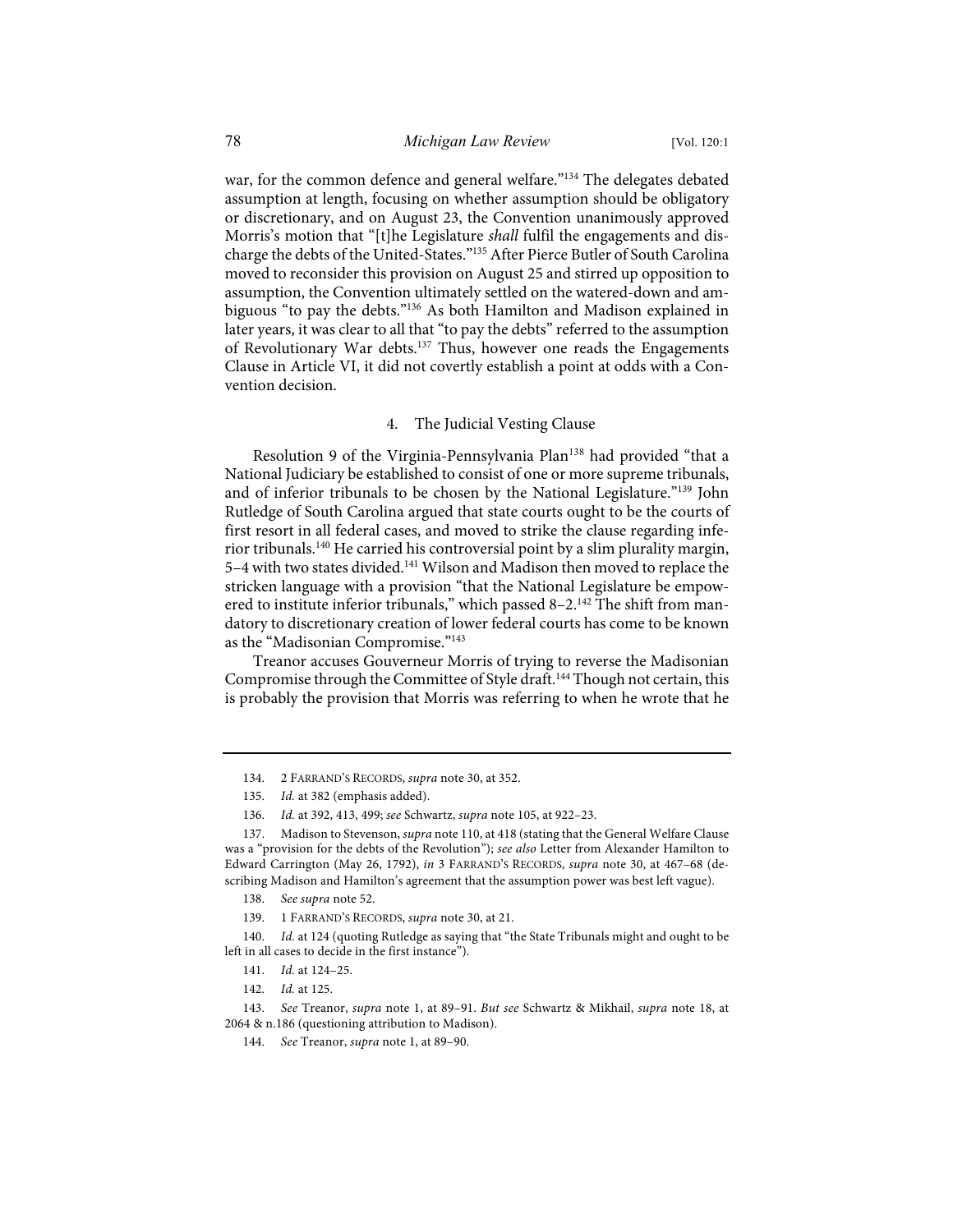"select[ed] phrases, which expressing my own notions would not alarm others."<sup>145</sup> But it is difficult to see much if any substantive change of meaning. The pre-Committee of Style version provided that the "Judicial Power" "shall be vested . . . in such Inferior Courts as shall, when necessary, from time to time, be constituted by the Legislature of the United States."<sup>146</sup> The Committee of Style changed this language to "shall be vested . . . in such inferior courts as the Congress may from time to time ordain and establish."147 Some modern commentators have argued that "ordain and establish" connotes mandatory in a way that "be constituted" does not, but that is hardly clear.<sup>148</sup> Moreover, it is hard to see how "*shall* . . . be constituted" connotes discretion while "*may* . . . ordain and establish" connotes obligation. To be sure, as Treanor tells us, Federalists did indeed argue during the debates over the 1789 Judiciary Act that the final version of the Constitution obligated Congress to create lower courts. But those Federalists focused on a phrase *which appears in both versions*: "shall be vested."149

Thus, the change that ambiguated the Madisonian Compromise was added *before* the Committee of Style was appointed. How did "shall be vested" get inserted into this provision in the first place? That was the work of the Committee of Detail. Edmund Randolph's first draft for the Committee of Detail provided that the national judiciary shall consist of "one supreme tribunal  $\ldots$  and of such inferior tribunals, as the legislature may appoint."<sup>150</sup> Rutledge changed "appoint" to "establish," presumably because "appoint" implied that the courts already existed.151 It was James Wilson who wrote for the Committee of Detail that "[t]he Judicial Power of the United States shall be vested in one Supreme National Court, and in such other Courts as shall, from Time to Time, be constituted by the Legislature of the United States."<sup>152</sup> Rutledge then changed "Supreme National" to "Supreme" and "other" to "inferior."<sup>153</sup> Someone, most likely Rutledge, inserted "when necessary," before "from time to time" in the final version of the Committee of Detail draft reported out on August 6. <sup>154</sup> This language was approved without discussion on August 27.155

<sup>145.</sup> Letter from Gouverneur Morris to Timothy Pickering (Dec. 22, 1814), *in* 3 FARRAND'S RECORDS, *supra* note 30, at 420.

<sup>146.</sup> 2 FARRAND'S RECORDS, *supra* note 30, at 575.

<sup>147.</sup> *Id.* at 600.

<sup>148.</sup> *See* Treanor, *supra* note 1, at 89–93.

<sup>149.</sup> *Id.* at 89–91.

<sup>150.</sup> 2 FARRAND'S RECORDS, *supra* note 30, at 146.

<sup>151.</sup> *Id.* at 137 n.6, 146.

<sup>152.</sup> *Id.* at 163 n.17, 172.

<sup>153.</sup> *Id.*

<sup>154.</sup> *Id.* at 186.

<sup>155.</sup> *Id.* at 428. The delegates added "both in law and equity" to the jurisdiction of the federal courts but made no other changes to this clause. *Id.*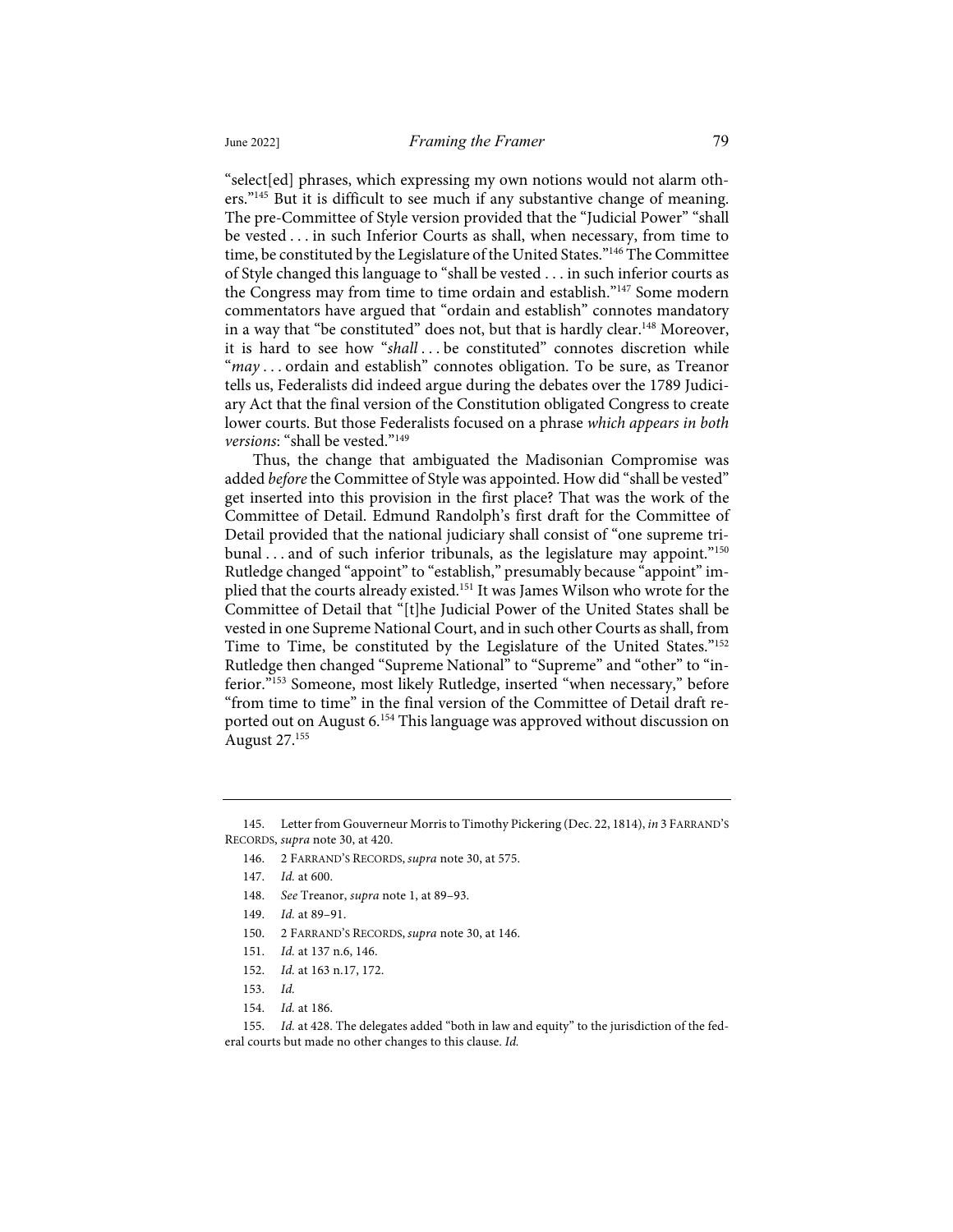Given that the critical phrase in later debates was "shall be vested," the relevant "scrivener" was not Morris, but James Wilson. Yet Wilson can hardly be charged with dishonesty since his Committee of Detail drafting was carefully reviewed by John Rutledge, the original objector to mandatory creation of lower federal courts. The more likely explanation for this episode is that Rutledge's objection to lower federal courts was a minority position that was accommodated, a majority of delegates favored creation of lower federal courts, and the language leaving room to argue for mandatory creation of lower federal courts was a consciously strategic ambiguity that all were willing to accept. The most the Committee of Style can be accused of here is reinforcing the Federalist interpretation of an already ambiguous provision.

#### 5. The Executive Vesting Clause

The Committee of Detail had written: "The Executive Power of the United States shall be vested in a single person. His stile shall be 'The President of the United States of America.' "156 The Committee of Style changed this to: "The executive power shall be vested in a president of the United States of America."157 According to Treanor, this change was a subtle but marked substantive shift from an emphasis on "single person" to an emphasis on "the executive power" and thus supported arguments for expansive executive power.158

Treanor is persuasive in suggesting that the Committee of Detail wished to highlight the controversial matter of whether the executive would be a single person or a multi-member council. "Single person" was in effect a placeholder: While the Convention had agreed on June 4 on a single-person executive,<sup>159</sup> the Committee of Detail was well aware that this issue would be hotly debated again when its draft would thereafter be reconsidered by the Convention. That issue was settled in late August in favor of a "single person" executive.<sup>160</sup> Thus, by the time the Committee of Style convened in the second week of September, there was no need for special emphasis on "single person."

Yet calling this a substantive change is strained. Once the Convention definitively decided on a single person, the Committee of Detail's two-sentence version became wordy, and the Committee of Style draft was likely nothing more than an effort at conciseness. The notion that "single person" in the Committee of Detail draft was so salient as to distract readers from the potentially vague parameters of "the executive power" is just not persuasive. Nor is it plausible that post-ratification debates over the scope of executive power would have differed in any way had the Committee of Detail version been adopted into the final Constitution. The wording change was just not substantive.

- 159. 1 FARRAND'S RECORDS, *supra* note 30, at 93.
- 160. 2 *id.* at 401.

<sup>156.</sup> *Id.* at 185.

<sup>157.</sup> *Id.* at 597.

<sup>158.</sup> Treanor, *supra* note 1, at 61–62.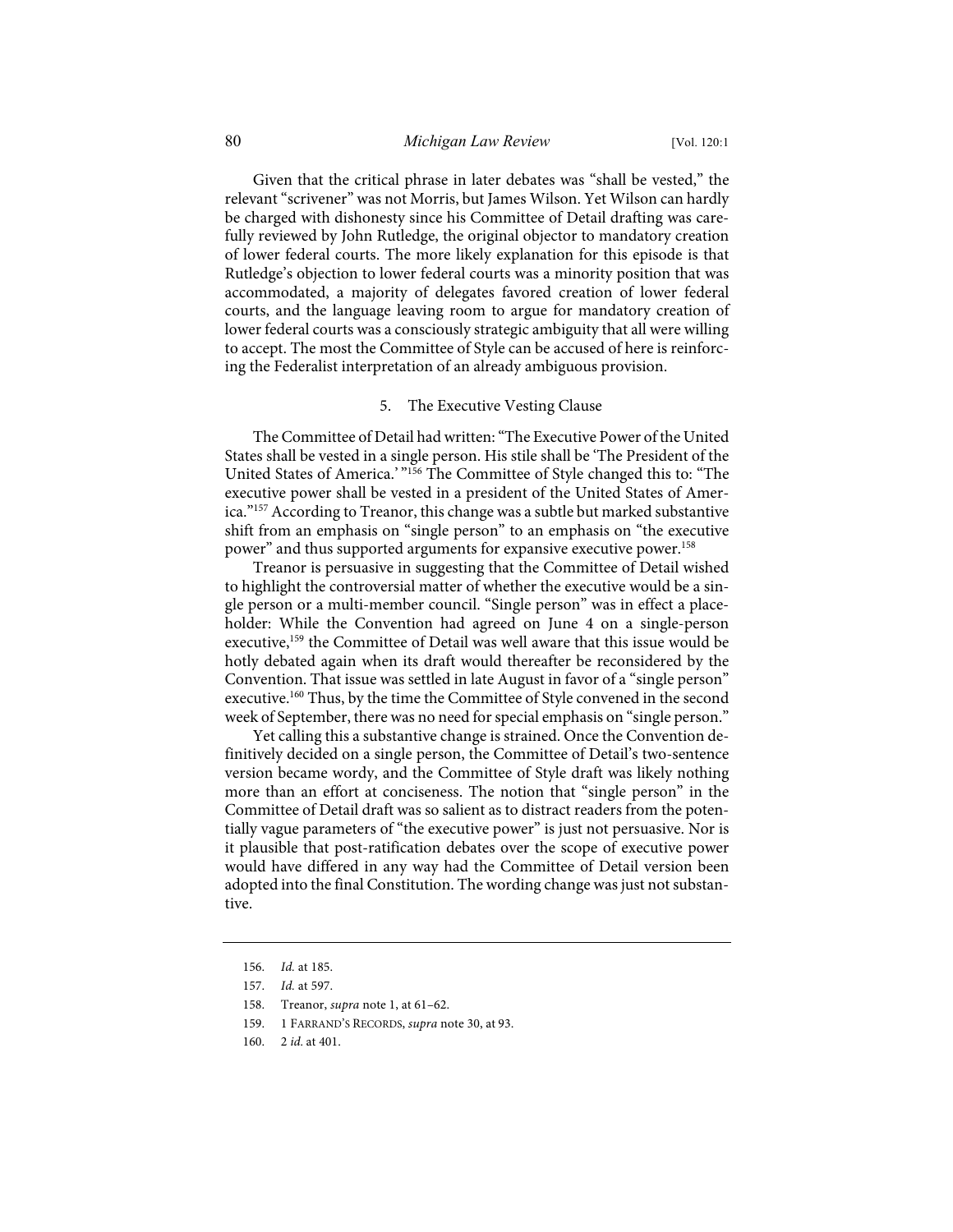# 6. "Sole Power of Impeachment"

The Committee of Style added "the sole" before "power" to the prior wording, "The Senate . . . shall have power to try all impeachments."<sup>161</sup> While Charles Pinckney and Madison preferred presidential impeachments to be tried at the Supreme Court, they lost this point. Treanor acknowledges that Morris, who preferred a Senate trial, "and prevailed in the relevant floor vote" was trying "not to overturn a defeat but to consolidate a victory."<sup>162</sup> More to the point, he was clarifying what was agreed upon and fairly obvious. This purely stylistic revision did not change prior meaning.

#### 7. "Law of the Land"

The Supremacy Clause, in its pre-September 8 form, provided that the Constitution, laws, and treaties of the United States "shall be the supreme law of the several States, and of their citizens and inhabitants."163 The Committee of Style changed the wording to "shall be the supreme law of the land."164 Treanor asserts that this change "dramatically altered the sentence's import" by shifting "exclusive focus" from "the states and their courts" to an implicit command to review federal and state laws for consistency with the Constitution.165 As Treanor shows, Morris and other Federalists favored judicial review and would later argue that the Supremacy Clause implicitly authorized that practice. Treanor also perceptively reveals that the Supremacy Clause was revised to authorize judicial review.166 But he is mistaken about when and how this revision occurred.

The Supremacy Clause first appeared in the New Jersey plan on June 15, was successfully moved to adoption by Luther Martin on July 17, and was revised by the Committee of Detail in its August 6 report.<sup>167</sup> Those three initial versions gave supreme status only to "the Acts of the Legislature of the United States made in pursuance of this Constitution, and all treaties made under the authority of the United States."168 In other words, the first three versions of the Supremacy Clause omitted the Constitution itself as supreme law. It was the addition of "This Constitution" before the references to statutes and treaties that gave the strongest indication that the Constitution itself was supreme law and a basis for judicial review. *That addition was not made by the Com-*

166. *Id.* at 93–96.

167. 1 FARRAND'S RECORDS, *supra* note 30, at 245 (New Jersey Plan); 2 *id.* at 28–29 (Martin's motion); *id.* at 183 (Committee of Detail version). There were wording changes across these three versions, but all omitted "This Constitution" as a source of supreme law.

168. 2 *id.* at 183.

<sup>161.</sup> *Compare id.* at 572, *with id.* at 592.

<sup>162.</sup> Treanor, *supra* note 1, at 87.

<sup>163.</sup> 2 FARRAND'S RECORDS, *supra* note 30, at 409.

<sup>164.</sup> *Id.* at 603.

<sup>165.</sup> Treanor, *supra* note 1, at 94–95.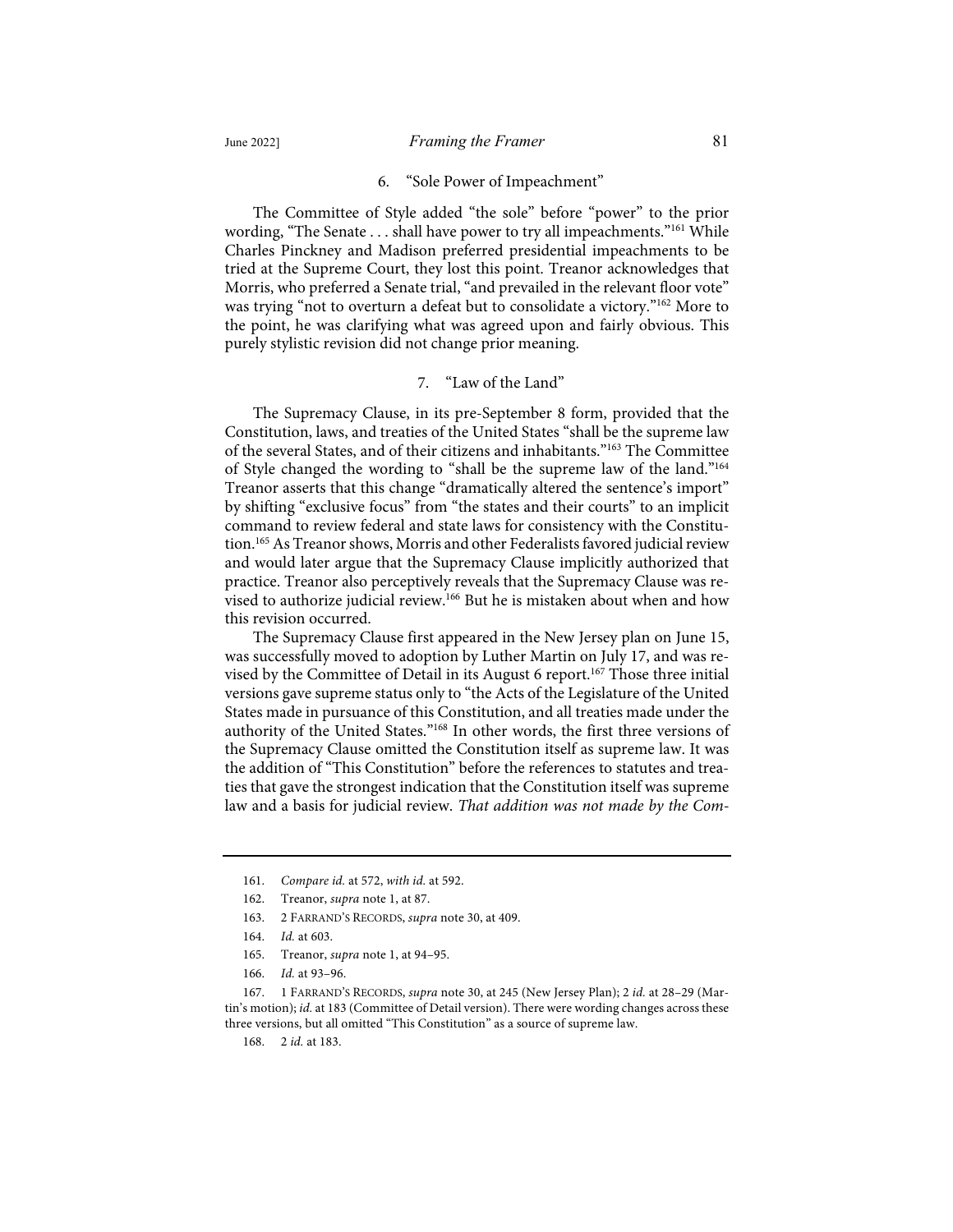*mittee of Style*. Rather, it was a motion made by John Rutledge and unanimously adopted without debate on August 23 that amended the Supremacy Clause to begin with "*[t]his Constitution* & the laws of the U.S. . . . shall be the supreme law."<sup>169</sup>

Thus, even if the Committee of Style draft gave a subtle nudge in emphasis from the previous version, the major change embracing judicial review had occurred over two weeks earlier—and without dissent.

# C. *Other Revisions That Fail to Show Dishonesty*

The remaining five revisions fail to demonstrate one or more of the elements of dishonest scrivening.

# 1. The New States Clause

The debate over the provisions affecting admission of new states—the New States Clause and the Territories Clause—is necessarily confusing to any modern reader. It involved a mashup of governance of existing territories, anticipated acquisition of new territories, the impending cession by states of existing claims to western lands, and the partition of states into new ones including the breakaway of Vermont from New York, which was a virtual fait accompli, and that of Kentucky from Virginia, which wasn't.<sup>170</sup> These issues produced cross-cutting cleavages among the delegates' interests. For example, a New England delegate would likely favor Vermont's independence from New York but might be of two minds about splitting off a new state of Kentucky from Virginia. He might favor the split out of a worry that a huge and growing Virginia would unduly dominate the national councils; or, for nearly identical reasons, oppose that split out of a concern that Kentucky's two additional senators would align with Virginia's two senators.

Treanor observes that Morris opposed admission of new western states generally.<sup>171</sup> Significantly, this was not a hobby horse peculiar to Morris. New Englanders worried about a proliferation of new western and southern states becoming predominant. Thus, Massachusetts delegate Elbridge Gerry, for example, warned of "dangers apprehended from Western States" and moved adoption of a provision that lower house representation of new states should never exceed that of the original ratifying states.<sup>172</sup> Rufus King, another Massachusetts delegate and a member of the Committee of Style, seconded this motion; it was voted down, 4–5–1, with Massachusetts and Connecticut, joined by Maryland and Delaware, voting in favor.<sup>173</sup>

<sup>169.</sup> *Id.* at 389. On August 25, the language was further amended on a motion by Madison to add the words "or which shall be made" in order "to obviate all doubt" that both existing and future treaties would be included. *Id.* at 417.

<sup>170.</sup> *See* Treanor, *supra* note 1, at 100–01.

<sup>171.</sup> *Id.* at 99.

<sup>172.</sup> 2 FARRAND'S RECORDS, *supra* note 30, at 2–3.

<sup>173.</sup> *Id.* at 3.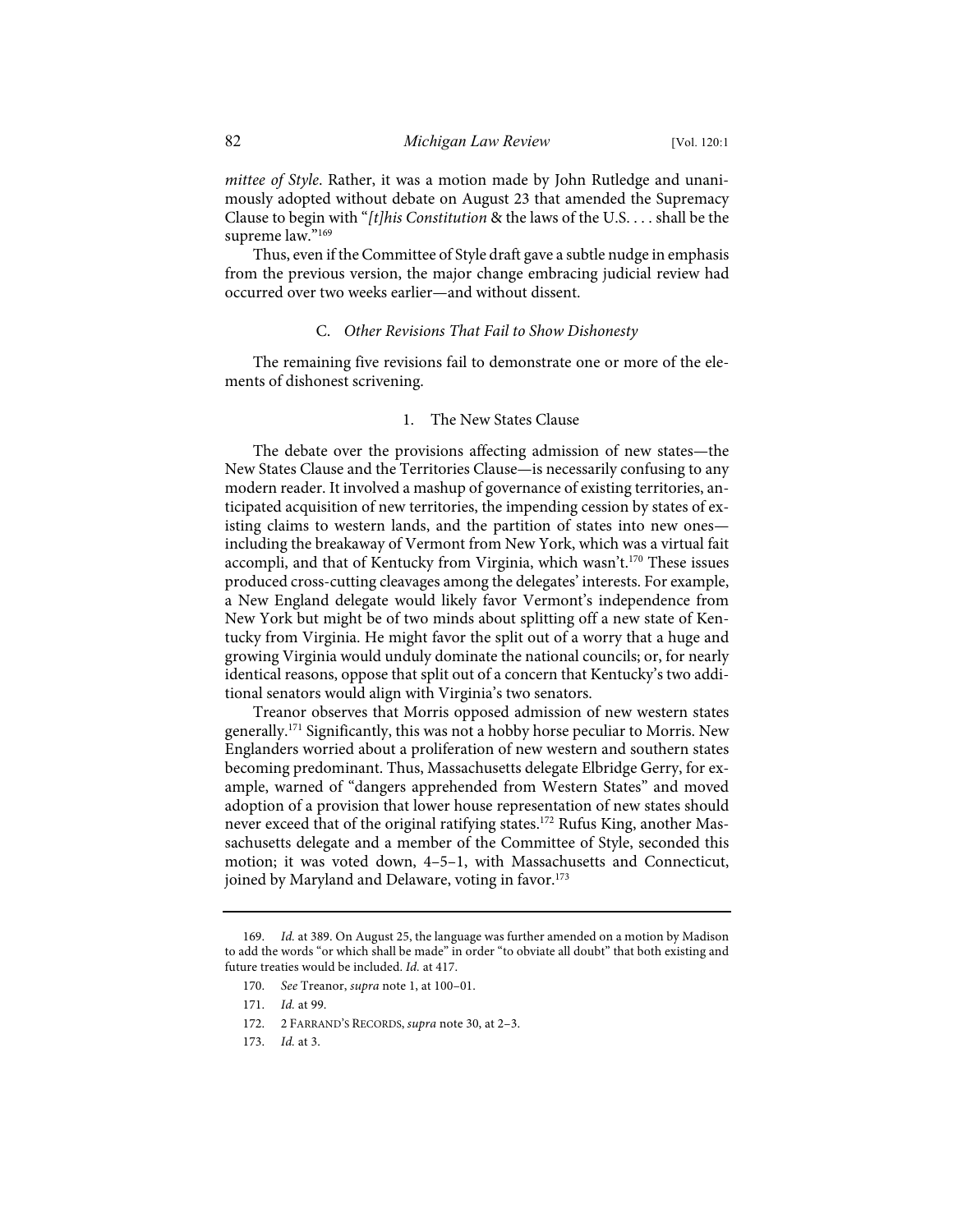In an 1803 letter, Morris admitted to crafty drafting of "the third section of the fourth article."174 But that was not the New States Clause. Morris was saying that he drafted the *Territories Clause* to require that territories acquired post-ratification would be governed as "provinces," rather than admitted as states, which would in turn "allow them no voice in our councils."175 To that end, Morris explained, "In wording the third section of the fourth article, I went as far as circumstances would permit to establish the exclusion. Candor obliges me to add my belief, that, had it been more pointedly expressed, a strong opposition would have been made."<sup>176</sup> However crafty as Morris was in drafting this language, he did so, not in the Committee of Style draft, but in a motion on the Convention floor on August 30—which he won.<sup>177</sup> It thus offers no instance of reversing a loss via the Committee of Style. That Committee made no substantive change to the Territories Clause.

To be clear, Treanor's claim of dishonest scrivening here is not based on the Territories Clause (Clause 2 of Article IV, Section 3), but the New States Clause (Clause 1 of that section). There, the change in question depends on another purportedly sinister semicolon. The Convention had adopted this language on August 30:

New States may be admitted by the Legislature into this Union: but *no new State shall be hereafter formed or erected within the jurisdiction of any of the present States* without the consent of the Legislature of such State as well as of the general Legislature. Nor shall any State be formed by the junction of two or more States or parts thereof without the consent of the Legislatures of such States as well as of the Legislature of the United States.<sup>178</sup>

And the Committee of Style changed it to this:

New states may be admitted by the Congress into this union; but *no new state shall be formed or erected within the jurisdiction of any other state;* nor any state be formed by the junction of two or more states, or parts of states, without the consent of the legislatures of the states concerned as well as of the Congress.<sup>179</sup>

The change is the switch from a comma to a semicolon after the otherwisesynonymous italicized phrases in the two versions. As Treanor points out, this could be read as prohibiting state partitions in all cases, while permitting state mergers, but only state mergers with the approval of Congress and the involved state legislatures.<sup>180</sup> Treanor suggests that Morris intended that result

Treanor, *supra* note 1, at 15 (quoting Letter from Gouverneur Morris to Henry W. Livingston (Dec. 4, 1803), *in* 3 FARRAND'S RECORDS, *supra* note 30, at 404).

<sup>175.</sup> Letter from Gouverneur Morris to Henry W. Livingston (Dec. 4, 1803), *in* 3 FARRAND'S RECORDS, *supra* note 30, at 404.

<sup>176.</sup> *Id.*

<sup>177.</sup> 2 FARRAND'S RECORDS, *supra* note 30, at 466.

<sup>178.</sup> *Id.* at 458 (emphasis added).

<sup>179.</sup> *Id.* at 602 (emphasis added).

<sup>180.</sup> Treanor, *supra* note 1, at 99.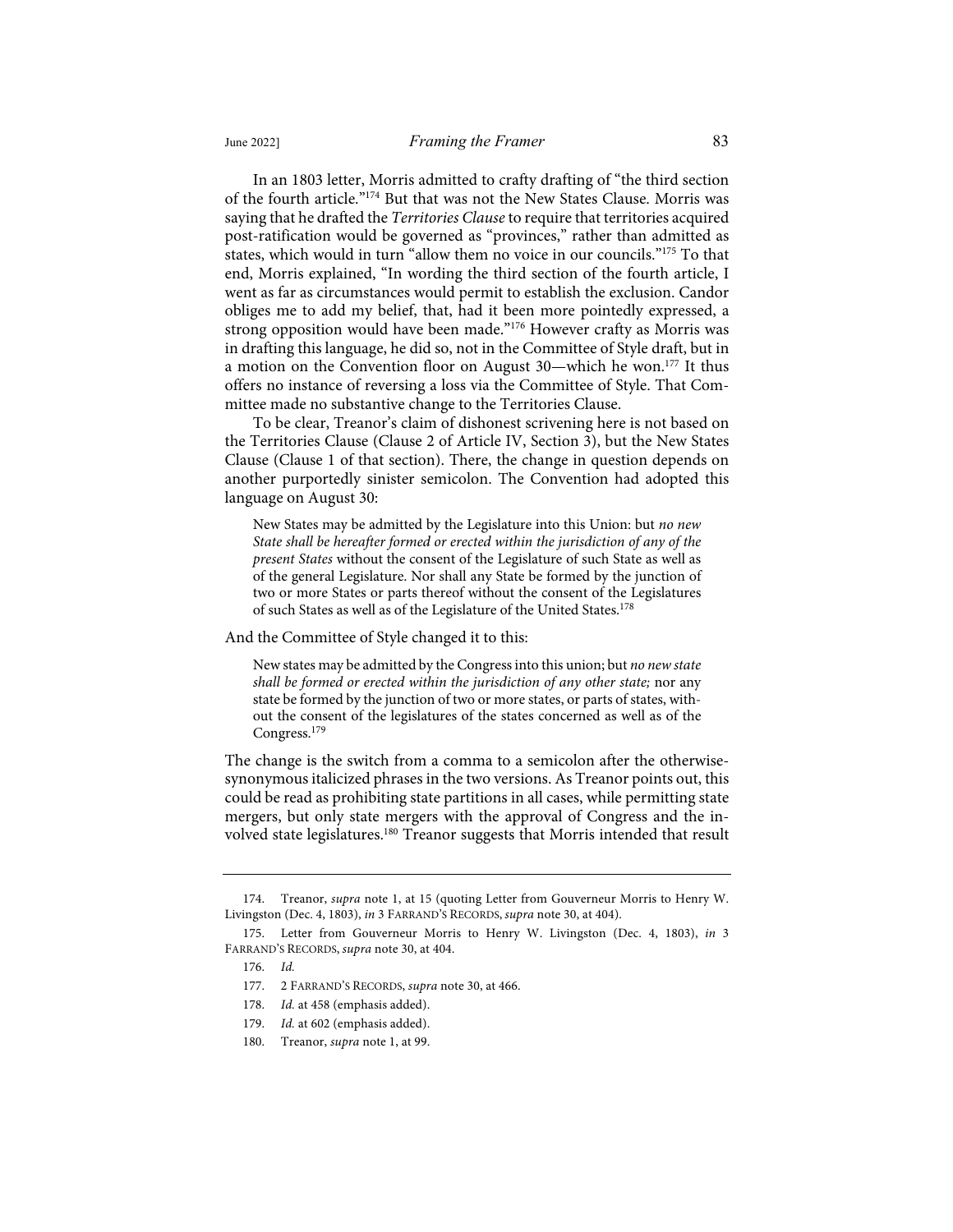to promote his opposition to the creation of new western states.<sup>181</sup> That would indeed have been a dirty drafting trick.

But the problem with this interpretation is that Morris himself had drafted and successfully moved to include the language *allowing* state partitions with state and congressional consent—the first sentence of the New States Clause—on August 29.<sup>182</sup> Morris never spoke in opposition to state partitions per se, but he did speak against partitions forced on states by Congress.183 He would have been playing a deep game indeed had he been pretending to favor consensual state partitions when he in fact opposed them. And it is implausible that he was playing this game, for two reasons. First, on August 29, when Morris proposed language permitting consensual state partitions, it seems doubtful that he knew he would be on a later revision committee affording him an opportunity to sneak in a blanket prohibition on state partitions. Second, as Treanor points out, apparently neither Morris nor anyone else argued after ratification that state partitions were barred by this clause. <sup>184</sup>

The better explanation is that this semicolon, too, was not sinister.<sup>185</sup> On August 30, shortly after the Convention adopted Morris's motion for the inclusion of the first sentence of the New States Clause, an additional motion added the second sentence regarding merger.<sup>186</sup> Arguably, Morris simply combined these two sentences for elegance. The semicolon was only a slightly harder stop than a comma and does not grammatically preclude the consent language from applying to the partition clause as well as the merger clause.

#### 2. The Qualifications Clause

The Committee of Style changed the qualifications of House members from an affirmative framing to a negative one. The Committee of Detail draft, as subsequently amended, provided that "Every member of the House of Representatives shall be" at least twenty-five years old, a United States citizen of three years, and a resident of the state electing him.<sup>187</sup> The Committee of Style changed the framing to "No person shall be a representative who shall not

<sup>181.</sup> *Id.*

<sup>182.</sup> 2 FARRAND'S RECORDS, *supra* note 30, at 455. The motion was approved on August 30. *Id.* at 464.

<sup>183.</sup> *Id.* at 455–56.

<sup>184.</sup> Treanor, *supra* note 1, at 102.

<sup>185.</sup> This seems to be the conclusion of the extensive and fascinating analysis of this and other punctuation marks in the Constitution in Kesavan & Paulsen, *supra* note 102, at 340–50 (concluding that the semicolon in the New States Clause has "incredible ambiguity" and "is not a reliable guide to discovering the meaning of Article IV, Section 3").

<sup>186.</sup> 2 FARRAND'S RECORDS, *supra* note 30, at 465.

<sup>187.</sup> *Id.* at 178.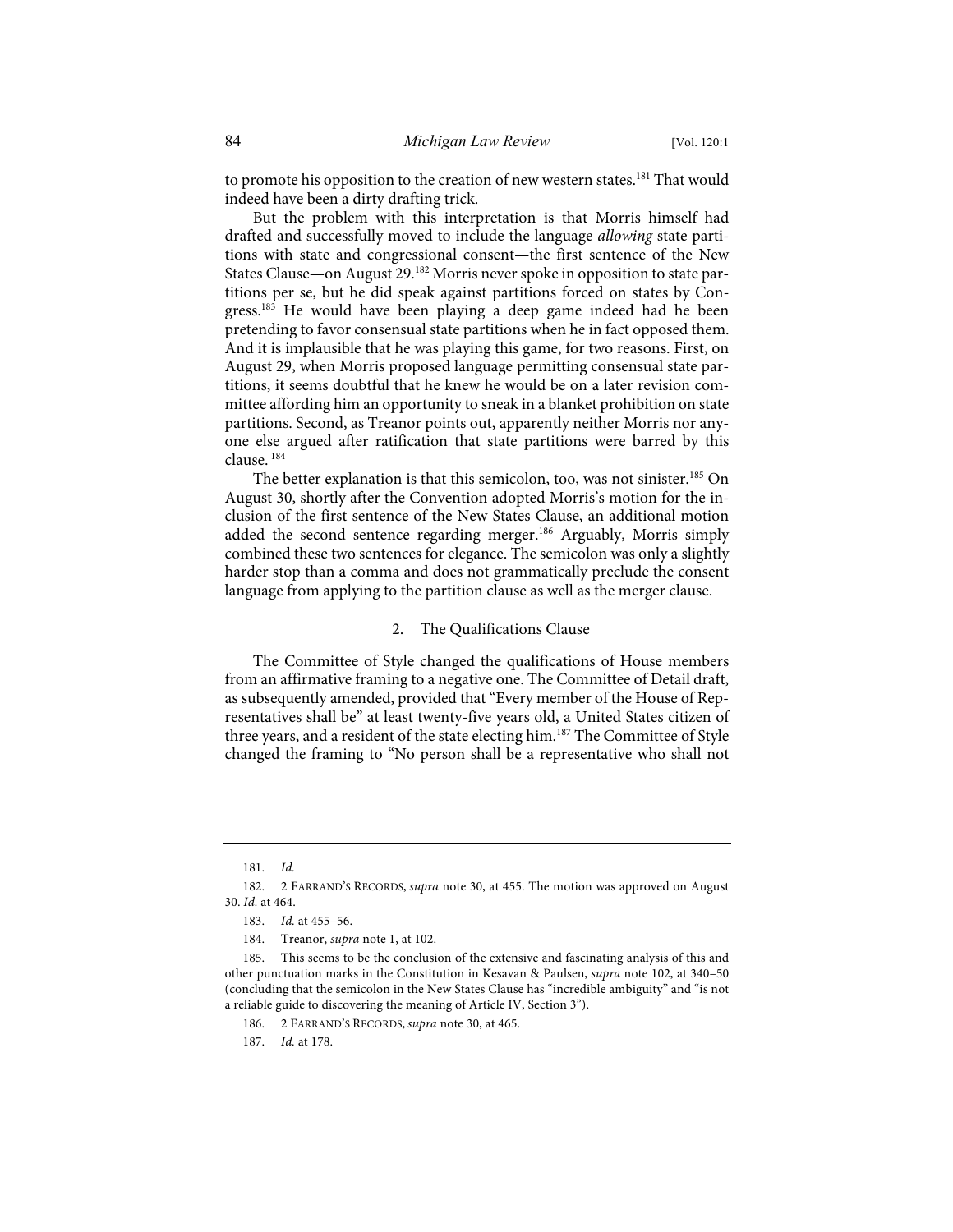have" those attributes.<sup>188</sup> The Supreme Court deemed this difference to be material in *Powell v. McCormack*, <sup>189</sup> concluding that the affirmative framing was controlling and was meant to be exhaustive; therefore, Congress could not add qualifications.

*Powell* is the leading case for the proposition that because the Committee of Style was authorized to make stylistic changes and not substantive ones, its language—even where adopted as the final language of the Constitution must be disregarded in favor of prior draft language that appears materially different. Treanor persuasively concludes that this proposition is strange and ultimately wrong, but he accepts *Powell*'s equally strange conclusion that the positive and negative framings are materially different. Treanor argues that Morris was trying to force ajar a door previously closed by the Convention, which had refused to add property or other qualifications for House membership at the discretion of Congress.<sup>190</sup>

But no rule of English grammar makes an affirmative list exhaustive and a negative list non-exhaustive. Applied to the Constitution, a rule that negative framing is always non-exhaustive is nonsensical. For instance, the Impeachment Trial Clause provides, "no Person shall be convicted without the Concurrence of two thirds of the Members present."191 Under the *Powell* assumption about negative framing, this would permit other voting conditions on impeachment convictions to be added on by statute or Senate rule: for example, a requirement that at least ten Senators from the president's party must vote to convict, or even that the vote required for conviction must be threefourths (which includes two-thirds). It seems doubtful that the Supreme Court would consider itself bound by *Powell* to reject a textual argument that the two-thirds requirement is exclusive.<sup>192</sup>

I can't explain why the *Powell* Court concluded otherwise. Most likely, the Court was grasping for an original-meaning argument where other modes of interpretation did not readily apply. Significantly, both the *Powell* Court and Treanor overlooked the fact that the Presidential Qualifications Clause was also framed in the negative. As proposed by the Committee on Postponed Parts and adopted by the Convention on September 4, Section 2 of the article on the presidency provided:

No person except a natural born citizen, or a Citizen of the [U.S.] at the time of the adoption of this Constitution shall be eligible to the office of President; nor shall any person be elected to that office, who shall be under the age of

191. U.S. CONST. art. I, § 3, cl. 6.

<sup>188.</sup> *Id.* at 590.

<sup>189.</sup> 395 U.S. 486, 537–41 (1969).

<sup>190.</sup> Treanor, *supra* note 1, at 68–70.

<sup>192.</sup> There are several other examples of arguably exclusive negative framings in the Constitution. *See, e.g.*, *id.* art. I, § 6, cl. 2 ("No Senator or Representative shall . . . be appointed to any civil Office."); *id.* art. I, § 8, cl. 12 (stating "but no Appropriation of Money to that Use"); *id.* art. II, § 1, cl. 5 (listing presidential qualifications).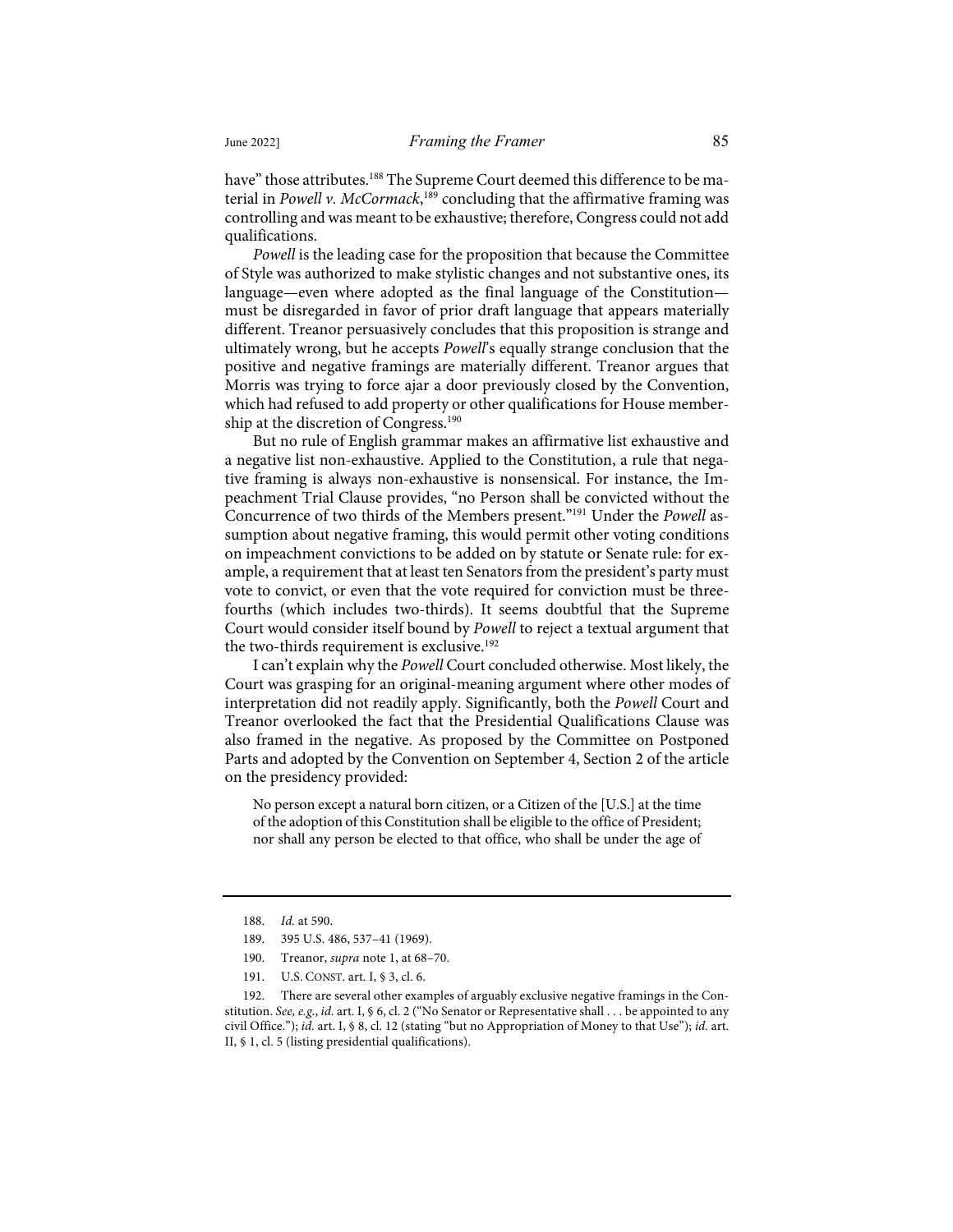thirty five years, and who has not been in the whole, at least fourteen years a resident within the  $[U.S.]$ .<sup>193</sup>

The change of the House (and Senate) qualifications from affirmatively to negatively framed was most likely intended to do nothing more than to make those provisions consistent with the presidential qualifications clause based on a purely stylistic preference.

# 3. "Actual Enumeration"

The delegates spent a great deal of time and effort in designating the number of House representatives that would be apportioned to each state. They were purely spitballing in arriving at these numbers of representatives in Article I, Section 2, Clause 3, and their population estimates were substantially off. Morris, as chair of a five-member "special committee" that produced these estimates, said that his Committee's report "is little more than a guess."<sup>194</sup> While there were intensive disagreements over the basis of representation, the Convention broadly agreed that population guesstimates were unsatisfactory and resolved to base representation on the "number . . . taken in such manner as the said Legislature shall direct."<sup>195</sup> The Committee of Style changed this to "actual enumeration."196 Treanor construes this phrase to require a literal headcount and preclude estimation or sampling, a method that would purportedly make the whole process of numerical representation—which Morris opposed—so difficult as to break down.197 Yet there is no compelling reason to understand "actual enumeration"—which the Constitution elsewhere equates with "census"198—as demanding an individual headcount as opposed to a range of methods more precise and scientific than the guesstimates underlying Article I, Section 2, Clause 3. Viewed this way, the change merely clarified the Convention's existing intention.

# 4. Presidential Succession Clause

The Committee of Style changed "officer of the United States" to "officer" in the clause defining those whom Congress may place in the line of presidential succession.199 Presumably, this opened the door to including members of Congress, such as the speaker of the house. While this change appears to have gone against the tenor of the previous floor discussion and vote on this question, Treanor himself dismisses this charge of dishonesty by acknowledging that "unlike the other changes surveyed," this one did not "clearly advance[]

<sup>193.</sup> 2 FARRAND'S RECORDS, *supra* note 30, at 498.

<sup>194.</sup> *Id.* at 560; *see id.* at 538 (designating a "special committee").

<sup>195.</sup> 2 *id.* at 183.

<sup>196.</sup> *Id.* at 590–91.

<sup>197.</sup> *See* Treanor, *supra* note 1, at 71.

<sup>198.</sup> U.S. CONST. art. I, § 9, cl. 4 ("Census of Enumeration").

<sup>199.</sup> *Compare* 2 FARRAND'S RECORDS, *supra* note 30, at 573, *with id.* at 599.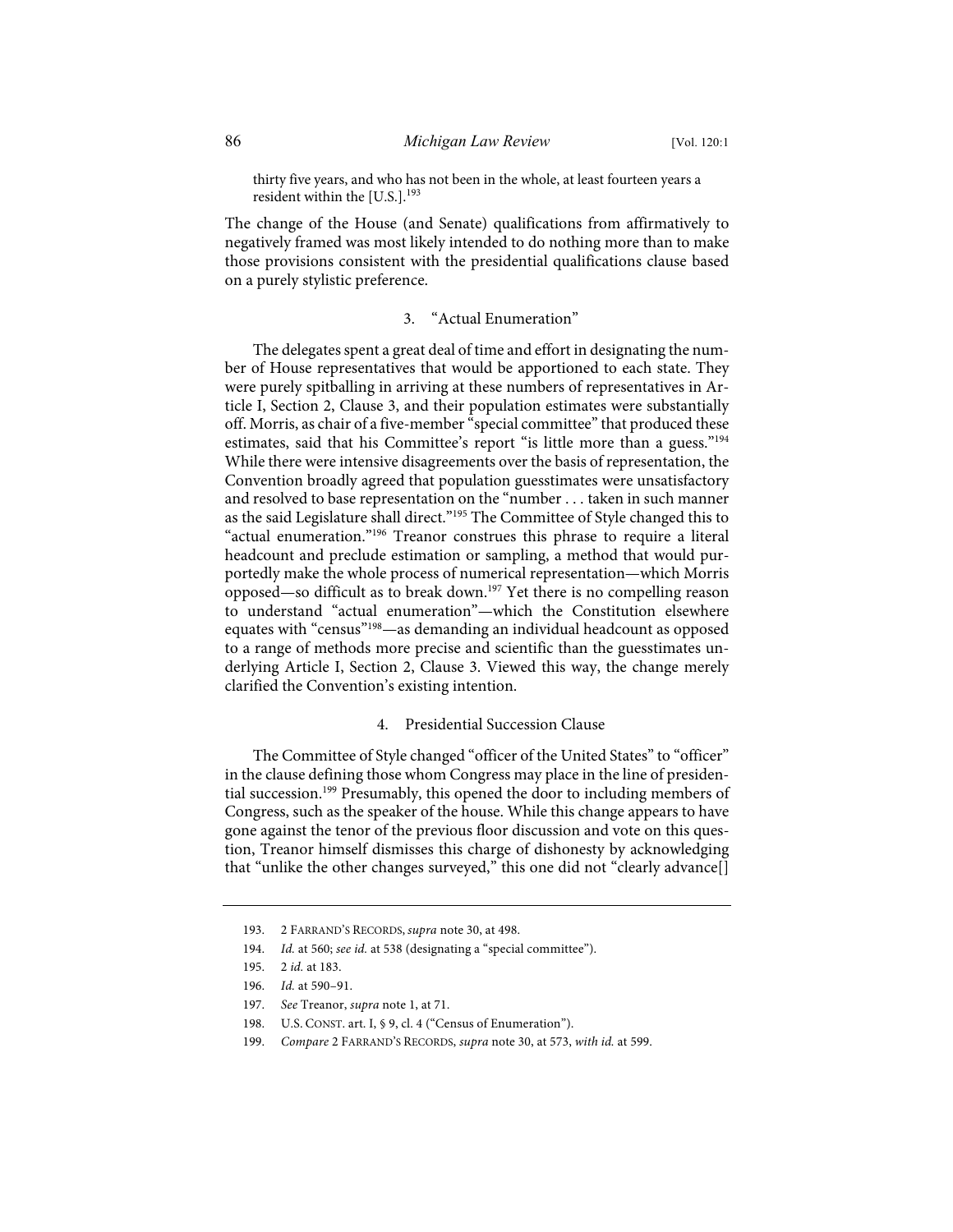goals that Morris had unsuccessfully fought for."200 That concession implies that the change may have come from a Committee of Style member other than Morris or a broader Convention agreement reached off the Convention floor.

# 5. Presidential Impeachment Clause

The Committee of Style deleted "against the United States" from "other high crimes and misdemeanors."<sup>201</sup> Treanor observes that this is an arguable and subtle broadening of the impeachment catchall language to extend to state law crimes and was thus consistent with Morris's final evolving view that the grounds of impeachment should be broad.<sup>202</sup> Whether the change represented pulling a fast one on the Convention is unclear. "High crimes and misdemeanors against the United States" was added on September 8 to expand the list of impeachable offenses, which previously included only treason and bribery.<sup>203</sup> This change was not germane to the actual debate over the grounds of impeachment. Madison had opposed including "maladministration"—which would necessarily be "against the United States"—because it would justify impeachments over policy differences.<sup>204</sup> The Convention as a whole apparently agreed on that specific point, but there is no evidence that a majority would have been opposed to Morris's change. It was George Mason, hardly a staunch nationalist, who advocated for expanding the list of impeachable offenses. This suggests that the change was not particularly "Federalist" in nature, making this change at most a weak addition to Treanor's case of dishonest scrivening.

#### **CONCLUSION**

The truly important takeaways of Treanor's article are undisturbed by the foregoing critique. Treanor demonstrates that significant portions of the Constitution reflect Federalist interpretations that have been minimized or forgotten in post-ratification constitutional history. Several of these interpretations were advanced by Federalist politicians in early debates over constitutional meaning. In several instances, Treanor argues, a departure from the Federalist interpretation requires loosely, not strictly, construing or even ignoring the language reported out of the Convention and ratified by the people. These interpretive moves and developments raise serious questions about present-day originalist interpretations and methods. Treanor presents a compelling critique of the Supreme Court's denigration of the Committee of Style's revisions and of originalist gymnastics in working around the most natural interpretations of the Committee of Style's language.

<sup>200.</sup> Treanor, *supra* note 1, at 82

<sup>201.</sup> *Compare* 2 FARRAND'S RECORDS, *supra* note 30, at 575, *with id.* at 600.

<sup>202.</sup> Treanor, *supra* note 1, at 83-86.

<sup>203.</sup> *Compare* 2 FARRAND'S RECORDS, *supra* note 30, at 495, *with id.* at 545.

<sup>204.</sup> *See id.* at 550.